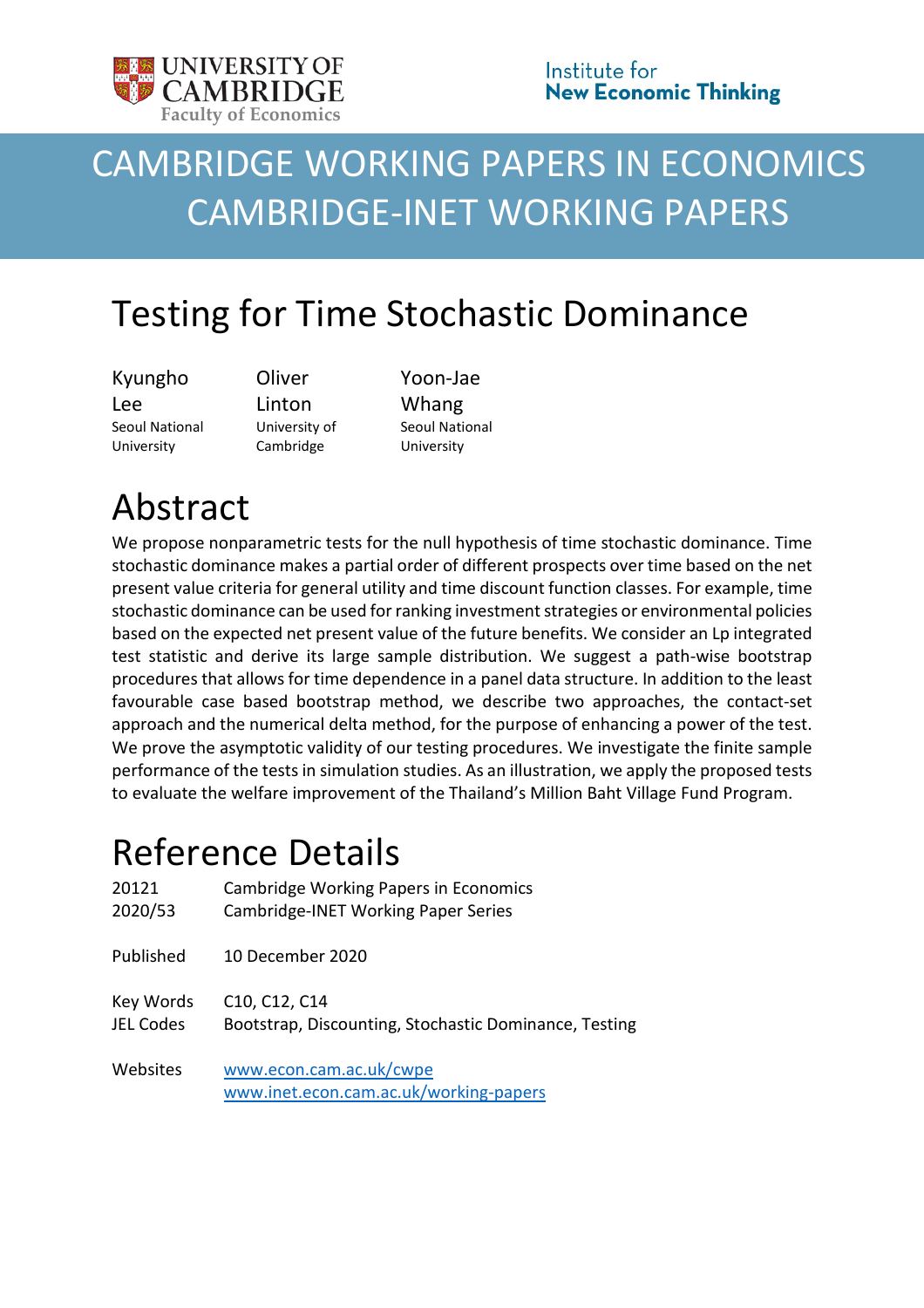## **TESTING FOR TIME STOCHASTIC DOMINANCE**

KYUNGHO LEE, OLIVER LINTON, AND YOON-JAE WHANG

Abstract. We propose nonparametric tests for the null hypothesis of time stochastic dominance. Time stochastic dominance makes a partial order of different prospects over time based on the net present value criteria for general utility and time discount function classes. For example, time stochastic dominance can be used for ranking investment strategies or environmental policies based on the expected net present value of the future benefits. We consider an *L<sup>p</sup>* integrated test statistic and derive its large sample distribution. We suggest a path-wise bootstrap procedures that allows for time dependence in a panel data structure. In addition to the least favorable case based bootstrap method, we describe two approaches, the contact-set approach and the numerical delta method, for the purpose of enhancing a power of the test. We prove the asymptotic validity of our testing procedures. We investigate the finite sample performance of the tests in simulation studies. As an illustration, we apply the proposed tests to evaluate the welfare improvement of the Thailand's Million Baht Village Fund Program.

#### 1. INTRODUCTION

Decisionmakers and academics often have to compare different projects that contain both risk (uncertain outcomes) and outcomes realized at different time periods. Examples include investment decisions, environmental policies, a microfinance program for improvement of living standards, an R&D investment aimed at increasing in productivity, a human-capital investment and numerous others. In the intertemporal choice literature, Net Present Value (NPV) is the cornerstone of comparing dynamic welfare outcomes and for making an ordering of the prospects. Most analyses depend on specific parametric utility functions to account for risk and specific time-discounting when comparing NPV's. This is problematic for three reasons. First, comparisons are usually sensitive to assumptions about risk preferences, Mehra and Prescott (1985). Second, specifying the discounting function is also important but controversial, see Cohen, Ericson, Laibson,

*Date*: December 9th, 2020.

Whang's research was supported by the Ministry of Education of the Republic of Korea and the National Research Foundation of Korea (NRF-2020S1A5A2A1044600). Lee acknowledges funding from the BK21Plus Program of the Ministry of Education and National Research Foundation of Korea (NRF-21B20130000013).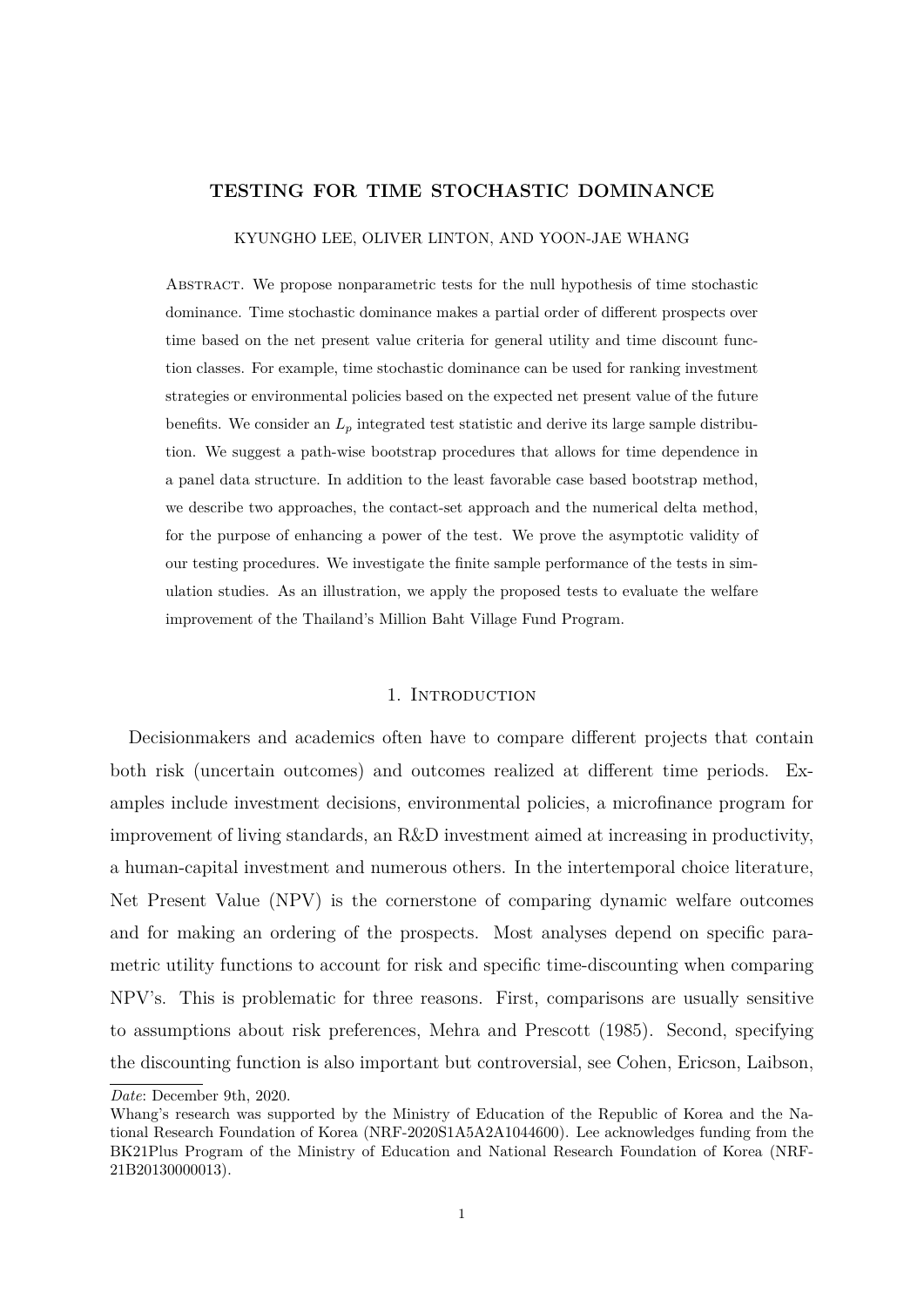and White  $(2020)$ , and can lead to different orderings.<sup>1</sup> Finally, specific utility and timediscounting assumptions only reflect a very small part of potential preferences, so forging a general consensus on an ordering, and hence the appropriate course of action, cannot be achieved.

Dietz and Matei (2016) introduced the Time Stochastic Dominance (TSD) concept as a general framework for comparing choices with both timing elements and risk. This approach combines the pure time specific Stochastic Dominance (SD) framework, Levy (1973, 1998), with the Time Dominance paradigm, Ekern (1981). TSD provides a partial order to rank different distributions over time by comparing their NPV under general assumptions on both the utility function and the time discount function. By allowing a general class of utility functions, which may contain the widely used CRRA class, and a general class of time discount functions, which may contain the widely used discount functions such as the exponential or the hyperbolic discount functions, TSD allows for a consensus view among economic agents with a general preference structure over uncertain portfolios or policies.

The goal of this paper is to develop a nonparametric testing procedure for the null hypothesis of time stochastic dominance. Despite its usefulness, to the best of our knowledge, a formal statistical inference method for TSD has not been available in the literature. This paper considers an *Lp*-type test statistic and suggests bootstrap methods to compute critical values and proves their asymptotic validity.

Our paper contributes to a big literature on SD testing. McFadden (1989) introduces Kolmogorov-Smirnov type nonparametric test of first and second order SD hypotheses. After the pioneering work of McFadden (1989), Klecan, McFadden and McFadden (1991), Kaur, Prakasa Rao, and Singh (1994), Anderson (1996) and Davidson and Duclos (2000) also propose different approaches to SD testing. Barrett and Donald (2003) suggest a consistent bootstrap method to test an arbitrary SD order between two prospects under the assumption of i.i.d data and mutually independent prospects or outcomes. Linton, Maasoumi, and Whang (2005, hereafter LMW) show a consistent subsampling method testing for SD under general sampling scheme, which allows time series dependency in the data and mutual dependence between the outcomes as well as allowing for estimated finite-dimensional parameters. Linton, Song and Whang (2010, hereafter LSW) propose

<sup>1</sup>For example, Stern (2007), Nordhaus (2007) and Weitzman (2007) debate sensitivity of discounting factor assumptions in a context of assessing environmental damages.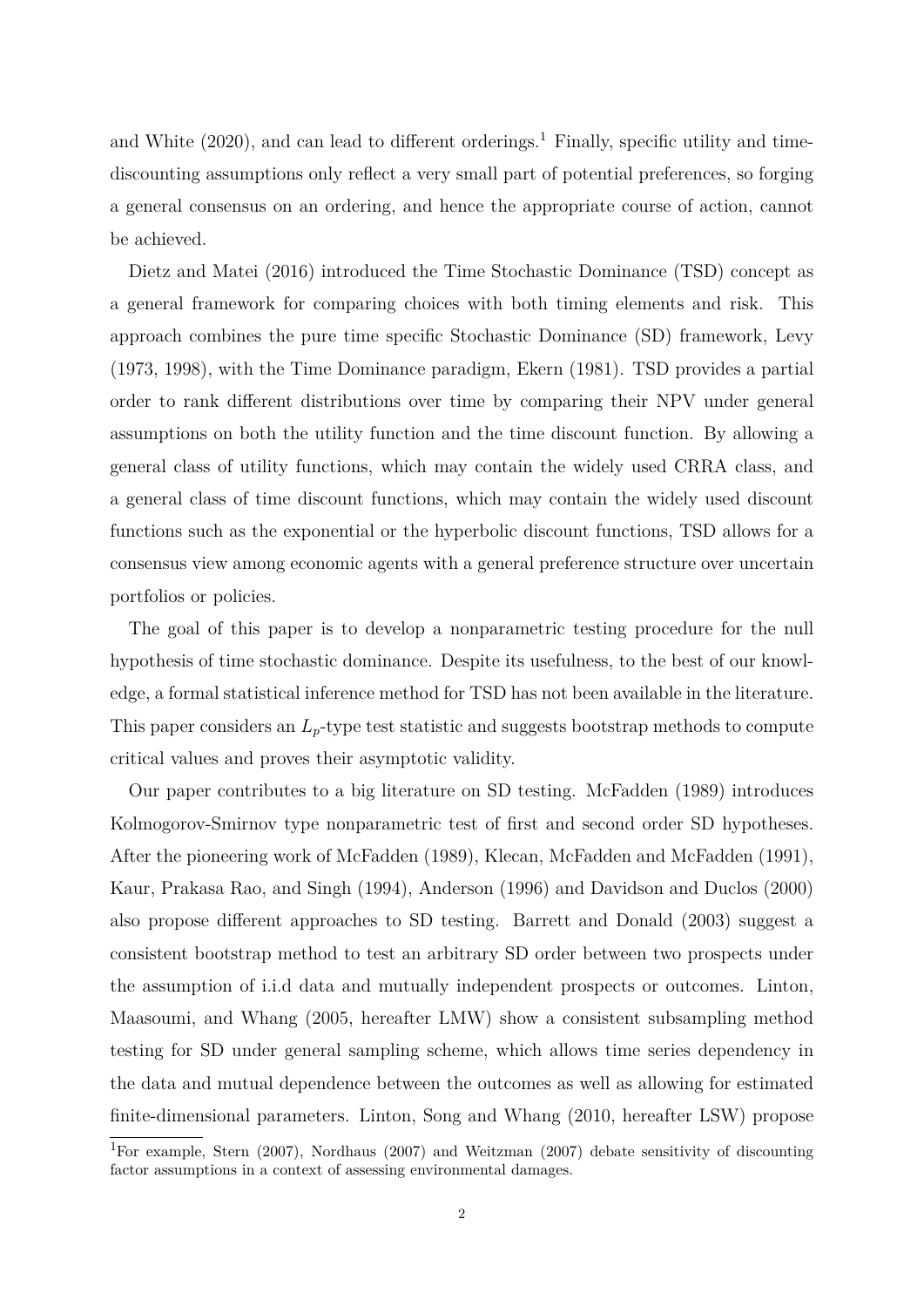an improved inference method for SD tests based on contact set estimation, at the same time they allowed for nonparametric and parametric components in the DGP. Whang (2019) contains a comprehensive survey of the SD testing literature. However, none of these papers addresses the issue raised by time discounting, which means the economic interpretation of any ordering is confined to static comparisons.

Our paper describes three methods for calculating a critical value. We first suggest the conventional approach for estimating critical values that imposes the least favorable case (LFC) of the null hypothesis to mimic the asymptotic distribution of the test statistic. However, imposing LFC for every time period is too conservative in our dynamic setting. To overcome it, we estimate the contact set, where the asymptotic distribution of the test statistic does not degenerate under the null hypothesis, to imitate the limiting distribution more directly. In addition, we describe the numerical delta method suggested by Hong and Li (2018) as an alternative procedure.

Our sampling scheme is suitable for a panel data structure. We employ a bootstrap procedure that resamples a time path in order to allow for *general individual time dependence*. Because panel data is essential for catching individual dynamics, our test is widely applicable for various empirical analyses. For instance, in the development economics literature, many researchers are interested in a certain policy's long-run impact, such as the welfare improvement, so they employ data that tracks individuals or households over a long period.

Our paper considers the case where prospects depend on unknown parameters. For example, residuals from some estimated model can be a testing object. Testing for *residual TSD* is very useful for policy makers to concentrate on an outcome of interest because it enables them to control systematic differences between prospects. For instance, the effect of a subsidy policy for electric vehicles to lower regional air pollution level depends on certain local characteristics, such as power plant location, source of electricity generation, and an automobile composition in town.<sup>2</sup> In this case, the residuals from regressing assessed regional air pollution damage on such covariates are necessary for comparing the environmental benefits of two policies.

We conduct Monte Carlo simulations to evaluate the finite sample performance of our proposed methods. In addition to the power and size-control property, our particular

<sup>2</sup>Holland et al. (2016) discuss the importance of local factors on the environmental policy evaluation.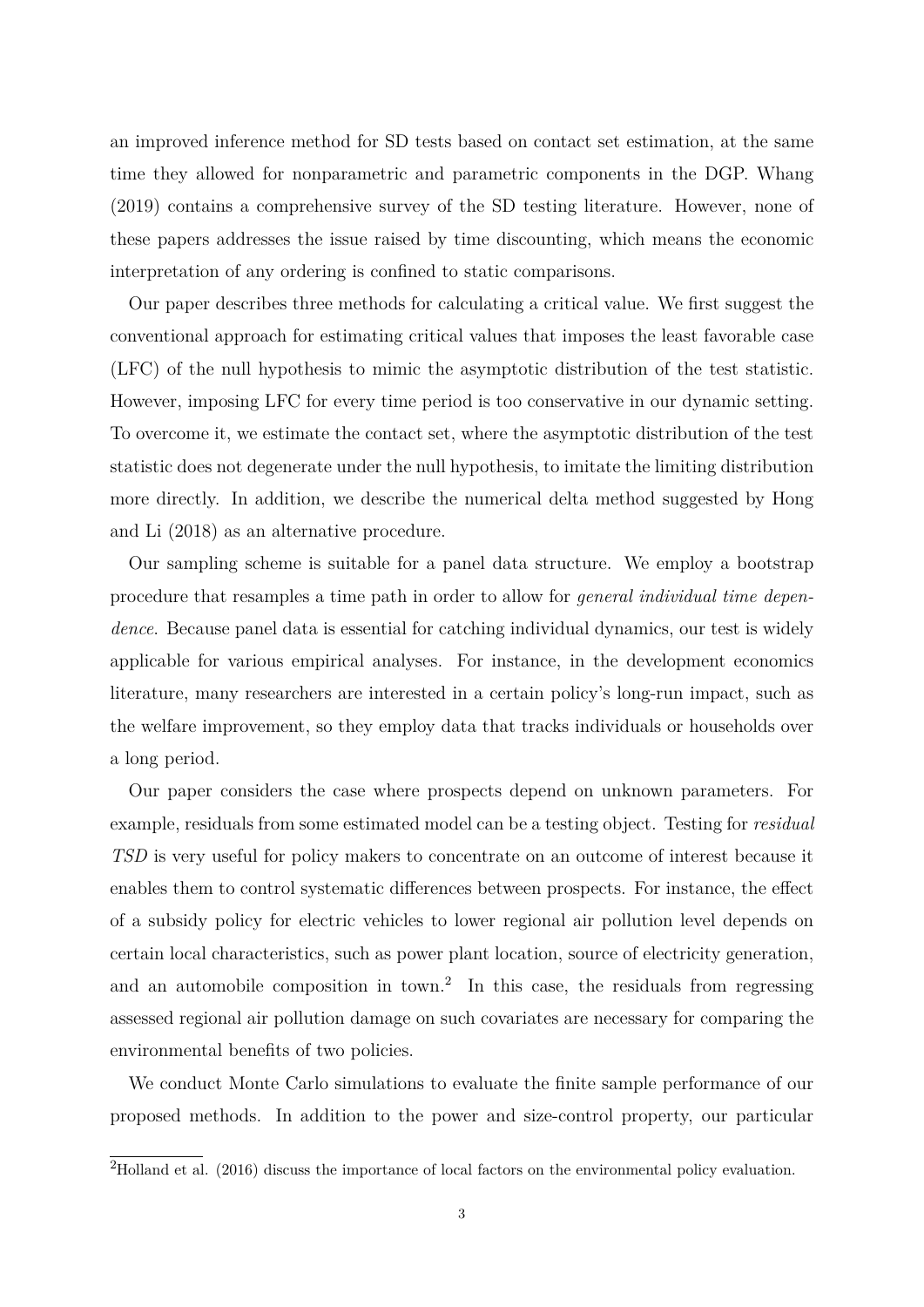interest is the impact of the time order on the testing results. As the time order becomes higher, the set of compatible time preferences become narrower i.e., the time preference requires more conditions. We evaluate whether restricting preferences are well reflected in our testing.

As an illustration, we apply our testing to evaluate the impact of Thailand's Million Baht Village Fund Program on dynamic welfare. By using our test, policy makers can have a general consensus on a policy that pursues a long-term goal such as development of the local economy.

The rest of this paper is organized as follows: In Section 2, we give definitions of TSD, and introduce hypotheses of interest. In Section 3, we suggest test statistics and prove its asymptotic properties. In Section 4, we give bootstrap inference procedures and prove asymptotic validity. In Section 5, we describe numerical delta method suggested by Hong and Li (2018) as an alternative inference method. In Section 6, we conduct Monte Carlo experiments for evaluating finite sample performance. In Section 7, as an illustration, we evaluate the welfare improvement of Thailand's Million Baht Village Fund Program. Concluding remarks are in Section 8.

#### 2. Time Stochastic Dominance and The Hypotheses of Interest

2.1. **Time Stochastic Dominance.** Let  $X_1 := \{X_{1t} : t \in \mathcal{T}\}\$  and  $X_2 := \{X_{2t} : t \in \mathcal{T}\}\$ be two prospects that yield random cash flows realizations over time. We regard them as stochastic processes indexed by  $t \in \mathcal{T}$ . For simplicity, we assume that  $X_{1t}$  and  $X_{2t}$  have the common support  $\mathcal{X} = [\underline{x}, \overline{x}]$  for all  $t \in \mathcal{T}$ .<sup>3</sup> The concept of TSD can be defined both in continuous time with  $\mathcal{T} = [0, T]$ , and in discrete time with  $\mathcal{T} = \{0, 1, \ldots, T\}$ , see Ekern (1981) and Dietz and Matei (2016) for details. For brevity, we introduce the concept in the case of discrete time.

Let  $f_k(\cdot, t)$  and  $F_k(\cdot, t) := \int_{\underline{x}}^t f_k(z, t) dz$  denote the density and distribution function, respectively, of  $X_{kt}$  for  $k = 1, 2$  and  $t \in \mathcal{T}$ . Let  $u : \mathcal{X} \mapsto \mathbb{R}$  be a utility function and  $v : \mathcal{T} \mapsto \mathbb{R}$  be a time-discount function. Both functions  $v$  and  $u$  are assumed to be continuously differentiable. The expected discounted utility of the prospect  $X_k$  at  $t=0$ 

<sup>&</sup>lt;sup>3</sup>The assumption of compact support is for simplicity. We may allow it to be unbounded by introducing a weight function in the definition of the test statistics discussed below, see Linton, Song and Whang (2010). Also, the support may be allowed to depend on *t*.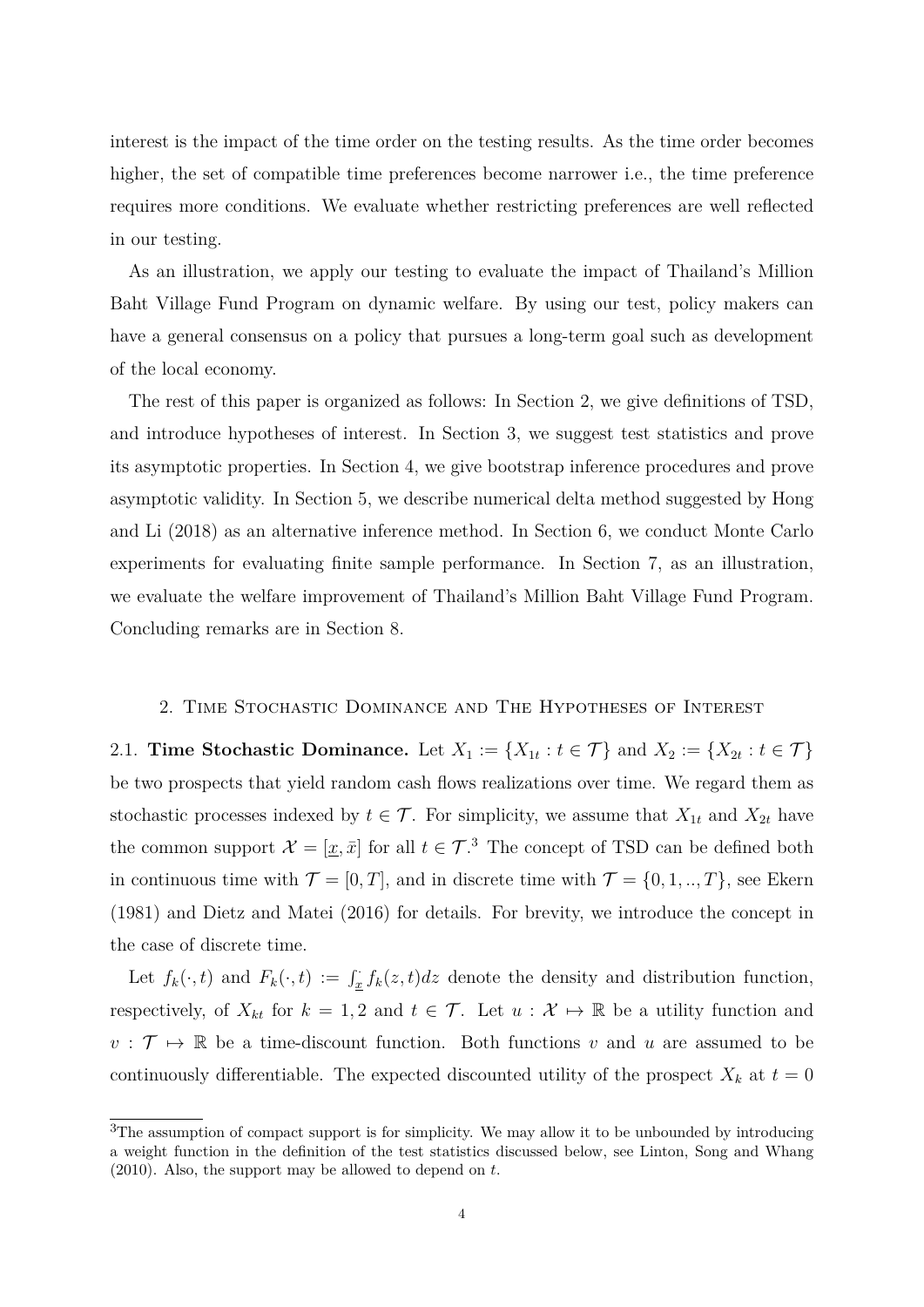is given by

$$
NPV_{v,u}(X_k) := \sum_{t=0}^{T} v(s) \mathbf{E}_F u(X_{kt}) = \sum_{t=0}^{T} v(t) \left[ \int_{\mathcal{X}} u(x) f_k(x, t) dx \right],
$$

which depends on the flow utility  $u$ , the discount function  $v$  and the distribution of the outcomes. Individuals are assumed to rank projects or outcomes rationally according to the values of  $NPV_{v,u}(X_k)$ ,  $k = 1, 2$ .

Define the nested classes of utility functions  $\mathcal{U}_1 = \{u : u^{(1)}(x) \ge 0\}$  and  $\mathcal{U}_2 = \{u : u \in$  $\mathcal{U}_1, u^{(2)}(x) \leq 0$ , where  $u^{(s)}$ ,  $s \in \mathbb{Z}^+$  denote the *s*-th order derivative of *u*. More generally, the higher-order utility function classes are defined recursively as  $\mathcal{U}_m = \{u : u \in \mathcal{U}_{m-1},\}$  $(-1)^m u^{(m)}(x) \leq 0$  for  $m \geq 2$ . Note that  $\mathcal{U}_1$  corresponds to the classes of monotonically increasing utility functions, while  $\mathcal{U}_2$  corresponds to those of monotonically increasing and concave utility functions associated with risk averse behavior. The commonly used CRRA class is in  $\mathcal{U}_2$ .

Next, we define classes of discount functions. Let  $v^0(t) = v(t)$  and  $v^n(t) = v^{n-1}(t +$ 1) –  $v^{n-1}(t)$  for  $n \in \mathbb{Z}^+$ . Define  $\mathcal{V}_0 = \{v : v(0) = 1, v(t) \geq 0 \text{ for } t = 0, ..., T\},$  $\mathcal{V}_1 = \{v : v \in \mathcal{V}_0, v(t+1) - v(t) \leq 0 \text{ for } t = 0, \ldots, T-1\}, \text{ and } \mathcal{V}_2 = \{v : v \in \mathcal{V}_1, v(t+1) - v(t) \leq 0 \text{ for } t = 0, \ldots, T-1\}$  $v(t + 2) - v(t + 1) \ge v(t + 1) - v(t)$  for  $t = 0, ..., T - 2$ . More generally, define  $V_n = \{v : v \in V_{n-1}, (-1)^n v^n(t) > 0\}$  for  $n \ge 1$ . The class  $V_0$  consists of all strictly positive discount functions, which is not restrictive because there is always some positive degree of time preference, however small. The class  $V_1$  comprises strictly decreasing discount functions, representing impatience over time. On the other hand,  $\mathcal{V}_2$  is the class of strictly decreasing and convex discount functions, according to which impatience decreases over time. Note that  $\mathcal{V}_2$  contains exponential and hyperbolic discount functions, both of which are widely used throughout the economics literature.

Define the differences

$$
D^{(1,1)}(x,t) := F_1^{(1,1)}(x,t) - F_2^{(1,1)}(x,t),
$$
 where  

$$
F_k^{(1,1)}(x,t) := \sum_{s=0}^t F_k(x,s) = \sum_{s=0}^t \int_x^x f_k(z,s)dz,
$$

for  $k = 1, 2$  and  $(x, t) \in \mathcal{X} \times \mathcal{T}$ . The next definition relates the unobservable utility based comparison to a comparison of the observable distributions.

**Definition 1.** *X*<sup>1</sup> *First order Time and First order Stochastic Dominates X*2, denoted as  $X_1 \succeq_{1T1SD} X_2$ , if and only if,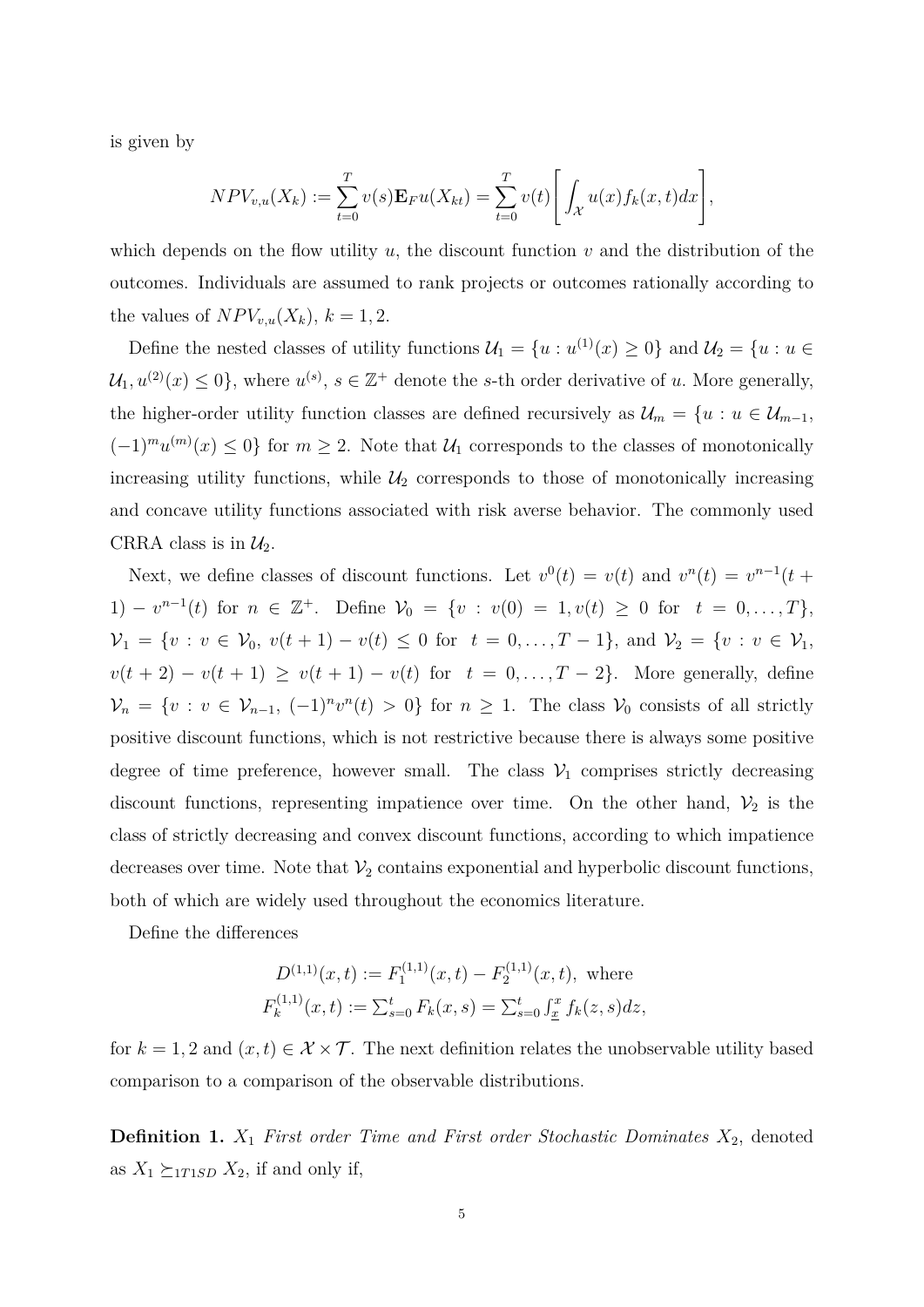(a) 
$$
NPV_{v,u}(X_1) - NPV_{v,u}(X_2) \ge 0, \forall (v, u) \in V_1 \times U_1
$$
, or  
(b)  $D^{(1,1)}(x, t) \le 0, \forall (x, t) \in \mathcal{X} \times \mathcal{T}$ .

To denote higher order of time stochastic dominance, for integers  $m \geq 2, n \geq 1$  and  $k = 1, 2$ , define the following integral:

$$
F_k^{(n,m)}(x,t) = \int_{\underline{x}}^x F_k^{(n,m-1)}(z,t)dz = \sum_{s=0}^t F_k^{(n-1,m)}(x,s) = \sum_{s=0}^t \int_{\underline{x}}^x F_k^{(n-1,m-1)}(z,s)dz
$$

for  $(x, t) \in \mathcal{X} \times \mathcal{T}$ , with the convention that  $F_k^{(0,1)} = F_k$ . Using integration by parts, we can establish the following result:

$$
F_k^{(n,m)}(x,t) := \sum_{s=0}^t (t-s+1)^{n-1} \int_{\underline{x}}^x \frac{(x-z)^{m-1}1\{z \le x\}}{(m-1)!} dF_k(z,s).
$$
 (2.1)

Define

$$
D^{(n,m)}(x,t) := F_1^{(n,m)}(x,t) - F_2^{(n,m)}(x,t)
$$

for  $(x, t) \in \mathcal{X} \times \mathcal{T}$ . Definition 1 can be generalized to higher-order dominance (Dietz and Matei (2016, Proposition 5)):

**Definition 2.** *X*<sup>1</sup> *n-th order Time and m-th order Stochastic Dominates X*2, denoted as  $X_1 \succeq_{nTmSD} X_2$ , if and only if,

(a)  $NPV_{v,u}(X_1) \geq NPV_{v,u}(X_2)$ ,  $\forall (v, u) \in V_n \times \mathcal{U}_m$ , or (b) (i)  $D^{(i+1,j+1)}(\bar{x},T) \leq 0$ ; (ii)  $D^{(n,j+1)}(\bar{x},t) \leq 0 \ \forall t \in \mathcal{T}$ ; (iii)  $D^{(i+1,m)}(x,T) \leq 0$  $\forall x \in \mathcal{X}$ ; (iv)  $D^{(n,m)}(x,t) \leq 0 \quad \forall (x,t) \in \mathcal{X} \times \mathcal{T}$ , where  $i \in \{0,\ldots,n-1\}$  and  $j \in \{1, \ldots, m-1\}.$ 

For example, when  $n = 1$  and  $m = 2$ , then Definition 2(b) amounts to  $D^{(1,2)}(x,t) \leq 0$ for all  $(x,t) \in \mathcal{X} \times \mathcal{T}$ . Also, when  $n = m = 2$ , it corresponds to  $D^{(1,2)}(x,T) \leq 0$  for all  $x \in \mathcal{X}$  and  $D^{(2,2)}(x,t) \leq 0$  for all  $(x,t) \in \mathcal{X} \times \mathcal{T}$ . Note that the latter case has an additional requirement:  $D^{(1,2)}(x,T) \leq 0$  for all  $x \in \mathcal{X}$  at the terminal period *T*. This definition is the basis of our testing strategy. Specifically, we replace  $2(a)$  the hypothesis of interest by 2(b) the equivalent formulation.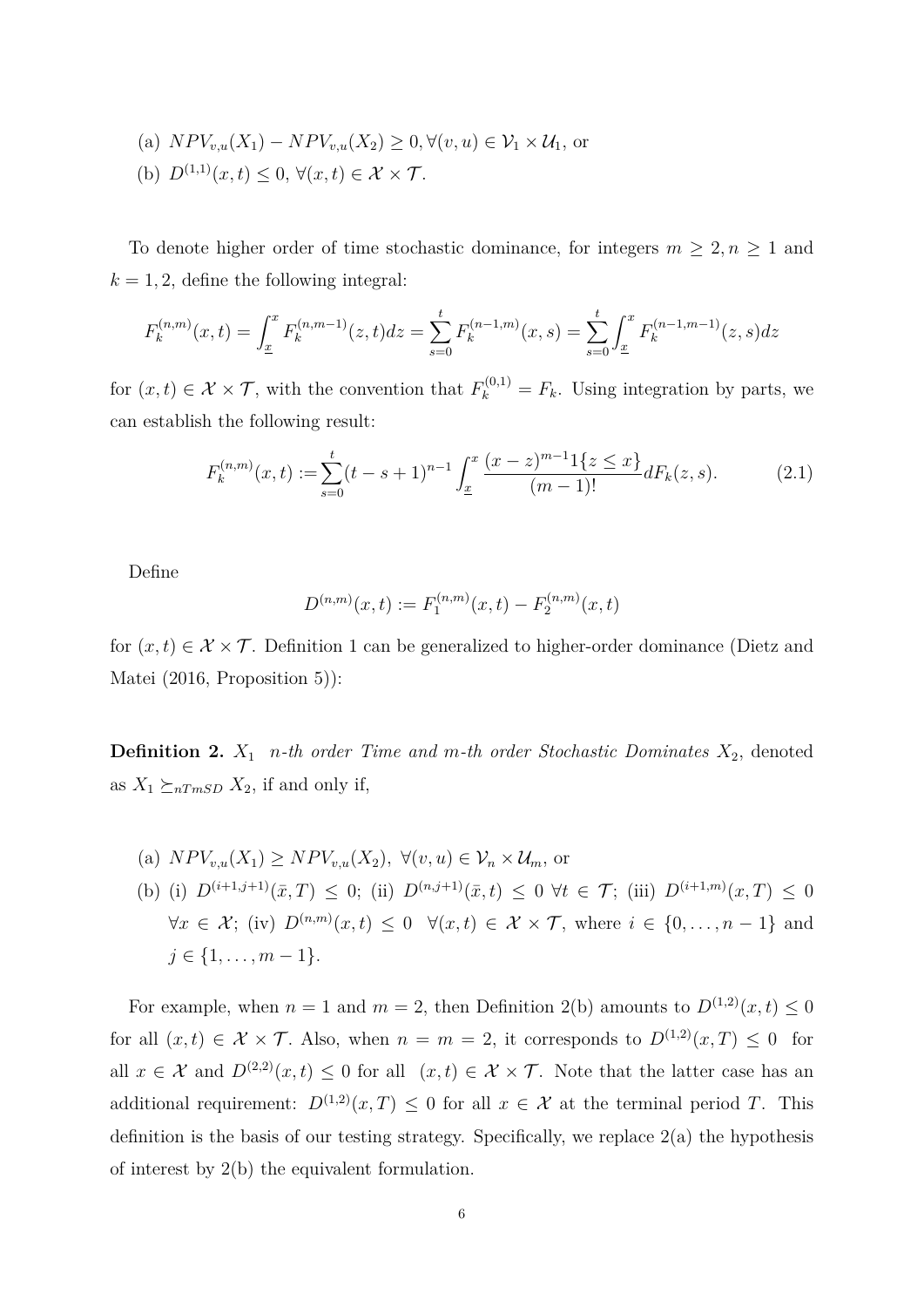2.2. **The Hypotheses of Interest.** The null hypothesis of *n*-order time and *m*-th order stochastic dominance is given by

$$
H_0^{(n,m)}: NPV_{v,u}(X_1) \ge NPV_{v,u}(X_2), \ \forall (v,u) \in \mathcal{V}_n \times \mathcal{U}_m,
$$
\n(2.2)

which is equivalent to  $F_1$  and  $F_2$  satisfying Definition 2(b). For example,  $H_0^{(2,2)}$  $0^{(2,2)}$  says that all risk averse individuals who discount with decreasing and convex discount functions would prefer project one to project two. The alternative hypothesis  $H_1^{(n,m)}$  $i_1^{(n,m)}$  is the negation of  $H_0^{(n,m)}$  $\mathcal{O}_0^{(n,m)}$ , that is, there exists at least one person with  $v, u \in \mathcal{V}_n \times \mathcal{U}_m$  who ranks the prospects differently.

Under the discrete time setup  $\mathcal{T} = \{0, 1, \ldots, T\}$ , Definition 2(b) consists of  $L := (n +$ *T*) × (*m*−1) inequalities for the functional  $D^{(i+1,j+1)}(·, t) := F_1^{(i+1,j+1)}$  $T_1^{(i+1,j+1)}(\cdot, t) - F_2^{(i+1,j+1)}$  $2^{(i+1,j+1)}(\cdot,t)$ for  $i \in \{0, ..., n-1\}$ ,  $j \in \{1, ..., m-1\}$ ,  $t \in \{0, ..., T\}$ . Below, for notational convenience, we shall denote the functionals in Definition 2(b) as  $v_l(\cdot)$ ,  $l = 1, \ldots, L$ , i.e.,

$$
v_{l}(x) := \begin{cases} D^{(1,l+1)}(x, T), & 1 \leq l \leq (m-1) \\ D^{(2,l+1-(m-1))}(x, T), & (m-1)+1 \leq l \leq 2(m-1) \\ \vdots & \vdots \\ D^{(n,l+1-(n-1)(m-1))}(x, T), & (n-1)(m-1)+1 \leq l \leq n(m-1) \\ D^{(n,l+1-n(m-1))}(x, 0), & n(m-1)+1 \leq l \leq (n+1)(m-1) \\ \vdots & \vdots \\ D^{(n,l+1-(n+1)(m-1))}(x, 1), & (n+1)(m-1)+1 \leq l \leq (n+2)(m-1) \\ \vdots & \vdots \end{cases}
$$
(2.3)

Let  $\Lambda_p : \mathbb{R}^L \to [0, \infty)$  be a nonnegative and increasing function for  $p \in \{1, 2\}$ . Specifically, we focus on the following map:

$$
\Lambda_p(v_1,\ldots,v_L) = \sum_{l=1}^L [v_l]_+^p, \text{ or } (\max\{[v_1]_+,\ldots,[v_L]_+\})^p,
$$
\n(2.4)

where for  $a \in \mathbb{R}$ ,  $[a]_+ = \max\{a, 0\}$ . Define the population quantity

$$
d^* = \int_{\mathcal{X}} \Lambda_p \left( v_1(x), \dots, v_L(x) \right) dx. \tag{2.5}
$$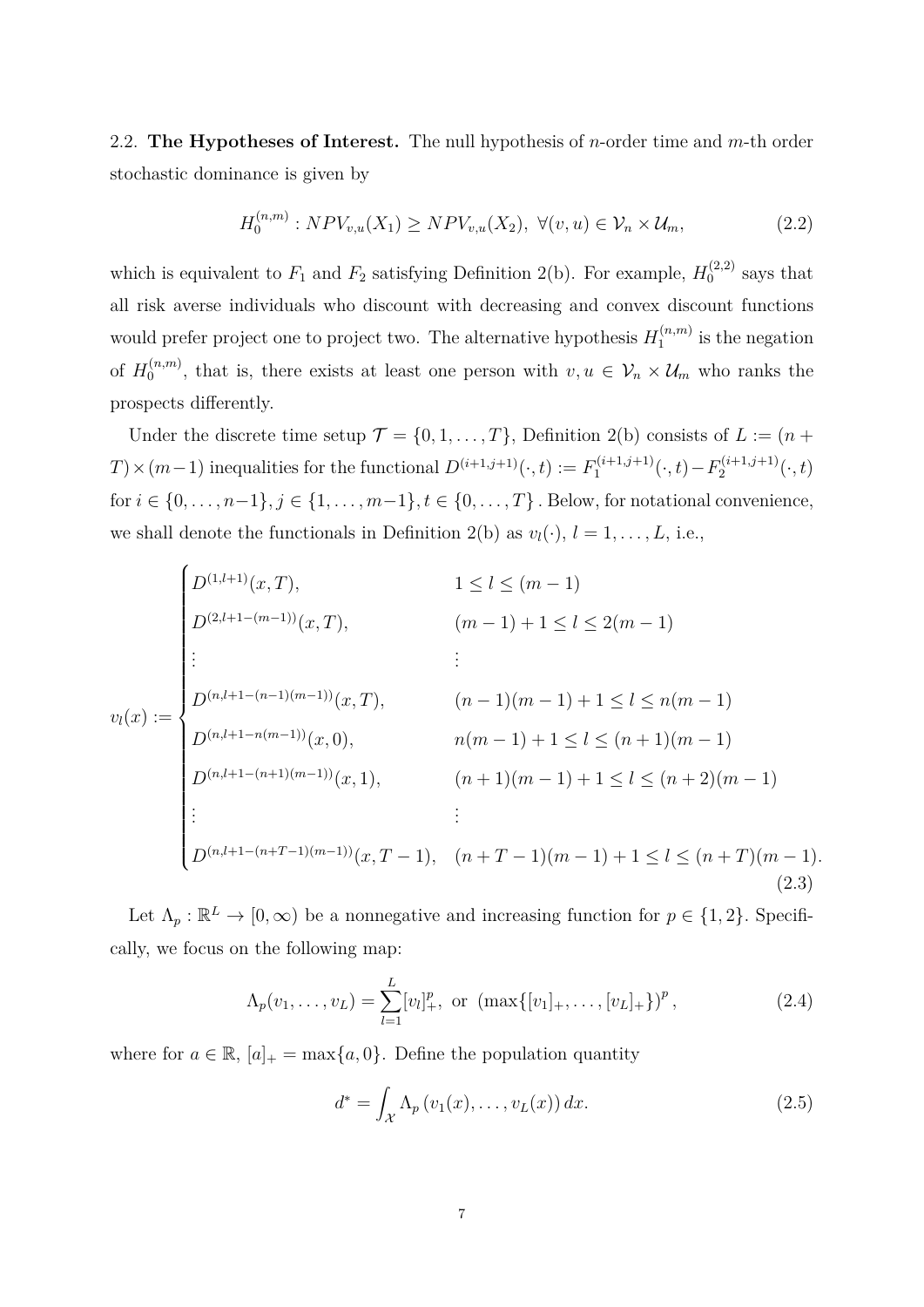Then, the hypotheses of interest can be equivalently stated as

$$
H_0^{(n,m)}: d^* = 0 \text{ vs. } H_1^{(n,m)}: d^* > 0.
$$

The test statistic introduced below is based on the sample analogue of *d* ∗ *.*

We allow for the case where  $X_{kt}$  depends on unknown parameters, so that we may control for systematic differences using a model specification. Specifically, we let  $X_{kt}(\theta)$ be specified as

$$
X_{kt}(\theta) = \varphi_{kt}(W_t, \theta), \ k = 1, 2,
$$

where  $W_t$  is a random vector in  $\mathbb{R}^{d_W}$  and  $\varphi_{kt}(\cdot, \theta)$  is a real-valued function known up to the parameter  $\theta \in \Theta \subset \mathbb{R}^{d_{\theta}}$ . We let  $X_{kt} = X_{kt}(\theta_0)$  for some  $\theta_0 \in \Theta$ . For example, we may take  $X_{kt}$  to be the residual from the regression

$$
X_{kt} = Y_{kt} - Z_{kt}^{\mathsf{T}} \theta_0,
$$

where  $Y_{kt} = Z_{kt}^{\dagger} \theta_0 + \epsilon_{kt}$  with  $\mathbf{E}(\epsilon_{kt} | Z_{kt}) = 0$  a.s. In this case, we take  $W = (Y, Z)$  and  $\varphi_{kt}(w, \theta) = y_{kt} - z_{kt}^{\dagger} \theta, w = (y, z).$ 

#### 3. TEST STATISTICS

We now define our test statistic based on data  $\{W_{kti}, i = 1, \ldots, N_k, t \in \mathcal{T}, k = 1, 2\}.$ For  $k = 1, 2$ , let

$$
\bar{F}_k(x, t, \theta) := \frac{1}{N_k} \sum_{i=1}^{N_k} 1(X_{kti}(\theta) \le x)
$$
 and  $\bar{F}_k^{(1,1)}(x, t, \theta) := \sum_{s=0}^t \bar{F}_k(x, s, \theta)$ 

denote the empirical distribution function (EDF) and the EDF with time-accumulation (EDFT), respectively. Likewise, define the empirical analogue of the general integrated CDF with time-accumulation as

$$
\bar{F}_k^{(n,m)}(x,t,\theta) = \frac{1}{N_k} \sum_{i=1}^{N_k} \sum_{s=0}^t \frac{(t-s+1)^{n-1} (x - X_{ksi}(\theta))^{m-1} 1(X_{ksi}(\theta) \le x)}{(m-1)!} \n= \frac{1}{N_k} \sum_{i=1}^{N_k} \sum_{s=0}^t a_t(s) h_x(X_{ksi}(\theta)),
$$
\n(3.1)

where  $a_t(s) := (t - s + 1)^{n-1}$  and for  $m \ge 1$ ,  $h_x(\varphi) := (x - \varphi)^{m-1} 1 \{ \varphi \le x \} / (m - 1)!$  Let  $\bar{D}^{(n,m)}(x,t,\hat{\theta}) := \bar{F}_1$  $\bar{f}^{(n,m)}(x,t,\hat{\theta})-\bar{F}_2$  $({}^{(n,m)}(x,t,\hat{\theta})$ , where  $\hat{\theta}$  denotes a consistent estimator of  $\theta_0$ . Let  $\hat{v}_l(x)$  be the sample analogue of  $v_l(x)$  (defined in (2.3)),  $l = 1, \ldots, L$ , with  $D^{(i,j)}(x,t)$  replaced by  $\bar{D}^{(i,j)}(x,t,\hat{\theta})$  for  $i \in \{1,\ldots,n\}, j \in \{2,\ldots,m\}$  and  $t \in \{0,\ldots,T\}$ .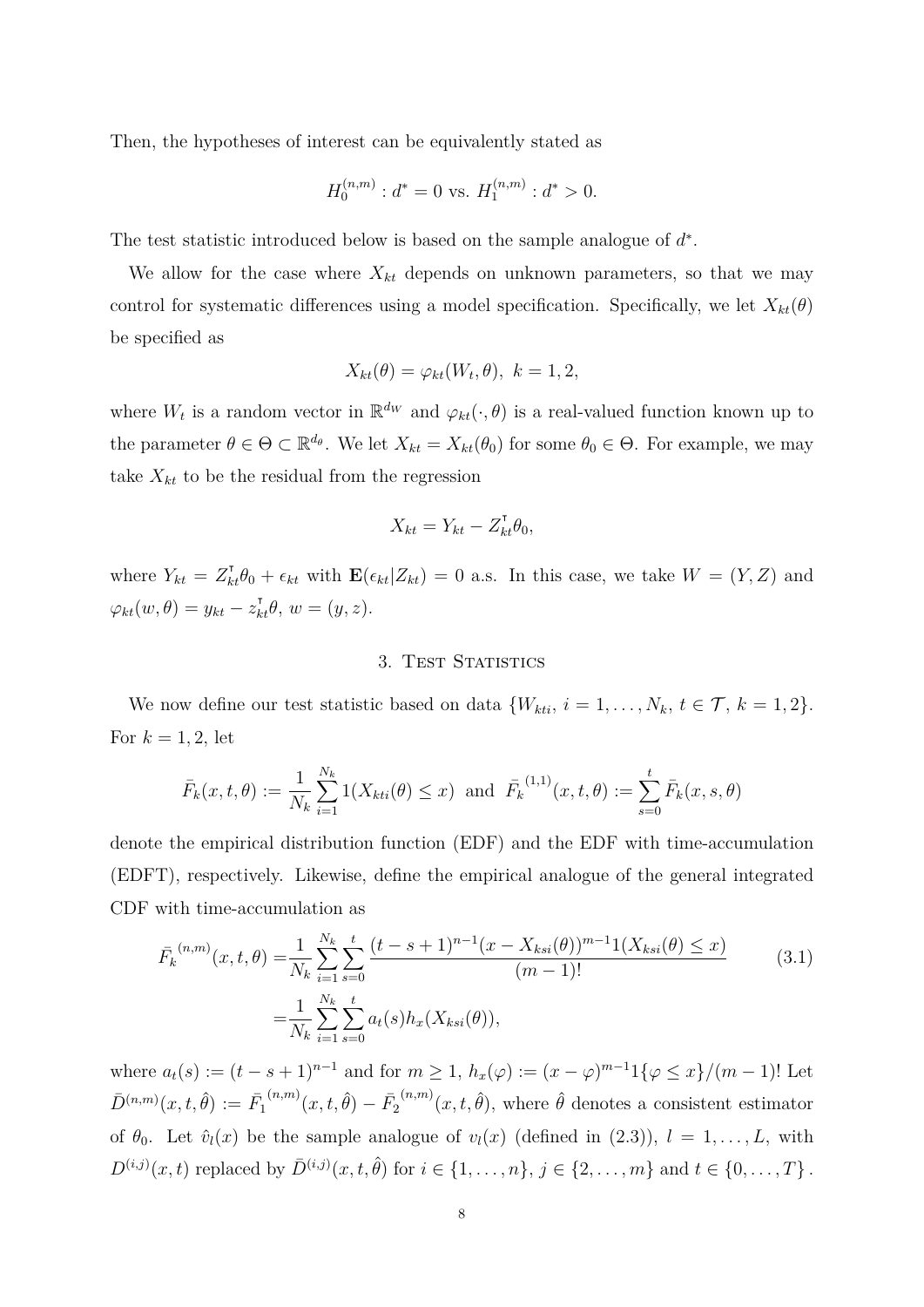To test the null hypothesis  $H_0^{(n,m)}$  $\int_{0}^{\cdot (n,m)}$ , we consider the following one-sided  $L_p$ -type test statistic (based on the sample analogue of  $d^*$  defined in  $(2.5)$ ):

$$
T_N = r_N^p \int_{\mathcal{X}} \Lambda_p\left(\hat{v}_1(x), \dots, \hat{v}_L(x)\right) dx,\tag{3.2}
$$

where  $r_N := \sqrt{\frac{(N_1 N_2)}{(N_1 + N_2)}}$ .

We next present the regularity conditions that we work with to derive the properties of  $T_N$ . In the following assumptions, we specify the conditions for the data generating process of *W* and the map  $\varphi_{kt}$ . Let  $\mathcal P$  be the collection of all the potential distributions of *W* that satisfy Assumptions 1, 2, and 3 below. Let  $B_{\Theta}(\delta) \equiv \{\theta \in \Theta : ||\theta - \theta_0|| < \delta\}$ be the  $\delta$ -neighborhood of  $\theta_0$ , where  $|| \cdot ||$  denotes the Euclidean norm.

### **Assumption 1.**

- (a)  $\{W_{kti}\}_{i=1}^{N_k}$  is a random sample for  $t \in \mathcal{T}$  and  $k = 1, 2$ .
- (b) As  $N_1, N_2 \to \infty$ ,  $N_1/(N_1 + N_2) \to \lambda \in (0, 1)$  for  $t \in \mathcal{T}$ .
- $\mathbb{E}[\sup_{\theta \in B_{\Theta}(\delta)} |X_{\xi}(t)|^2$  ((*m*−1)∨1)+*δ*]  $< \infty$  for  $t \in \mathcal{T}$  and  $k = 1, 2.$
- (d) For some  $\delta > 0$ , there exists a non-random  $d_{\theta} \times 1$  vector  $\Gamma_{kt,P}(x)$  such that

$$
|\mathbf{E}_P[h_x(X_{kti}(\theta))] - \mathbf{E}_P[h_x(X_{kti}(\theta_0))] - \Gamma_{kt,P}(x)^{\mathsf{T}}(\theta - \theta_0)|
$$
  
\n
$$
\leq C||\theta - \theta_0||^2, \ t \in \mathcal{T}, \ k = 1, 2,
$$

with constant *C* does not depend on *P*.

Assumption  $1(a)$  implies that, for each  $k = 1, 2$ , the observations are independent across *i*, but are possibly dependent over time *t* for a given *i*. This assumption allows  $X_{1ti}$  and  $X_{2ti}$  to be dependent for any  $(t, i)$ . Assumption 1(b) is a moment condition with local uniform boundedness. In the example of linear regression models where  $Y_{kti} = Z_{kti}^{\dagger} \theta_0 + \epsilon_{kti}$ , we may write  $X_{kti}(\theta) = \epsilon_{kti} + Z_{kti}^{\dagger}(\theta_0 - \theta)$  and hence the condition is satisfied when  $\sup_{P \in \mathcal{P}} \mathbf{E}_P[|\epsilon_{kti}|^{2((m-1)\vee 1)+\delta}] < \infty$  and  $\sup_{P \in \mathcal{P}} \mathbf{E}_P[|Z_{kti}|^{2((m-1)\vee 1)+\delta}] < \infty$ . Assumption 1(c) is differentiability of the functional  $\int h_x(X_{kti}(\theta))dP$  in  $\theta \in B_{\Theta}(\delta)$ . When  $m = 1$ , in the example of linear regression models, it is satisfied with  $\Gamma_{kt,P}(x) = \mathbf{E}_P f_{\epsilon|Z}(x|Z_{kti})Z_{kti}$ when the conditional density  $f_{\epsilon|Z}(\cdot|Z_{kt})$  of  $\epsilon_{kti}$  given  $Z_{kti}$  is second order continuously differentiable with bounded derivative and the moment condition in 2(b) holds. When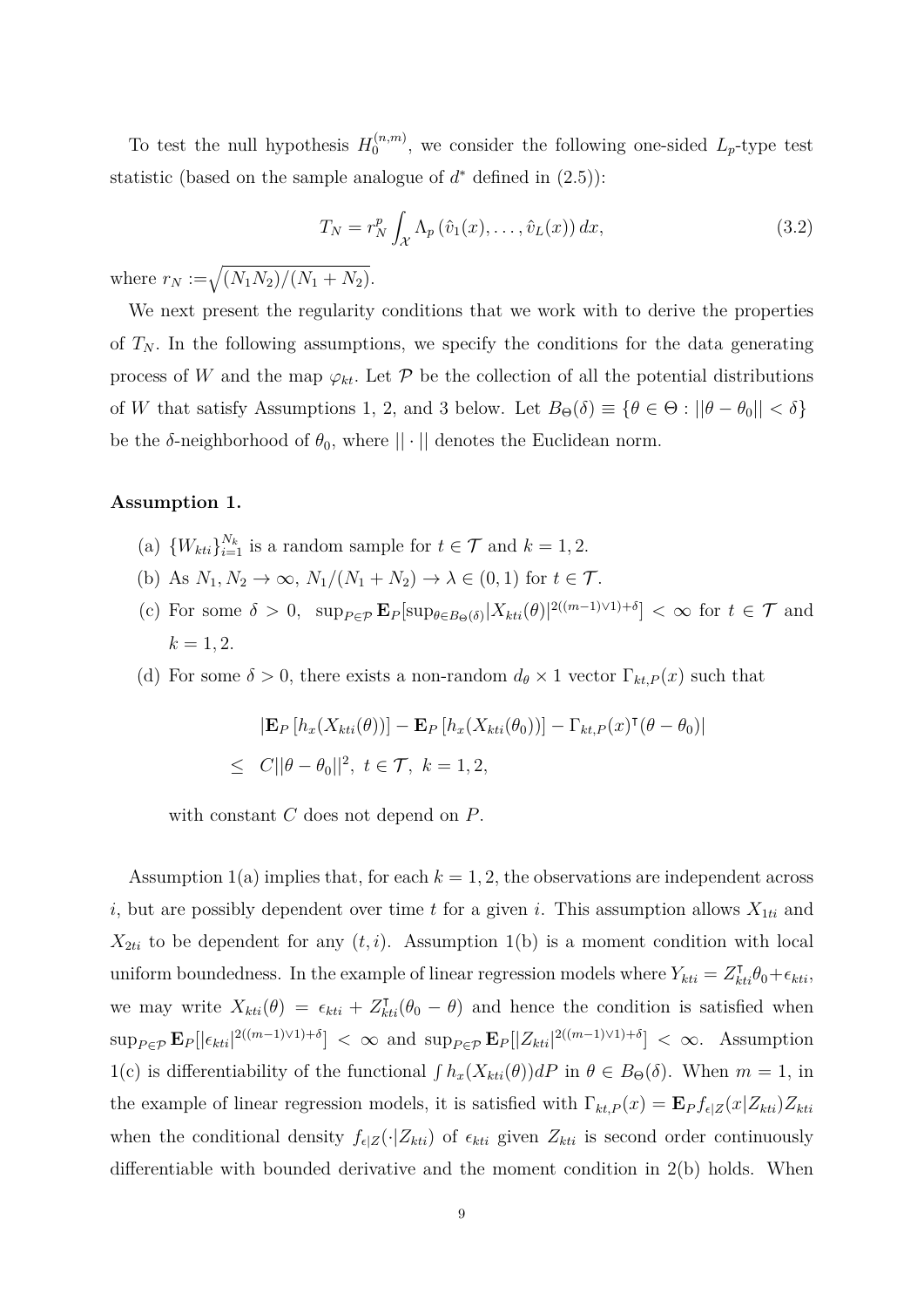$m = 2$ ,  $h_x(\varphi)$  is Lipschitz in  $\varphi$  with the coefficient bounded by  $C|x - \varphi|^{m-2}$ . Hence, Assumption 1(c) follows if the moment condition in Assumption 1(b) is satisfied.

#### **Assumption 2.**

- (a)  $X_{kti}(\theta_0)$  has distribution function  $F_k(\cdot, t)$  and has density  $f_k(\cdot, t)$  with respect to Lebesgue measure for  $t \in \mathcal{T}$  and  $k = 1, 2$ .
- (b) Condition (A) below holds when  $m = 1$  and condition (B) holds when  $m = 2$ : (A) There exist  $\delta, C > 0$  and a subvector  $W_1$  of W such that (i) the conditional density of *W* given  $W_1$  is bounded uniformly over  $\theta \in B_\Theta(\delta)$  and over  $P \in \mathcal{P}$ , (ii) for each  $\theta_1$  and  $\theta_2$  in  $B_{\Theta}(\delta)$ ,  $\varphi_{kt}(W, \theta_1) - \varphi_{kt}(W, \theta_2)$  is measurable with respect to the  $\sigma$ -field of  $W_1$ , and (iii) for each  $\theta \in B_\Theta(\delta)$  and for each  $\varepsilon > 0$ ,

$$
\sup_{P \in \mathcal{P}} \sup_{w_1} \mathbf{E}_P \left[ \sup_{\theta_1 \in B_{\Theta}(\delta)} |\varphi_{kt}(W, \theta_1) - \varphi_{kt}(W, \theta)|^2 |W_1 = w_1 \right] \le C \varepsilon^{2s_2} \tag{3.3}
$$

for some  $s_2 \in (\lambda/2, 1]$  with  $\lambda = 2 \times 1$  { $m = 1$ } + 1 { $m > 1$ }, where the supremum over  $w_1$  runs in the support of  $W_1$ .

(B) There exist  $\delta, C > 0$  such that Condition (iii) above is satisfied with the conditional expectation replaced by the unconditional one.

We assume that  $\hat{\theta}$  satisfies the following conditions:

#### **Assumption 3.**

- (a) For each  $\varepsilon > 0$ ,  $\sup_{P \in \mathcal{P}} P\{||\hat{\theta} \theta_0|| > \varepsilon\} = o(1)$  as  $N_1, N_2 \to \infty$ .
- (b) For each  $\varepsilon > 0, k = 1, 2$  and  $t \in \mathcal{T}$ ,

$$
\sup_{P \in \mathcal{P}} \left\{ \sup_{x \in \mathcal{X}} \left| \sqrt{N_k} \Gamma_{kt,P}(x)'[\hat{\theta} - \theta_0] - \frac{1}{\sqrt{N_k}} \sum_{i=1}^{N_k} \psi_{x,kt}(W_i; \theta_0) \right| > \varepsilon \right\} \to 0,
$$
 (3.4)

where  $\psi_{x,kt}(\cdot)$  satisfies that there exist  $\eta, \delta > 0$  such that for all  $x \in \mathcal{X}$ ,  $\mathbf{E}_P \left[ \psi_{x,kt}(W; \theta_0) \right] =$ 0*,*

$$
\sup_{P \in \mathcal{P}} \mathbf{E}_P \left[ \sup_{\theta \in B_{\Theta}(\delta)} \sup_{x \in \mathcal{X}} |\psi_{x,kt}(W; \theta)|^{2+\eta} \right] < \infty.
$$

(c) There exist a bounded function *V* on  $\mathcal X$  and constants  $C, \delta > 0$  and  $s_1 \in (1/2, 1]$ such that for each  $(x_1, \theta_1) \in \mathcal{X} \times B_{\Theta}(\delta)$  and for each  $\varepsilon > 0, t \in \mathcal{T}$ ,

$$
\mathbf{E}\left[\sup_{x\in\mathcal{X}:d_V(x,x_1)\leq\varepsilon}\sup_{\theta\in B_{\Theta}(\delta):||\theta-\theta_1||\leq\varepsilon}|\psi_{x,kt}(W;\theta)-\psi_{x_1,kt}(W;\theta_1)|^2\right]\leq C\varepsilon^{2s_1},
$$

where  $d_V(x, x_1) := |V(x) - V(x_1)|$ .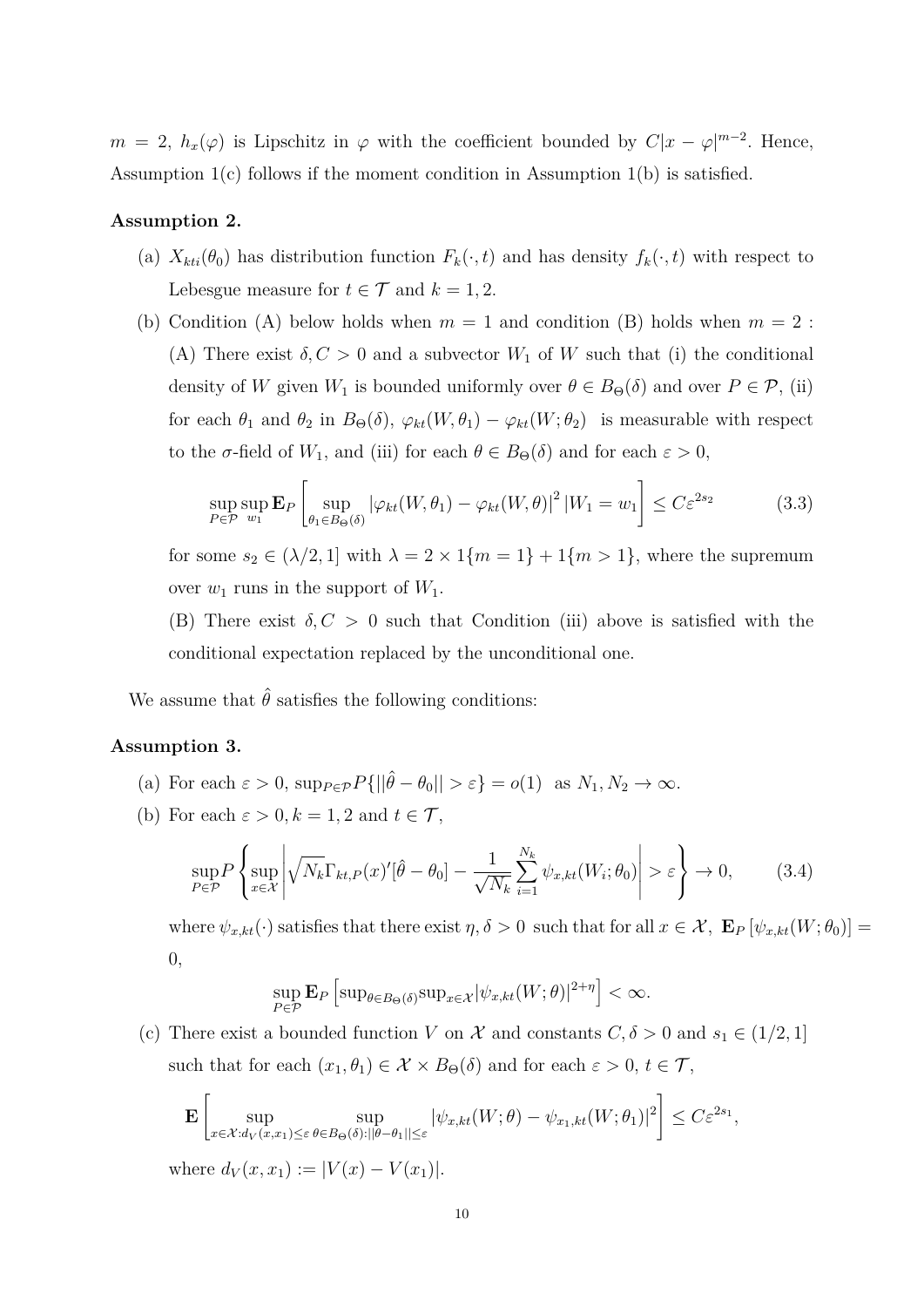Under these regularity conditions, we can derive the asymptotic null distribution of the test statistic, which is stated in Lemma 8 in the appendix. The limiting distribution is non-pivotal and so the issue of how to conduct inference here remains to be settled. We suggest several solutions to this problem starting with a bootstrap procedure to compute the critical values, which extends the contact set approach of Linton, Song and Whang  $(2010).$ 

#### 4. Bootstrap Critical Values

The asymptotic distribution of the test statistic depends on the true data generating processes in a complex way. The traditional approach for obtaining critical values is to mimic the asymptotic distribution of the test statistic under the least favorable case (LFC) of the null hypothesis, where the inequalities composing the null hypothesis (2.2) hold with equalities. However, this approach is generally too conservative because the LFC is only a strict subset of the null hypothesis. In a dynamic context such as ours, this approach is even less attractive because the null hypothesis consists of inequality restrictions among a *sequence* of distribution functions over possibly a long time period, and the inequalities might be binding only at a subset of the whole time period  $\mathcal T$  and/or over a subset (i.e., the "*contact set*") of the support  $\mathcal{X}$ .

By exploiting the information on the contact set, we propose a method to compute bootstrap critical values that may yield tests with enhanced power. For the purpose of comparison, we first describe the critical values based on the LFC.

4.1. **The Least Favorable Case.** Compute the bootstrap critical values in the following steps:

(1) For each  $k = 1, 2$ , draw a bootstrap sample  $\mathcal{S}_k^* := \{\mathbf{W}_{k,1}^*, \dots, \mathbf{W}_{k,N_k}^*\}$ , where the vectors  $\mathbf{W}_{k,i}^* = (W_{k0i}^*, \ldots, W_{kTi}^*)^{\mathsf{T}} \in \mathbb{R}^{T+1}$  for  $i = 1, \ldots, N_k$  are independently drawn with replacement from the vectors that comprise the original sample  $S_k :=$  ${\bf\{W}}_{k,1},\ldots,{\bf W}_{k,N_k}$ , where  ${\bf W}_{k,i}=(W_{k0i},\ldots,W_{kTi})^{\dagger}$  represents a time path of  $W_{kti}$ over  $t \in \mathcal{T}$  for each  $i \in \{1, \ldots, N_k\}$ .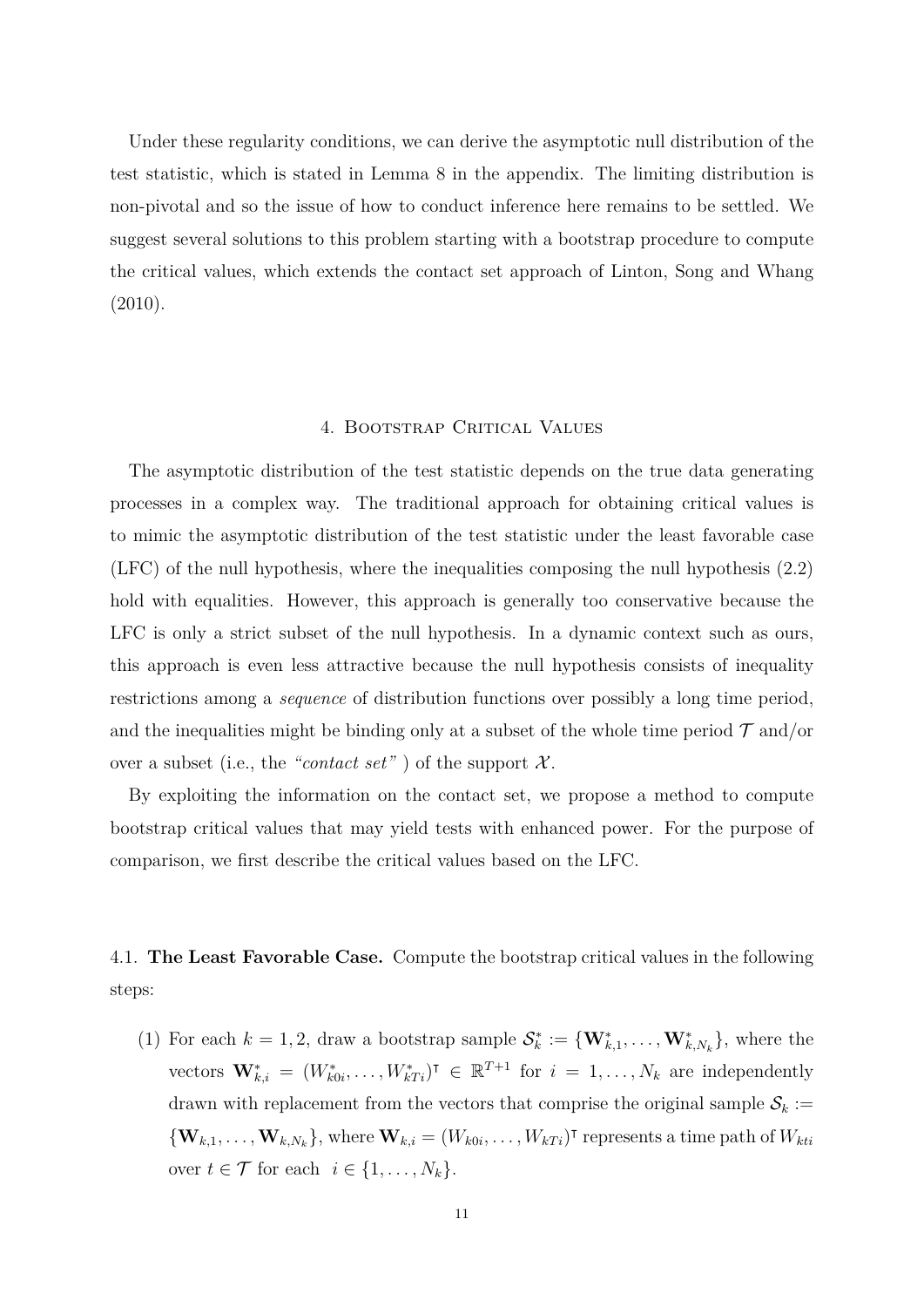(2) Using the bootstrap sample  $S_k^*$ , compute  $X_{kti}^*(\theta) = \varphi_{kt}(W_i^*, \theta)$ , the estimate  $\hat{\theta}^*$ and the EDFTs:

$$
\bar{F_k}^{(n,m)*}(x,t,\theta) = \frac{1}{N_k} \sum_{i=1}^{N_k} \sum_{s=0}^t \frac{a_t(s)(x - X_{ksi}^*(\theta))^{m-1} 1(X_{ksi}^*(\theta) \le x)}{(m-1)!},
$$
\n(4.1)

$$
\bar{D}^{(n,m)*}(x,t,\hat{\theta}^*) = \bar{F}_1^{(n,m)*}(x,t,\hat{\theta}^*) - \bar{F}_2^{(n,m)*}(x,t,\hat{\theta}^*),
$$
\n(4.2)

(3) Compute the bootstrap test static under the LFC:

$$
T_{N,LF}^{*} = r_{N}^{p} \int_{\mathcal{X}} \Lambda_{p} \left( \hat{v}_{1}^{*}(x) - \hat{v}_{1}(x), \dots, \hat{v}_{L}^{*}(x) - \hat{v}_{L}(x) \right) dx, \tag{4.3}
$$

where  $\hat{v}_l^*(x)$  denotes  $v_l(x)$ ,  $l = 1, \ldots, L$  with  $D^{(i,j)}(x, t)$  replaced by  $\bar{D}^{(i,j)}(x, t, \hat{\theta}^*)$ .

(4) Repeat the steps (1)-(3) above *B*-times, and compute the  $(1 - \alpha)$  quantile of the bootstrap distribution of  $T_{N,LF}^*$  as the LFC-bootstrap critical value  $c_{N,LF}^*(1-\alpha)$ .

In Step (1), if  $W_{1ti}$  and  $W_{2ti}$  are dependent for each  $t \in \mathcal{T}$  and  $N_1 = N_2 = N$ , then we may generate the bootstrap sample  $S^* := \{Z_1^*, \ldots, Z_N^*\}$  by drawing vectors  $\mathbf{Z}_i^* = (\mathbf{W}_{1,i}^*, \mathbf{W}_{2,i}^*), i = 1, \ldots, N$  from the *paired* observations  $\mathcal{S} := {\mathbf{Z}_1, \ldots, \mathbf{Z}_N}$ , where  $\mathbf{Z}_i = (\mathbf{W}_{1,i}, \mathbf{W}_{2,i}), i = 1, \ldots, N$ <sup>4</sup>

Under regularity conditions, the bootstrap critical values based on the LFC can be shown to yield tests that are asymptotically valid *uniformly* in *P*. However, they are often too conservative in practice. As an alternative to the LFC-based bootstrap critical value, we propose a bootstrap critical value that can be less conservative but at the expense of introducing an additional tuning parameter.

4.2. **The Contact Set Approach.** To describe out procedure, we first introduce some notation. Define  $\mathcal{N}_L := 2^{\mathbb{N}_L} \setminus \emptyset$ , i.e., the collection of all the nonempty subsets of  $\mathbb{N}_L \equiv$  $\{1, 2, \ldots, L\}$ . For any  $A \in \mathcal{N}_L$  and  $\mathbf{v} = (v_1, \ldots, v_L)^\intercal \in \mathbb{R}^L$ , we define  $\mathbf{v}_A$  to be  $\mathbf{v}$  except that for each  $l \in \mathbb{N}_L \backslash A$ , the *l*-th entry of  $\mathbf{v}_A$  is zero, and let

$$
\Lambda_{A,p}(\mathbf{v}) \equiv \Lambda_p(\mathbf{v}_A). \tag{4.4}
$$

<sup>4</sup>Alternative ways to the critical values under the LFC restriction would include bootstrapping from the pooled sample  $\{S_1, S_1\}$  or using multiplier simulations.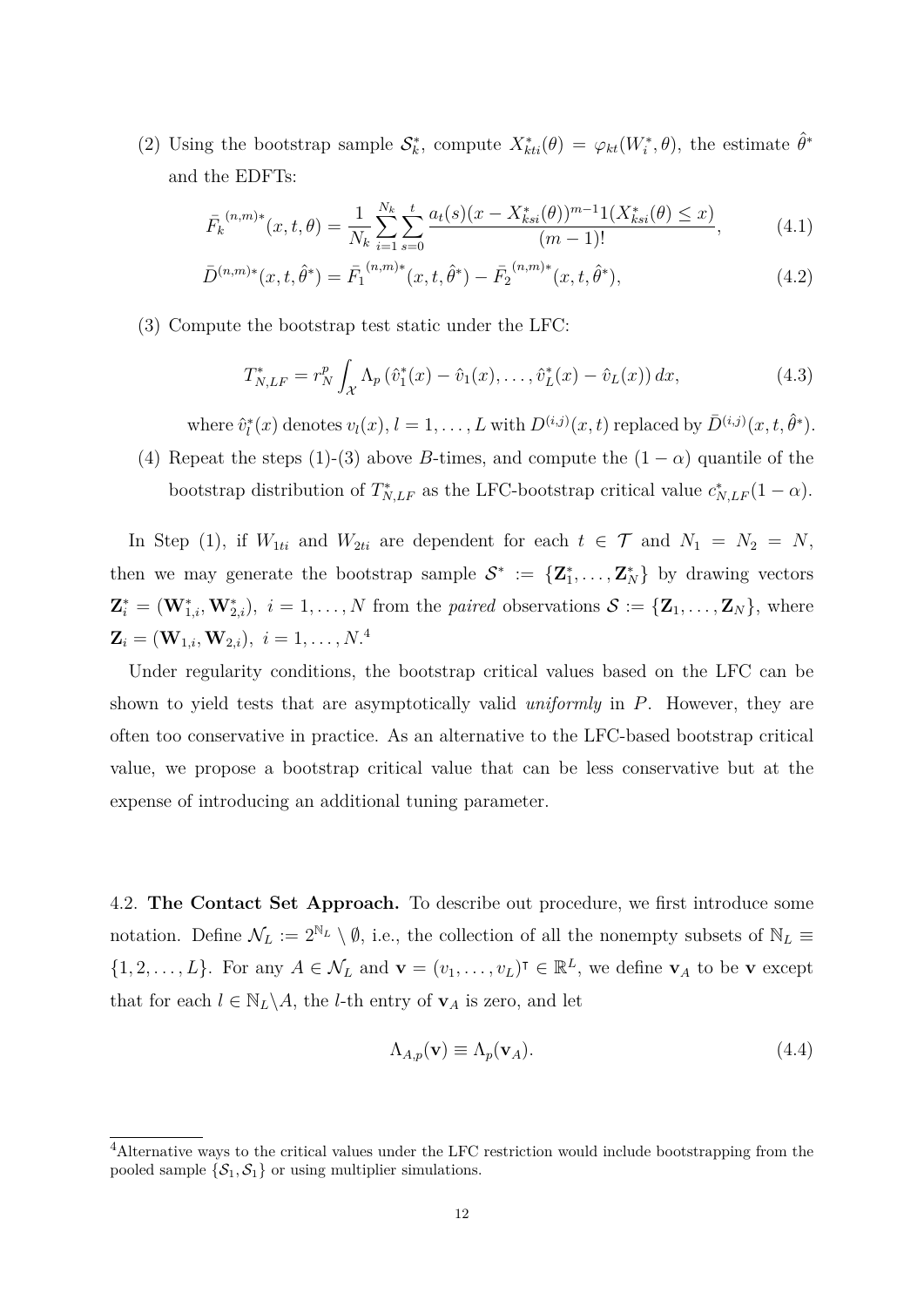That is,  $\Lambda_{A,p}(\mathbf{v})$  is a "censoring" of  $\Lambda_p(\mathbf{v})$  outside the index set A. Now, we define the contact sets: for  $A \in \mathcal{N}_L$  and for  $c_1, c_2 > 0$ ,

$$
B_{N,A}(c_1,c_2) := \left\{ x \in \mathcal{X} : \begin{array}{ll} |r_N v_l(x)| \leq c_1, & \text{for all } l \in A \\ r_N v_l(x) < -c_2, & \text{for all } l \in \mathbb{N}_L/A \end{array} \right\},\tag{4.5}
$$

where  $v_l(x)$  is defined in (2.3).

**Lemma 3.** *Suppose that Assumptions 1, 2 and 3 hold. Suppose further that c<sup>N</sup> is a positive sequence such that*  $c_{N,1}, c_{N,2} \to \infty$  *as*  $N_1, N_2 \to \infty$ *. Then,* 

$$
\inf_{P \in \mathcal{P}_0} P\left\{T_N = r_N^p \sum_{A \in \mathcal{N}_L} \int_{B_{N,A}(c_{N,1}, c_{N,2})} \Lambda_{A,p}(\hat{v}_1(x), \dots, \hat{v}_L(x)) dx\right\} \to 1,
$$

*where*  $P_0 \subset P$  *is the set of potential distributions of the observed random vector under the null hypothesis*  $H_0^{(n,m)}$  $\stackrel{(n,m)}{0}$ .

Lemma 3 shows that the test statistic  $T_N$  is uniformly approximated by an integral with domain restricted to the contact sets  $B_{N,A}(c_N)$  in large samples. This result suggests that one may consider a bootstrap procedure that mimics the representation of  $T<sub>N</sub>$  in Lemma 3.

Let  $\{\hat{v}_l^*(x) : l \in \mathbb{N}_L\}$  be the bootstrap counterpart of  $\{\hat{v}_l(x) : j \in \mathbb{N}_L\}$  defined in Step (3) above. Then, our bootstrap test statistic is defined as follows:

$$
T_N^* = r_N^p \sum_{A \in \mathcal{N}_L} \int_{\hat{B}_{N,A}(\hat{c}_N)} \Lambda_{A,p}(\hat{v}_1^*(x) - \hat{v}_1(x), \dots, \hat{v}_L^*(x) - \hat{v}_L(x)) dx,
$$

where  $\hat{B}_{N,A}(\hat{c}_N)$  denotes the estimated contact set:

$$
\hat{B}_{N,A}(\hat{c}_N) := \left\{ x \in \mathcal{X} : \begin{array}{l} |r_N \hat{v}_l(x)| \leq \hat{c}_N, & \text{for all } l \in A \\ r_N \hat{v}_l(x) < -\hat{c}_N, & \text{for all } l \in \mathbb{N}_L/A \end{array} \right\},\tag{4.6}
$$

where  $\hat{c}_N$  is a positive sequence satisfying the following assumption:

**Assumption 4.** For  $\psi_{x,kt}$  in Assumption 3(b), for any  $\varepsilon > 0$ ,

$$
P\left\{\sup_{x\in\mathcal{X}}\left|\sqrt{N_k}\hat{\Gamma}_{kt,P}(x)-\frac{1}{\sqrt{N_k}}\sum_{i=1}^{N_k}\left\{\psi_{x,kt}(W_i^*;\hat{\theta})-\frac{1}{N_k}\sum_{i=1}^{N_k}\psi_{x,kt}(W_i;\hat{\theta})\right\}\right|>\varepsilon\mid\mathcal{W}_N\right\}\to_{P} 0,
$$
\n(4.7)

uniformly in  $P \in \mathcal{P}$ , where  $\mathcal{W}_N$  is the *σ*-field generated by  $\{W_{kti} : i = 1, ..., N_k; k = 1, 2\}$ and  $\hat{\Gamma}_{kt,P}(x) = (1/N_k) \sum_{i=1}^{N_k} \left[ h_x(\varphi_{ks}(W_i^*, \hat{\theta}^*)) - h_x(\varphi_{ks}(W_i^*, \hat{\theta})) \right].$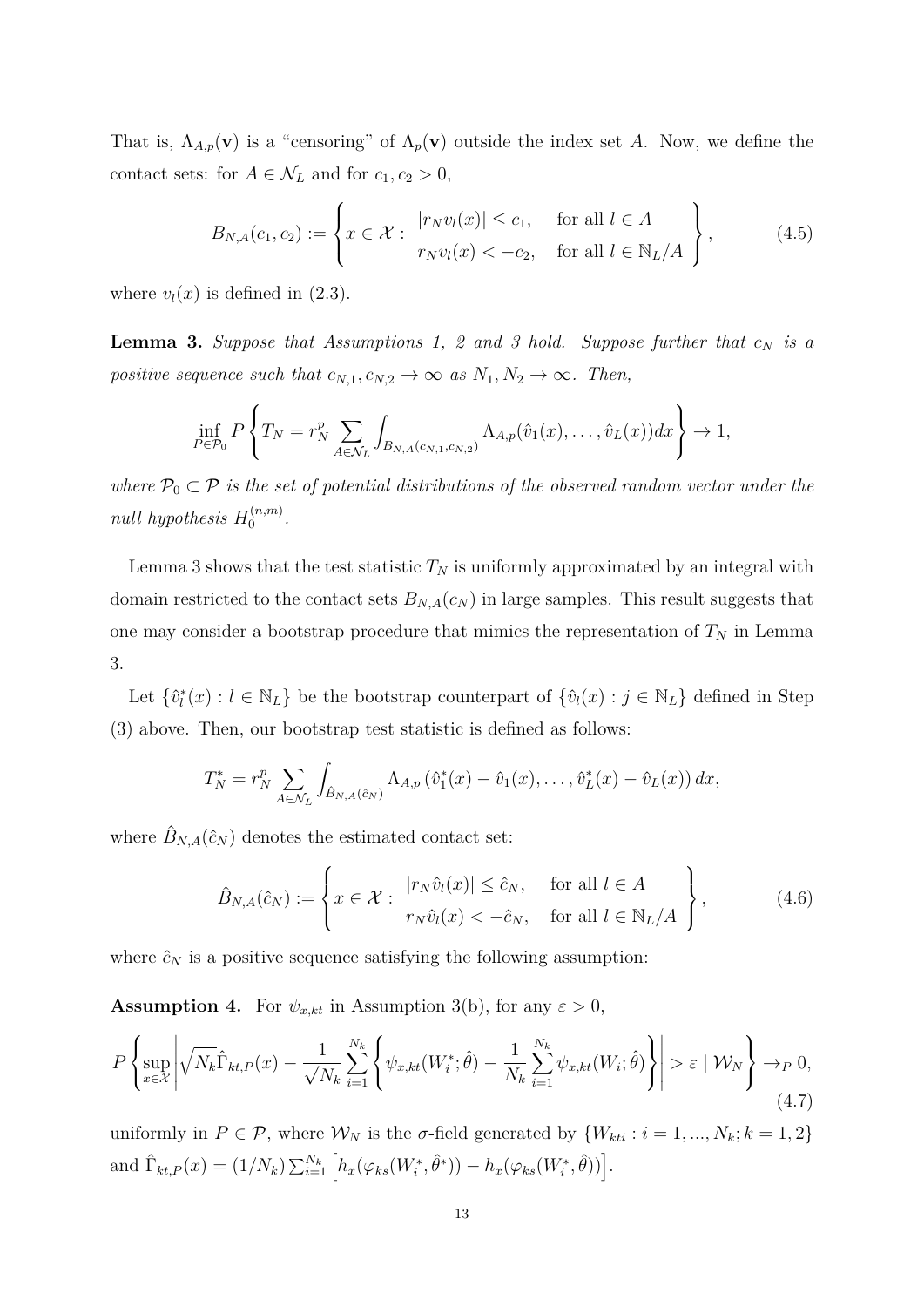**Assumption 5.** For each  $N \geq 1$ , there exist non-stochastic sequences  $c_{N,1}, c_{N,2} > 0$  such that  $c_{N,1} \leq c_{N,2}$  and

$$
\inf_{P \in \mathcal{P}} P\{c_{N,1} \le \hat{c}_N \le c_{N,2}\} \to 1 \text{ and } c_{N,1} + r_N c_{N,2}^{-1} \to \infty.
$$

Let  $c_{N,\alpha}^*$  be the  $(1-\alpha)$ -th quantile from the bootstrap distribution of  $T_N^*$ . We take

$$
c_{N,\alpha,\eta}^* = \max\{c_{N,\alpha}^*, \eta\}
$$
\n
$$
(4.8)
$$

as our critical value, where  $\eta \equiv 10^{-6}$  is a small fixed number.

The following theorem establishes the uniform validity of our bootstrap procedure.

**Theorem 4.** *Suppose that Assumptions 1 - 5 hold. Then*

$$
\limsup_{N_1,N_2\to\infty}\sup_{P\in\mathcal{P}_0}P\left\{T_N>c^*_{N,\alpha,\eta}\right\}\leq\alpha.
$$

*Remark* 1. The critical value (4.8) is in a different form from that of Linton, Song and Whang (2010) who considered the SD test in a static context (i.e.,  $T = 0$ ) without time preference and proposed to use the LFC-based bootstrap critical value  $c^*_{N,LF}(1-\alpha)$  when the estimated contact set  $\cup_{A\in\mathcal{N}_L}\hat{B}_{N,A}(\hat{c}_N)$  is empty. By taking maximum with arbitrary small positive constant, the critical value  $c^*_{N,\alpha,\eta}$  has substantial computational advantage over the latter.

*Remark* 2. One might question whether the bootstrap test is asymptotically exact, i.e., the inequality in Theorem 4 holds as an equality. In fact, under some additional assumptions, we can show that the test achieves the level  $\alpha$  asymptotically, uniformly over a subset  $\mathcal{P}_{00} \subset \mathcal{P}_0$ , i.e.,

$$
\limsup_{N_1,N_2\to\infty}\sup_{P\in\mathcal{P}_{00}}\left|P\left\{T_N>c^*_{N,\alpha,\eta}\right\}-\alpha\right|=0.
$$

For brevity, however, we do not give the formal result; see Linton, Song and Whang (2010, Theorem 2 (ii)) and Lee, Song and Whang (2018, Theorem 2) for related results.

We now establish consistency of our proposed test:

**Theorem 5.** *Suppose that Assumptions 1 - 5 hold. Then, under a fixed alternative hy* $pothesis H_1^{(n,m)}$  $\int_1^{(n,m)}$  such that

$$
\int_{\mathcal{X}} \Lambda_p(v_1(x),\ldots,v_L(x))\,dx>0,
$$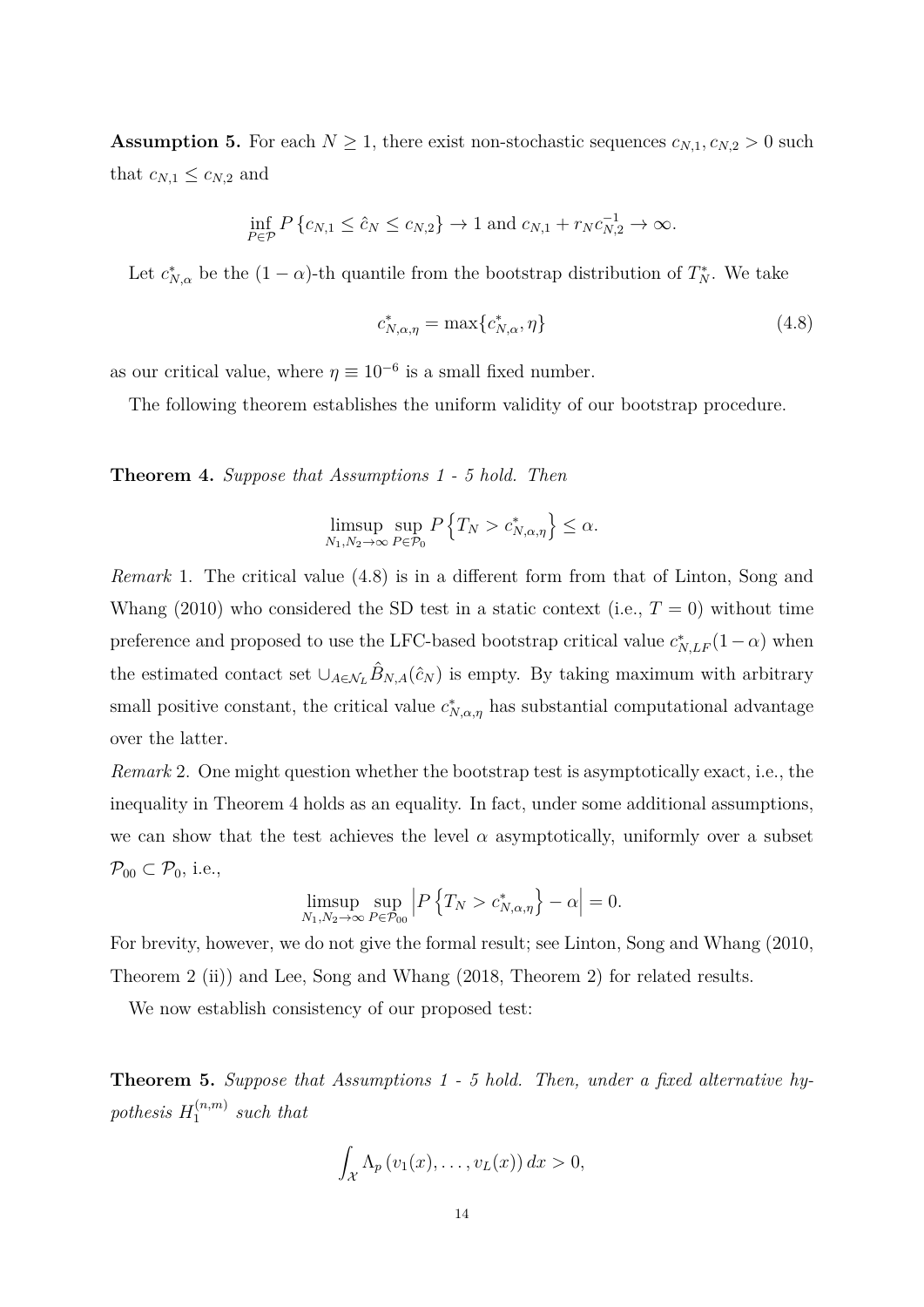*we have, as*  $N_1, N_2 \to \infty$ ,

$$
P\left\{T_N > c^*_{N,\alpha,\eta}\right\} \to 1.
$$

#### 5. Alternative critical values

The contact set approach described above achieves power enhancement using the bootstrap critical values based on explicit estimates of the binding parts of the inequality constraints. In this section, we consider the critical values based on the numerical delta method, which also might have enhanced power properties compared to the traditional LFC-based critical values and have some computational advantages.

The numerical delta method can be described using the general framework of Fang and Santos (2019) and Hong and Li (2018) for conducting inference on directionally differentiable functions. For this purpose, we first introduce the concept of Hadamard directional differentiability of a map between normed spaces:

**Definition 6.** Let  $\mathbb{D}$  and  $\mathbb{E}$  be Banach spaces endowed with norm  $\|\cdot\|_{\mathbb{D}}$  and  $\|\cdot\|_{\mathbb{E}}$ , respectively. A map  $\phi : \mathbb{D}_{\phi} \subseteq \mathbb{D} \to \mathbb{E}$  is said to be *Hadamard directionally differentiable*  $a \in \mathbb{D}_{\phi}$  *tangentially to a set*  $\mathbb{D}_{0} \subseteq \mathbb{D}$ , if there exists a continuous map  $\phi'_{\theta} : \mathbb{D}_{0} \to \mathbb{E}_{0}$ such that

$$
\lim_{N \to \infty} \left\| \frac{\phi(\theta + t_N h_N) - \phi(\theta)}{t_N} - \phi'_{\theta}(h) \right\|_{\mathbb{E}} = 0,
$$
\n(5.1)

for all sequences  $\{h_N\} \subset \mathbb{D}$  and  $\{t_N\} \subset \mathbb{R}_+$  such that  $t_N \downarrow 0$ ,  $h_N \to h \in \mathbb{D}_0$  as  $N \to \infty$ and  $\theta + t_N h_N \in \mathbb{D}_{\phi}$  for all *N*.

We call  $\phi'_{\theta}(h)$  as the *Hadamard directional derivative at*  $\theta$  *in direction*  $h$ . The map  $\phi'_{\theta}$ :  $\mathbb{D}_0 \to \mathbb{E}$  is possibly nonlinear, but (5.1) implies that it is continuous and homogeneous of degree one (Shapiro (1990)). If  $\phi'_{\theta}$  is linear, then we say that  $\phi$  is *Hadamard differentiable at*  $\theta$  *tangentially to*  $\mathbb{D}_0$ *.* 

Fang and Santos (2019, Theorem 2.1) show that if  $\hat{\theta}_N$  is an estimator of  $\theta_0 \in \mathbb{D}_{\phi}$  such that  $r_N(\hat{\theta}_N - \theta_0) \Rightarrow \mathbb{G}_0$  for some sequence  $r_N \uparrow \infty$ , where  $\mathbb{G}_0$  is a tight process, then  $r_N\left[\phi(\hat{\theta}_N) - \phi(\theta_0)\right] \Rightarrow \phi'_{\theta_0}(\mathbb{G}_0)$ . Heuristically, this result follows from the definition (5.1) with  $t_N = 1/r_N$  which implies

$$
r_N\left[\phi(\hat{\theta_N}) - \phi(\theta_0)\right] = \frac{\phi\left\{\theta_0 + (1/r_N) \cdot r_N(\hat{\theta_N} - \theta_0)\right\} - \phi(\theta_0)}{1/r_N} \approx \phi_{\theta_0}'(r_N(\hat{\theta_N} - \theta_0))
$$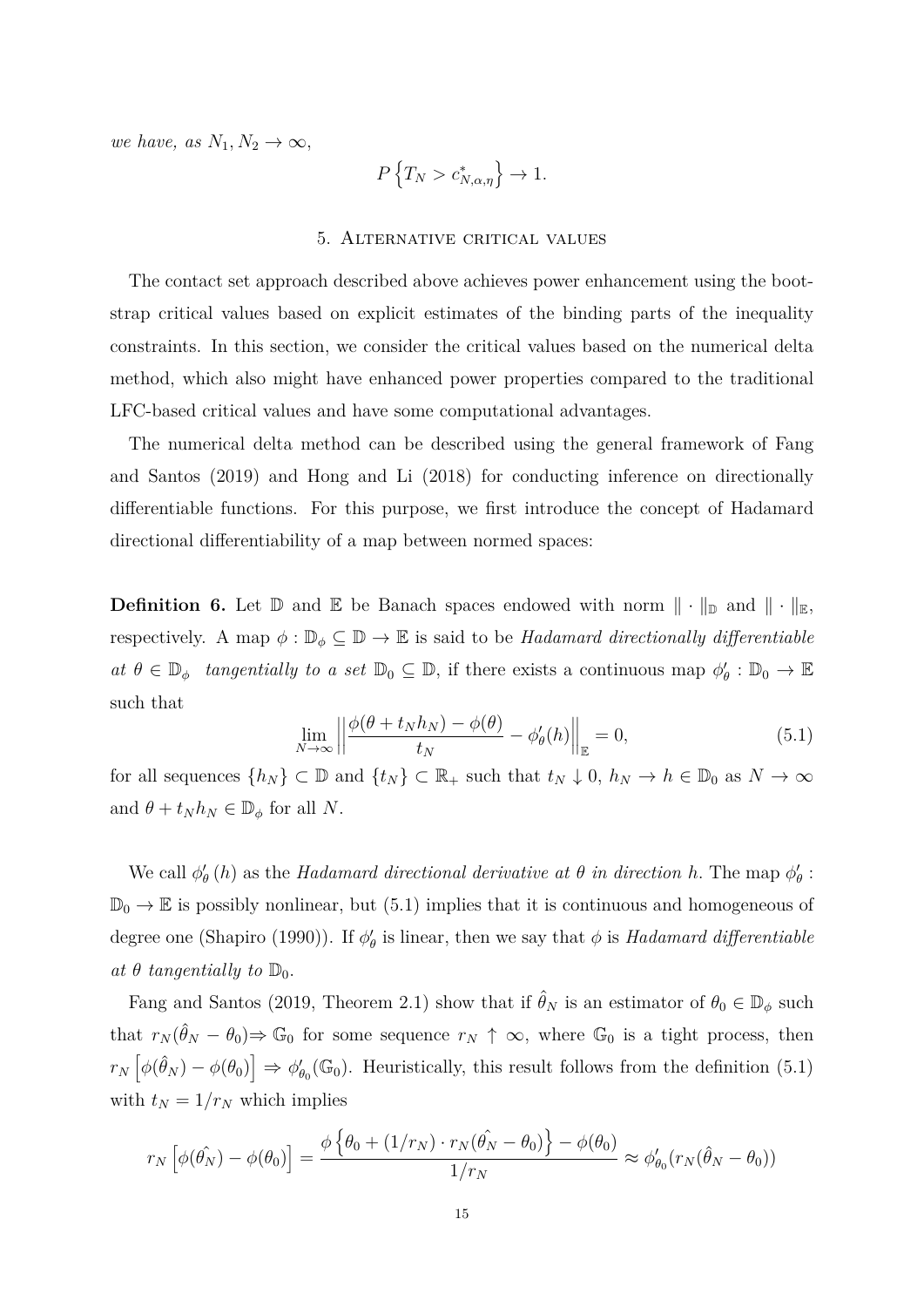and the continuous mapping theorem applied to  $\phi'_{\theta_0}$ . Based on this result, Fang and Santos (2019, Theorem 3.2) suggest that the limiting distribution  $\phi'_{\theta_0}(\mathbb{G}_0)$  can be consistently estimated by  $\hat{\phi}'_N(\mathbb{Z}_N^*)$ , where  $\mathbb{Z}_N^*$  is a consistent estimator (such as the bootstrap) of  $\mathbb{G}_0$ and the map  $\hat{\phi}'_N$  is a consistent estimator of  $\phi'_{\theta_0}$  satisfying their Assumption 4. This method is closely related to the contact set approach described above.

On the other hand, Hong and Li (2018, hereafter HL) suggest a numerical delta method that does not require analytic computation of the directional derivative  $\phi'_{\theta_0}$  which can be cumbersome in some applications. They propose estimating  $\phi'_{\theta_0}(\mathbb{G}_0)$  by the numerical derivative with step size  $\epsilon_N$ :

$$
\tilde{\phi}'_N(\mathbb{Z}_N^*) := \frac{\phi(\hat{\theta}_N + \epsilon_N \mathbb{Z}_N^*) - \phi(\hat{\theta}_N)}{\epsilon_N},\tag{5.2}
$$

where  $\epsilon_N$  satisfies  $\epsilon_N \to 0$  and  $r_N \epsilon_N \to \infty$  as  $N \to \infty$ . Heuristically, this estimator works because

$$
\widetilde{\phi}'_{N}(\mathbb{Z}_{N}^{*}) = \frac{\phi\left\{\theta_{0}+\epsilon_{N}\left(\mathbb{Z}_{N}^{*}+\frac{\hat{\theta}_{N}-\theta_{0}}{\epsilon_{N}}\right)\right\}-\phi(\theta_{0})}{\epsilon_{N}} - \frac{\phi\left\{\theta_{0}+\epsilon_{N}\left(\frac{\hat{\theta}_{N}-\theta_{0}}{\epsilon_{N}}\right)\right\}-\phi(\theta_{0})}{\epsilon_{N}} \approx \phi'_{\theta_{0}}(\mathbb{G}_{0}),
$$

where the approximation follows from the definition (5.1) and the results  $\frac{\hat{\theta}_N - \theta_0}{\epsilon_N} = \frac{r_N(\hat{\theta}_N - \theta_0)}{r_N \epsilon_N}$  $\frac{(v_N - v_0)}{r_N \epsilon_N} \approx$ 0 and  $\mathbb{Z}_N^* + \frac{\hat{\theta}_N - \theta_0}{\epsilon_N}$  $\frac{N-\theta_0}{\epsilon_N} \approx \mathbb{G}_0$  for *N* sufficiently large.<sup>5</sup>

When the first order numerical derivative is degenerate, the second (or higher) order numerical delta method can be used (HL and Cheng and Fang (2019)). The *second order Hadamard directional derivative* at  $\theta_0 \in \mathbb{D}_{\phi}$  in the direction *h* tangentially to  $\mathbb{D}_0 \subseteq \mathbb{D}$  is defined as  $\phi_{\theta_0}'' : \mathbb{D}_0 \to \mathbb{E}$  such that

$$
\lim_{N \to \infty} \left| \left| \frac{\phi(\theta_0 + t_N h_N) - \phi(\theta_0) - t_N \phi_{\theta_0}'(h_N)}{\frac{1}{2} t_N} - \phi_{\theta_0}''(h) \right| \right|_{\mathbb{E}} = 0, \tag{5.3}
$$

for all sequences  $\{h_N\} \subset \mathbb{D}$  and  $\{t_N\} \subset \mathbb{R}_+$  such that  $t_N \downarrow 0$ ,  $h_N \to h \in \mathbb{D}_0$  as  $N \to \infty$ and  $\theta_0 + t_N h_N \in \mathbb{D}_{\phi}$  for all *N*. If  $\hat{\theta}_N$  satisfies  $r_N(\hat{\theta}_N - \theta_0) \Rightarrow \mathbb{G}_0$  for some sequence  $r_N \uparrow \infty$ , where  $\mathbb{G}_0$  is a tight process, then it can be shown (Theorem 4.1 of HL) that

$$
r_N^2 \left[ \phi(\hat{\theta}_N) - \phi(\theta_0) - \phi'_{\theta_0}(\hat{\theta}_N - \theta_0) \right] \Rightarrow \frac{1}{2} \phi''_{\theta_0}(\mathbb{G}_0).
$$

<sup>5</sup>See Theorem 3.1 of HL for a formal result.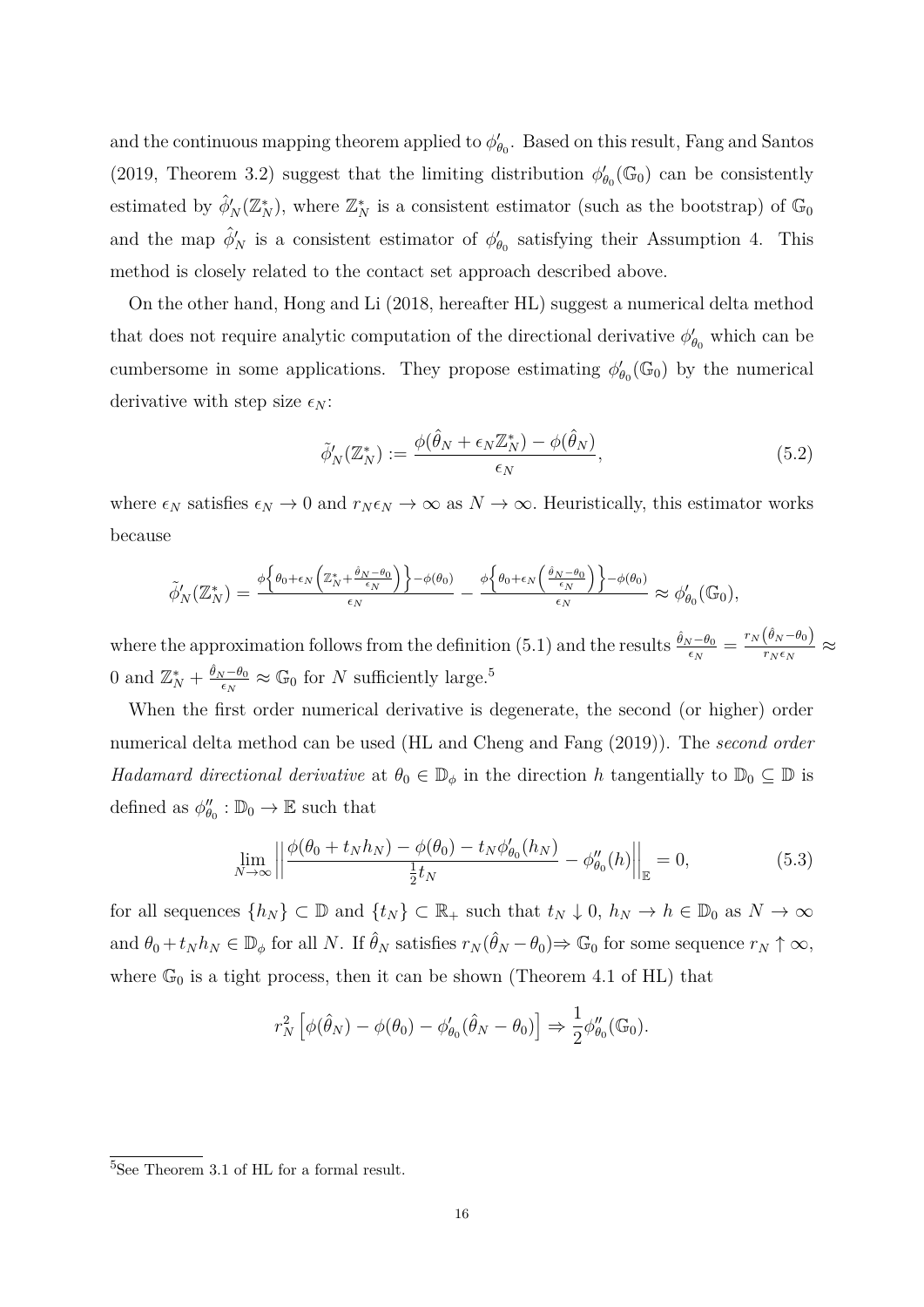If  $\phi'_{\theta_0}(h) = 0 \ \forall h \in \mathbb{D}_0$ , we may approximate  $\frac{1}{2}\phi''_{\theta_0}(\mathbb{G}_0)$  by the second order numerical derivative:

$$
\frac{1}{2}\tilde{\phi}_N''(\mathbb{Z}_N^*) := \begin{cases} \frac{\phi(\hat{\theta}_N + \epsilon_N \mathbb{Z}_N^*) - \phi(\hat{\theta}_N)}{\epsilon_N^2} & \text{or} \\ \frac{\phi(\hat{\theta}_N + 2\epsilon_N \mathbb{Z}_N^*) - 2\phi(\hat{\theta}_N + \epsilon_N \mathbb{Z}_N^*) + \phi(\hat{\theta}_N)}{2\epsilon_N^2}, \end{cases}
$$
(5.4)

where  $\epsilon_N$  satisfies  $\epsilon_N \to 0$  and  $r_N \epsilon_N \to \infty$  as  $N \to \infty$ .

In our setting, we let

$$
\phi(\theta_0) = \int_{\mathcal{X}} \Lambda_p \left( F_1^{(1,1)}(x,T) - F_2^{(1,1)}(x,T), \ldots, F_1^{(n,m)}(x,T-1) - F_2^{(n,m)}(x,T-1) \right) dx,
$$

where  $\theta_0 = \left( F_1^{(1,1)} \right)$  $F_1^{(1,1)}(.,T), F_2^{(1,1)}(.,T), \ldots, F_1^{(n,m)}(.,T-1), F_2^{(n,m)}(.,T-1) \Big) \in \prod_{l=1}^{2L} \ell^{\infty}(\mathcal{X}),^6$  $\mathbb{D} = \prod_{l=1}^{2L} \ell^{\infty}(\mathcal{X}), \mathbb{E} = \mathbb{R}, \text{ and } \phi : \prod_{l=1}^{2L} \ell^{\infty}(\mathcal{X}) \to \mathbb{R}$  is defined by

$$
\phi(\theta) = \int_{\mathcal{X}} \Lambda_p \left( \theta_1^{(1)}(x) - \theta_2^{(1)}(x), \dots, \theta_L^{(1)}(x) - \theta_L^{(2)}(x) \right) dx \tag{5.5}
$$

for any  $\theta := (\theta_1^{(1)})$  $\theta_1^{(1)}, \theta_1^{(2)}, \ldots, \theta_L^{(1)}, \theta_L^{(2)}$   $\in \prod_{l=1}^{2L} \ell^{\infty}(\mathcal{X})$ . Let

$$
\hat{\theta}_N = \left(\bar{F}_1^{(1,1)}(\cdot,T), \bar{F}_2^{(1,1)}(\cdot,T), \dots, \bar{F}_1^{(n,m)}(\cdot,T-1), \bar{F}_2^{(n,m)}(\cdot,T-1)\right) \tag{5.6}
$$

denote the estimator of  $\theta_0$  (Equation (3.1)). Then, our test statistic can be written as  $T_N = r_N^p \phi(\hat{\theta}_N)$ .

Let  $\mathcal{N}_L$ ,  $\mathbb{N}_L$ , and  $\Lambda_{A,p}(\mathbf{v})$  be as defined before. For any  $A \in \mathcal{N}_L$ , define

$$
B_A^0(\theta) := \left\{ x \in \mathcal{X} : \begin{array}{l} \theta_l^{(1)}(x) = \theta_l^{(2)}(x), & \text{for all } l \in A \\ \theta_l^{(1)}(x) < \theta_l^{(2)}(x), & \text{for all } l \in \mathbb{N}_L/A \end{array} \right\}.
$$
 (5.7)

It is straigthforward to show that that the map  $\phi$  is Hadamard directionally differentiable:

**Theorem 7.** *Let*  $\phi(\theta)$  *and*  $\Lambda_{A,p}(\mathbf{v})$  *be as defined in* (5.5) *and* (4.4), respectively.

(i) *When*  $p = 1$ ,  $\phi$  *is first order Hadamard directionally differentiable at any*  $\theta \in$  $\prod_{l=1}^{2L} \ell^{\infty}(\mathcal{X})$  *satisfying*  $\theta_l^{(1)} \leq \theta_l^{(2)}$  $l_l^{(2)}$ ,  $l = 1, \ldots, L$ , and its derivative is given by: for *any*  $h = (h_1^{(1)})$  $h_1^{(1)}, h_1^{(2)}, \ldots, h_L^{(1)}, h_L^{(2)}) \in \prod_{l=1}^{2L} \ell^{\infty}(\mathcal{X}),$ 

$$
\phi'_{\theta}(h) = \sum_{A \in \mathcal{N}_L} \int_{B^0_A(\theta)} \Lambda_{A,1}(h_1^{(1)}(x) - h_1^{(2)}(x), \dots, h_L^{(1)}(x) - h_L^{(2)}(x)) dx.
$$

(ii) *When*  $p = 2$ ,  $\phi$  *is second order Hadamard directionally differentiable at any*  $\theta \in$  $\prod_{l=1}^{2L} \ell^{\infty}(\mathcal{X})$  *satisfying*  $\theta_l^{(1)} \leq \theta_l^{(2)}$  $l_l^{(2)}$ ,  $l = 1, \ldots, L$ *, and its first and second derivatives* 

<sup>&</sup>lt;sup>6</sup>See (2.3) for the ordering of the elements of  $\theta_0$ .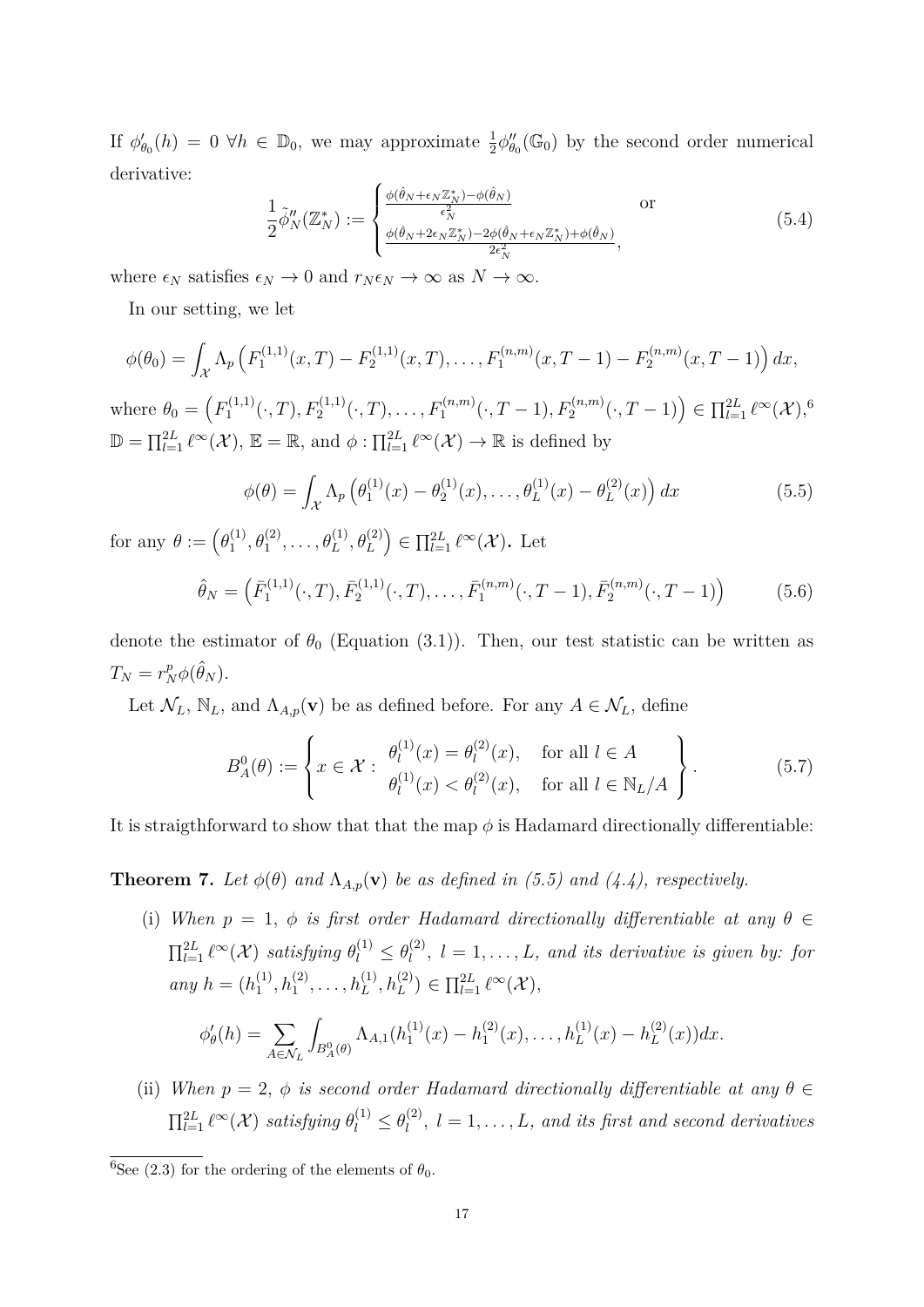*are given by: for any*  $h = (h_1^{(1)})$  $\prod_{1}^{(1)}, h_{1}^{(2)}, \ldots, h_{L}^{(1)}, h_{L}^{(2)}$ )  $\in \prod_{l=1}^{2L} \ell^{\infty}(\mathcal{X}), \phi'_{\theta}(h) = 0$  and

$$
\phi''_{\theta}(h) = \sum_{A \in \mathcal{N}_L} \int_{B^0_A(\theta)} \Lambda_{A,2}(h_1^{(1)}(x) - h_1^{(2)}(x), \dots, h_L^{(1)}(x) - h_L^{(2)}(x)) dx.
$$

In our setting, with  $\hat{\theta}_N$  given by (5.6), we can establish that  $r_N(\hat{\theta}_N - \theta_0)$  converges weakly to a tight Gaussian process (Lemma 8 in the appendix). Therefore, Theorem 7 suggests that we may approximate the asymptotic null distribution of our test statistic  $T_N = r_N^p \phi(\hat{\theta}_N)$  by the numerical derivative estimators  $\tilde{\phi}'_N(\mathbb{Z}_N^*)$  (equation (5.2), when  $p = 1$ ) and  $\frac{1}{2}\tilde{\phi}''_N(\mathbb{Z}_N^*)$  (equation (5.4), when  $p = 2$ ) with  $\mathbb{Z}_N^*$  given by

$$
\mathbb{Z}_N^* = (r_N(\hat{v}_1^*(\cdot) - \hat{v}_1(\cdot)), \dots, r_N(\hat{v}_L^*(\cdot) - \hat{v}_L(\cdot)))
$$

where  $\{\hat{v}_l^*: l = 1, \ldots, L\}$  is as defined in the bootstrap procedure (4.3). Let  $c^*_{N,ND}(1-\alpha)$ denote the  $(1 - \alpha)$  quantile of the bootstrap distribution of  $\tilde{\phi}'_N(\mathbb{Z}_N^*)$  when  $p = 1$  (or 1  $\frac{1}{2}\tilde{\phi}''_N(\mathbb{Z}_N^*)$  when  $p=2$ ). Then, using Theorems 3.5 and 4.1 of HL, we can show that the test based on the  $c_{N,ND}^*(1-\alpha)$  also has (uniformly) correct size under the null hypothesis and is consistent against the fixed alternative.

#### 6. Monte Carlo Experiments

In this section, we conduct Monte Carlo simulations to compare the finite sample performance of the proposed tests. We evaluate the size control of all the procedures we introduced and we evaluate the power improvement of the contact set approach and the numerical delta method. We also compare the finite sample performances of  $L_1$  and  $L_2$ type statistics.

To construct  $\hat{c}_N$  for contact-set estimation, we choose

$$
\hat{c}_N = C_{cs}(\log \log N) q_{1-\alpha_N}(S_N^*),\tag{6.1}
$$

where

$$
S_N^* = \max\{\sup_{l,x}(\hat{v}_l^*(x) - \hat{v}_l(x)), \epsilon \sqrt{\log N}\}\
$$

and  $q_{1-\alpha_N}(S_N^*)$  is the 1 −  $\alpha_N$ -th quantile of the bootstrap distribution of  $S_N^*$  with  $\alpha_N =$  $0.1/\log N$ ,  $C_{cs}$  is a constant and  $\epsilon$  is a small number.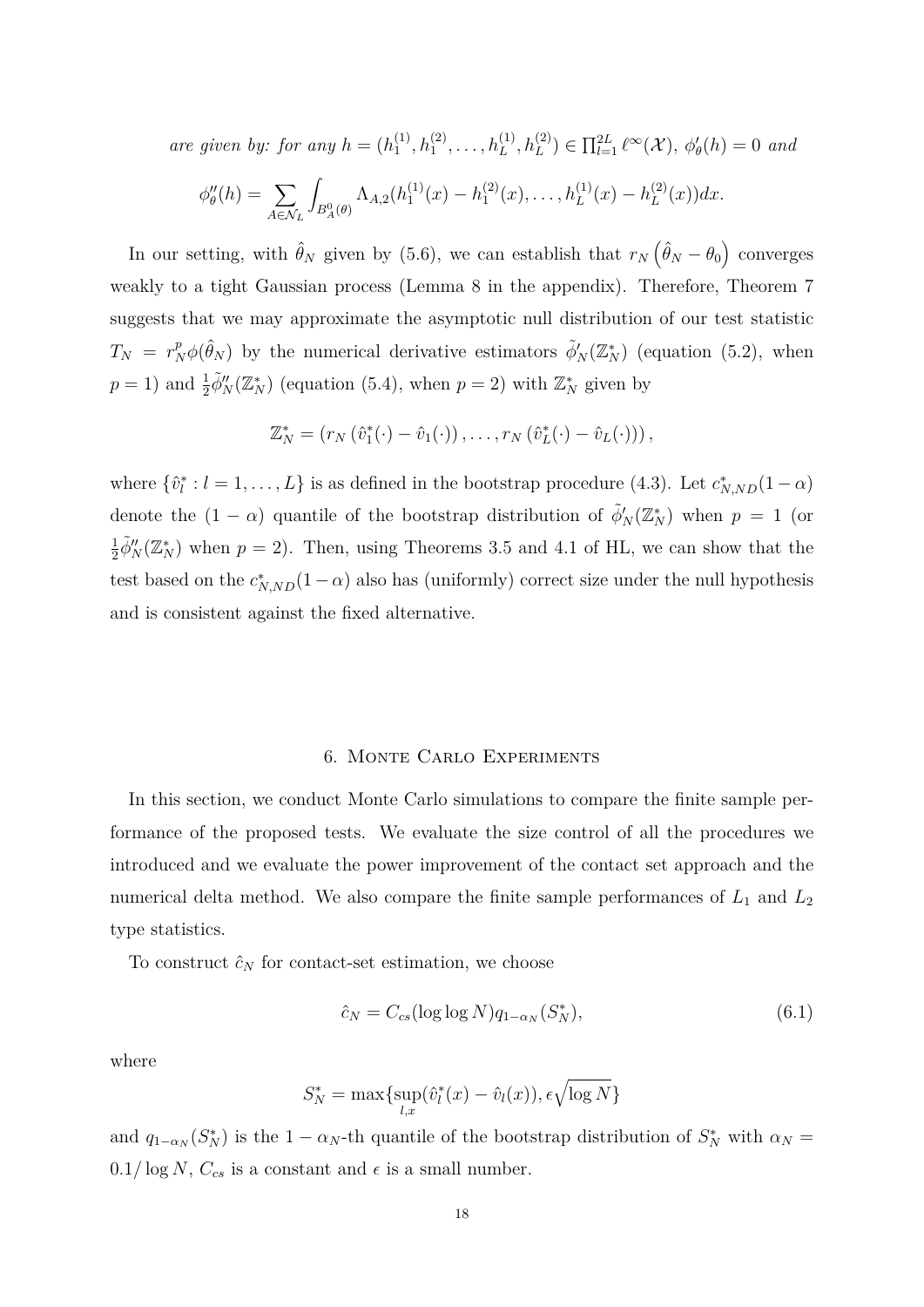6.1. **Normal Process.** First, we evaluate a simple stationary normal process. Let  $\mathcal{T} \equiv$ {0*,* 1*,* 2*,* 3*,* 4}, and define:

$$
X_{1,t} = 0.5X_{1,t-1} + Z_t \text{ for } t \in \mathcal{T}
$$
  

$$
X_{2,t} \stackrel{d}{=} X_{1,t} \text{ for } t \in \mathcal{T} \setminus \tau
$$
  

$$
X_{2,\tau} \stackrel{d}{=} \sigma X_{1,\tau},
$$

where  $X_{1,0}, Z_t$  ∼  $N(0,1)$  for  $t \in \{1,2,3,4\}, \sigma \in \{1,0.5,2\}.$  The hypotheses of interest are:

$$
H_0^{(n,m)}: X_1 \succeq_{nTmSD} X_2 \text{ for } n, m = 1, 2. \tag{6.2}
$$

From this DGP,  $X_1$  and  $X_2$  might be distributionally different only at  $t = \tau$ . If  $\sigma = 1$ , the two processes are stochastically equivalent, which corresponds to the least favorable case of the null hypothesis. We expect the rejection ratio of the test is near the significance level  $\alpha = 0.05$ . The case  $\sigma = 0.5$  results in crossing of two distributions at  $t = \tau$ , so we expect rejection of  $H_0^{(1,1)}$  and  $H_0^{(2,1)}$  $\int_0^{(2,1)}$ . In addition, if  $\sigma = 0.5$ , risk-averse agents would prefer  $X_2$  to  $X_1$ , because the two prospects have the same mean over time but the standard deviation of  $X_2$  is smaller. Thus, we also expect the rejection of  $H_0^{(1,2)}$ 0 and  $H_0^{(2,2)}$  $0^{(2,2)}$ . If  $\sigma = 2$ , there is also crossing of two distributions at  $t = \tau$ , so we expect rejection of  $H_0^{(1,1)}$  and  $H_0^{(2,1)}$  $\sigma_0^{(2,1)}$ . However, setting  $\sigma = 2$  makes  $X_1$  have a smaller standard deviation than  $X_2$ , so  $H_0^{(1,2)}$  and  $H_0^{(2,2)}$  are true.

Regarding the simulations, we used the grid of size 100 that is equally spaced on the range of pooled EDFTs. We conducted 200 bootstrap resamples and 1000 simulations. For calculating the test statistics, the trapezoidal numerical integration was employed. For tuning parameters,  $\eta = 10^{-6}$ ,  $C_{cs} = 0.5$  were selected for both  $p = 1$  and  $p = 2$ statistics. For the numerical delta method, we choose  $\epsilon_N = r_N^{-1/8}$  for  $p = 1$  and  $\epsilon_N =$  $r_N^{-1/128}$  for  $p = 2$ . We approximated  $\tilde{\phi}'_N(\mathbb{Z}_N^*) \approx \frac{\phi(\hat{\theta}_N + \epsilon_N \mathbb{Z}_N^*) - \phi(\hat{\theta}_N)}{\epsilon_N}$  $\frac{Z_{N} - \varphi(\sigma_{N})}{\epsilon_{N}}$  for  $L_{1}$ -type statistic and 1  $\frac{1}{2}\tilde{\phi}''_N(\mathbb{Z}_N^*)\approx \frac{\phi(\hat{\theta}_N+\epsilon_N\mathbb{Z}_N^*)-\phi(\hat{\theta}_N)}{\epsilon_N^2}$  $\frac{Z_N}{\epsilon_N^2}$  for  $L_2$ -type statistic . Although we used both max and sum type  $\Lambda_p$ , because the two statistics show similar results, we only report results using max type statistics. The sample size *N* is 500.

We first show the case  $\tau = 0$  for comparing the LFC, contact-set approach and the numerical delta method. In Table 1, the simulation results are shown. First, all the LFC, the contact set approach, and the numerical delta method show proper size control as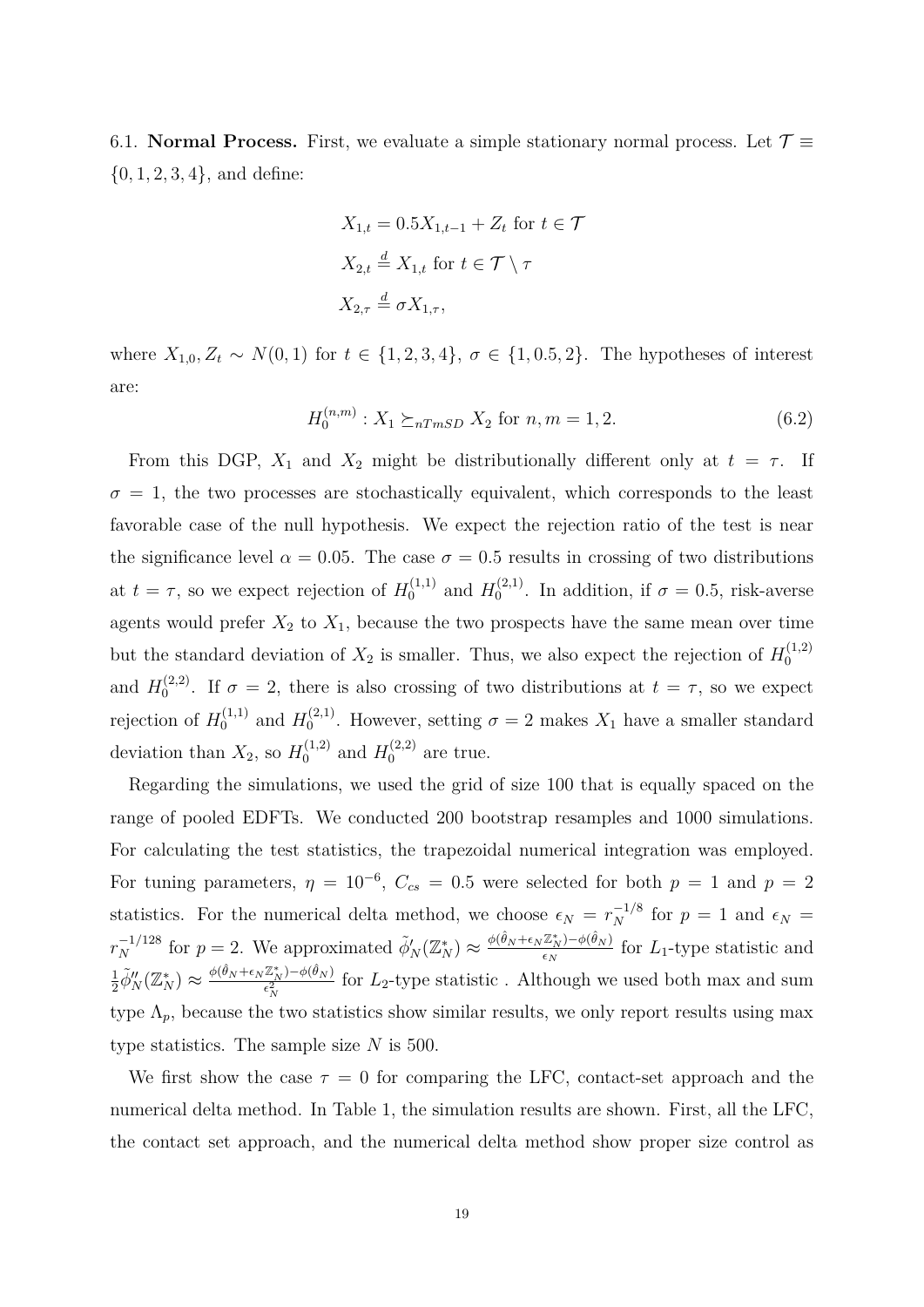|                |       |            | $p=1$   |            | $p=2$      |         |            |  |  |
|----------------|-------|------------|---------|------------|------------|---------|------------|--|--|
| $\sigma$       | Order | <b>LFC</b> | Contact | <b>NDM</b> | <b>LFC</b> | Contact | <b>NDM</b> |  |  |
| $\mathbf{1}$   | (1,1) | 0.048      | 0.05    | 0.051      | 0.051      | 0.051   | 0.056      |  |  |
|                | (1,2) | 0.056      | 0.056   | 0.058      | 0.053      | 0.053   | 0.061      |  |  |
|                | (2,1) | 0.054      | 0.055   | 0.056      | 0.051      | 0.052   | 0.059      |  |  |
|                | (2,2) | 0.058      | 0.058   | 0.058      | 0.059      | 0.059   | 0.067      |  |  |
| 0.5            | (1,1) | 0.116      | 0.236   | 0.137      | 0.34       | 0.388   | 0.394      |  |  |
|                | (1,2) | 0.113      | 0.115   | 0.113      | 0.097      | 0.097   | 0.109      |  |  |
|                | (2,1) | 0.399      | 0.686   | 0.472      | 0.716      | 0.822   | 0.775      |  |  |
|                | (2,2) | 0.17       | 0.193   | 0.171      | 0.164      | 0.174   | 0.184      |  |  |
| $\overline{2}$ | (1,1) | 0.534      | 0.66    | 0.656      | 0.683      | 0.752   | 0.77       |  |  |
|                | (1,2) | 0.009      | 0.028   | 0.011      | 0.026      | 0.031   | 0.029      |  |  |
|                | (2,1) | 0.895      | 0.978   | 0.946      | 0.952      | 0.982   | 0.964      |  |  |
|                | (2,2) | 0.005      | 0.025   | 0.005      | 0.021      | 0.027   | 0.025      |  |  |

TABLE 1. The Rejection Ratio: Normal Process,  $\tau = 0$ 

*Notes* The number in each cell of LFC, Contact and NDM columns means the rejection ratio of the simulation using the LFC-based approach, the contact set approach, and numerical delta method to estimate critical value, respectively. For tuning parameters,  $\eta = 10^{-6}$ ,  $C_{cs} = 0.5$  were selected for both  $p = 1$  and  $p = 2$ statistics. For numerical delta method,  $\epsilon_N = r_N^{-1/8}$  for  $p = 1$  and  $\epsilon_N = r_N^{-1/128}$  for  $p = 2$  were specified. We used the max-type  $\Lambda_p$ . The test used the grid of size 100 that equally spaced on the range of pooled EDFTs. We conducted bootstrapping 200 times and 1000 simulations. The sample size *N* is 500.

expected for both  $p = 1$  and  $p = 2$ . Second, power improvement is remarkable when two distributions cross each other. This can be seen at the case  $\sigma = 0.5, 2$  for  $(1, 1)$  and  $(2, 1)$ orders.

We turn our attention to see whether a time order affects the testing result. Note that the second time order preference distinguishes two periods near to the present more than two periods far from the present. For example, if an economic agent has the time preference contained in the second time order preference set, he differentiates today and tomorrow more than 100 days and 101 days after today. Therefore, we can intuitively guess the closer  $\tau$  is to 0, the more testing results are sensitive to  $\sigma$ . Table 2 shows the result of using the contact-set approach. Remarkably, as time order changes from first to second, the impact of  $\tau$  gets significant. In columns of TSD order  $(2, 1)$  and  $(2, 2)$ , we can see that the rejection ratio gets bigger and smaller in order, depending on the hypotheses.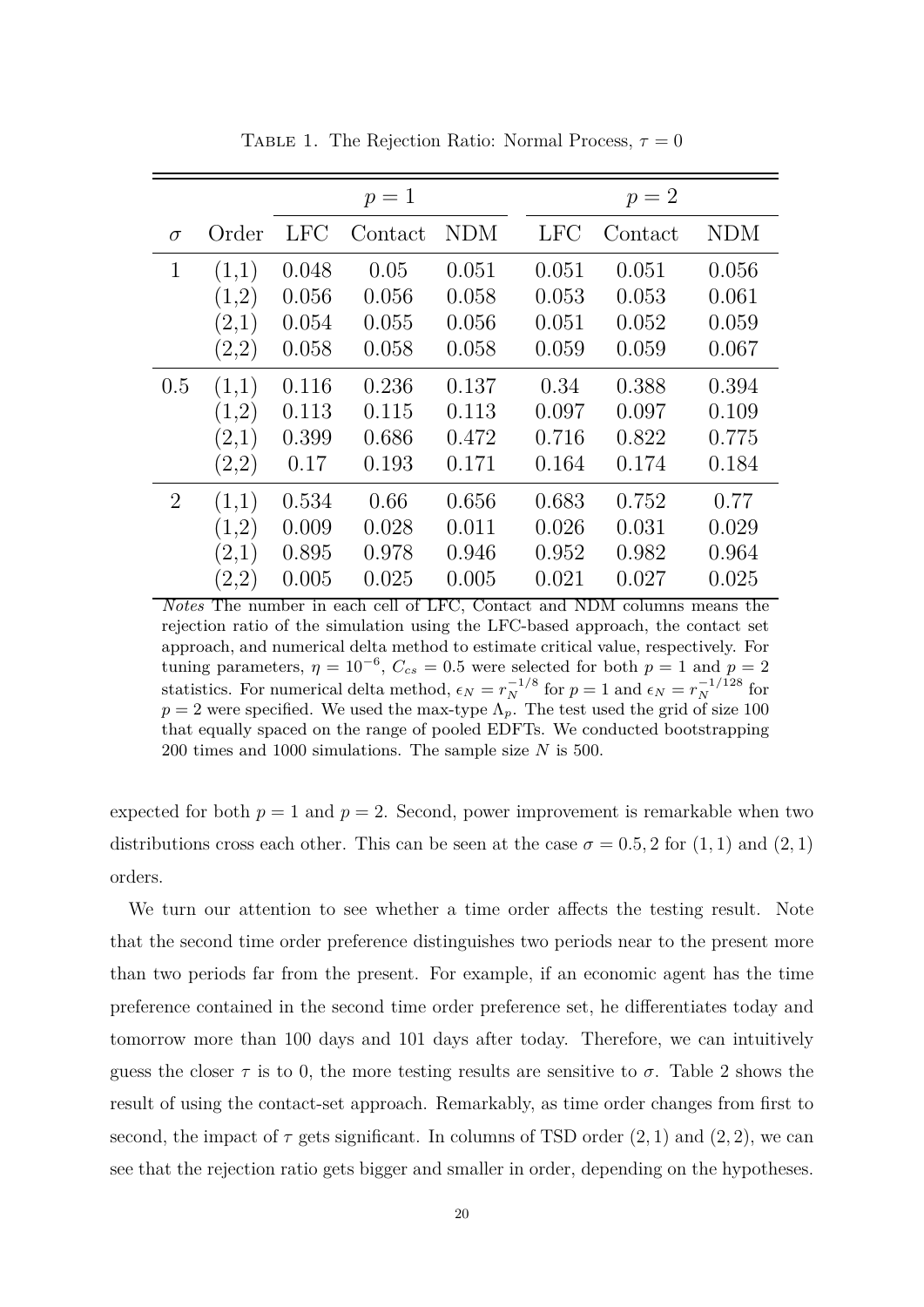|                        |                                                               | $p=1$ |  | $p=2$ |  |                                                                         |  |  |  |  |
|------------------------|---------------------------------------------------------------|-------|--|-------|--|-------------------------------------------------------------------------|--|--|--|--|
|                        |                                                               |       |  |       |  | $\sigma$ $\tau$ (1, 1) (2, 1) (1, 2) (2, 2) (1, 1) (2, 1) (1, 2) (2, 2) |  |  |  |  |
|                        | $0.5 \quad 0 \quad 0.236 \quad 0.686 \quad 0.115 \quad 0.193$ |       |  |       |  | 0.388 0.822 0.097 0.174                                                 |  |  |  |  |
|                        |                                                               |       |  |       |  | 2 0.324 0.22 0.158 0.141 0.424 0.324 0.137 0.124                        |  |  |  |  |
|                        | 4 0.31 0.068 0.126 0.072                                      |       |  |       |  | $0.367$ $0.079$ $0.107$ $0.062$                                         |  |  |  |  |
| $\mathcal{D}_{\alpha}$ | 0 0.66 0.978 0.028 0.025                                      |       |  |       |  | $0.752$ $0.982$ $0.031$ $0.027$                                         |  |  |  |  |
|                        | 2 0.735 0.619 0.029 0.03                                      |       |  |       |  | $0.726$ $0.561$ $0.036$ $0.033$                                         |  |  |  |  |
|                        | 4 0.711 0.135 0.04 0.044                                      |       |  |       |  | $0.645$ $0.103$ $0.044$ $0.046$                                         |  |  |  |  |

Table 2. The Rejection Ratio: Normal Process, Varying *τ*

*Notes* The number in each cell of  $(1,1)$ ,  $(1,2)$   $(2,1)$  and  $(2,2)$  columns means the rejection ratio of the simulation whose hypotheses are  $(1, 1), (1, 2), (2, 1),$  and  $(2, 2)$ time stochastic orders respectively. To estimate critical value, we use the contactset approach. For tuning parameters,  $\eta = 10^{-6}$ ,  $C_{cs} = 0.5$  were selected for both  $p = 1$  and  $p = 2$  statistics. We used the max-type  $\Lambda_p$ . The test used the grid of size 100 that equally spaced on the range of pooled EDFTs. We conducted 200 times of bootstrapping for all 1000 number of simulations. The sample size *N* is 500.

6.2. **Mean-Shifting Uniform Distributions.** To explore the relationship between the time order and testing results, we examine simple one-time mean-shifting uniform distributions. We make a shift only at one time period to see how our test is affected by the time period when divergence occurs. Let  $\mathcal{T} = \{0, 1, 2, 3, 4\}$ , and define:

$$
X_{1,t} = 0.5X_{1,t-1} + u_t - 1/2 \text{ for } t \in \mathcal{T}
$$
  

$$
X_{2,t} \stackrel{d}{=} X_{1,t} \text{ for } t \in \mathcal{T} \setminus \tau
$$
  

$$
X_{2,\tau} \stackrel{d}{=} X_{1,\tau} + \mu,
$$

where  $u_t \sim U[0,1]$  for  $t \in \mathcal{T}$ ,  $X_{1,-1} \equiv 0$ , and  $\tau \in \{0,2,4\}$ . We vary  $\mu$  in the range  $[-0.10, 0.14]$ .

The hypotheses are the same as (6.2). Adding  $\mu > 0$  shifts  $X_1$  to become interior of  $X_2$ , so the above  $H_0^{(n,m)}$  $\sum_{0}^{(n,m)}$  is false for all  $n, m = 1, 2$ . That is, the expected NPV of  $X_2$  is bigger than the expected NPV of  $X_1$  Thus, we expect the rejection of all hypotheses. In contrast, if we make  $\mu < 0$ ,  $X_2$  is interior of  $X_1$ , so the hypotheses are true. Simulation was done in the same setting in Section 6.1. except we compare two sample sizes  $N = 100, 500$ .

In this design, by varying  $\mu$  and  $\tau$ , we show how the magnitude of shifting and time order jointly affect the power. In Figure 6.1, the test results are reported. We only show the results of the contact-set approach. The other two methods show qualitatively similar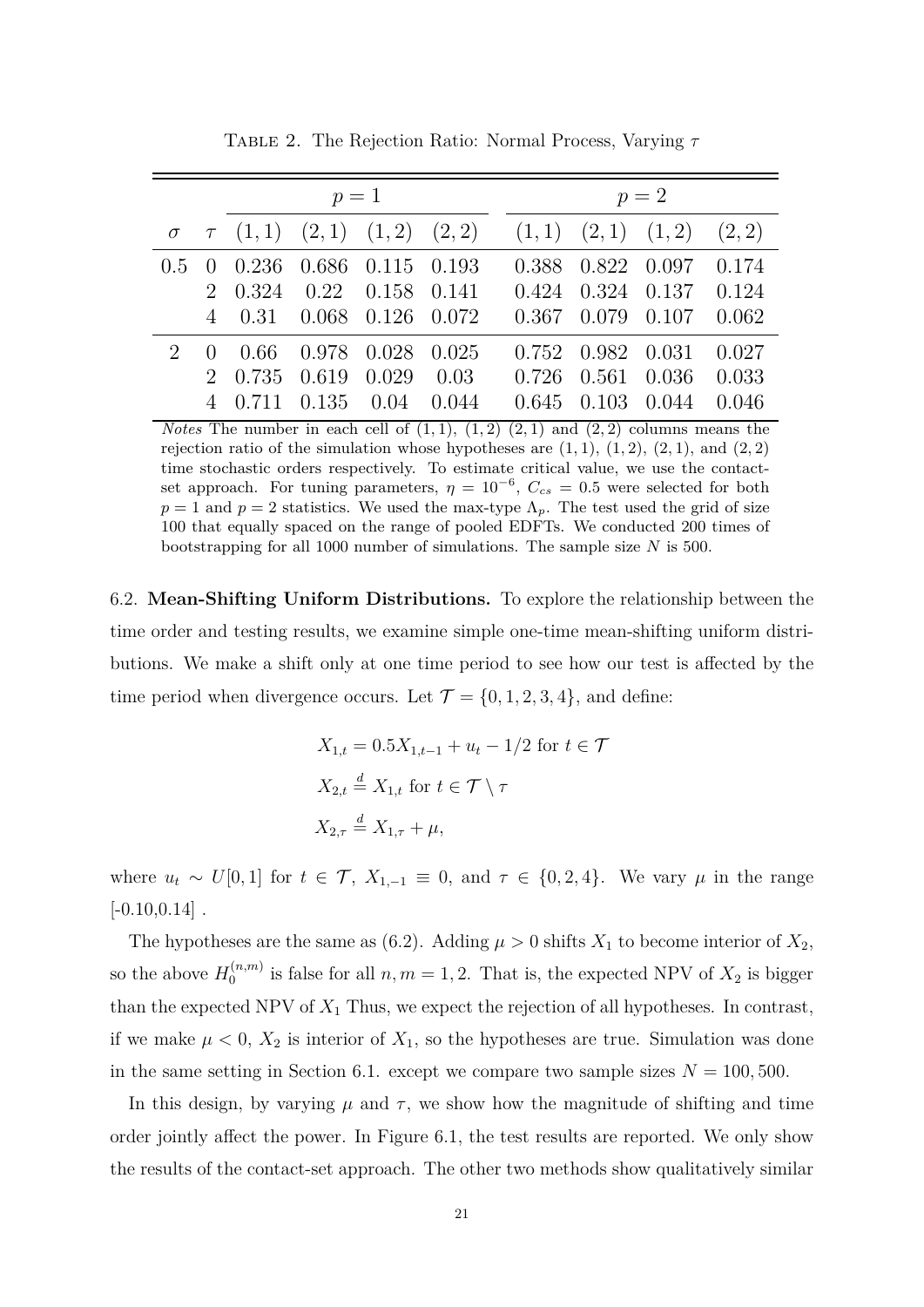results. In addition, we did simulations using both the max and sum type  $\Lambda_p$  for  $p=1$ and  $p = 2$  cases. Because all specifications show similar results, we only report simulation results from utilizing the sum type  $\Lambda_p$  with  $p=2$ .



Figure 6.1. Simulation: Time order and Divergence Period (Power)

*Notes* This figure shows the rejection ratio of each specified  $(\tau, N)$ . Panel A. B. C. and D. are the results of  $(1,1)$ ,  $(1,2)$ ,  $(2,1)$ , and  $(2,2)$  time stochastic order hypotheses, respectively. The solid line and the dotted line represent results of the sample size  $N = 500$  and  $N = 100$ , respectively. The round-, square- and down-triangle symbol represent  $\tau = 0$ ,  $\tau = 2$ , and  $\tau = 4$ , respectively. We used the grid of size 100 that is equally spaced on the range of pooled EDFTs. We conducted 200 times of bootstrapping and 1000 number of simulations. For tuning parameters,  $\eta = 10^{-6}$ ,  $C_{cs} = 0.5$  were selected. The sum type  $\Lambda_p$  with  $p=2$  was specified.

In Figure 6.1, in the second time order testing, test results are more affected by  $\tau$ . By comparing results of Panel A and C, and Panel B and D, we can see that the gap between  $\tau = 0$  and  $\tau = 4$  lines becomes larger as time order goes up from the first to the second for both sample sizes. The gap between  $\tau = 0$  and  $\tau = 4$  lines also becomes more salient.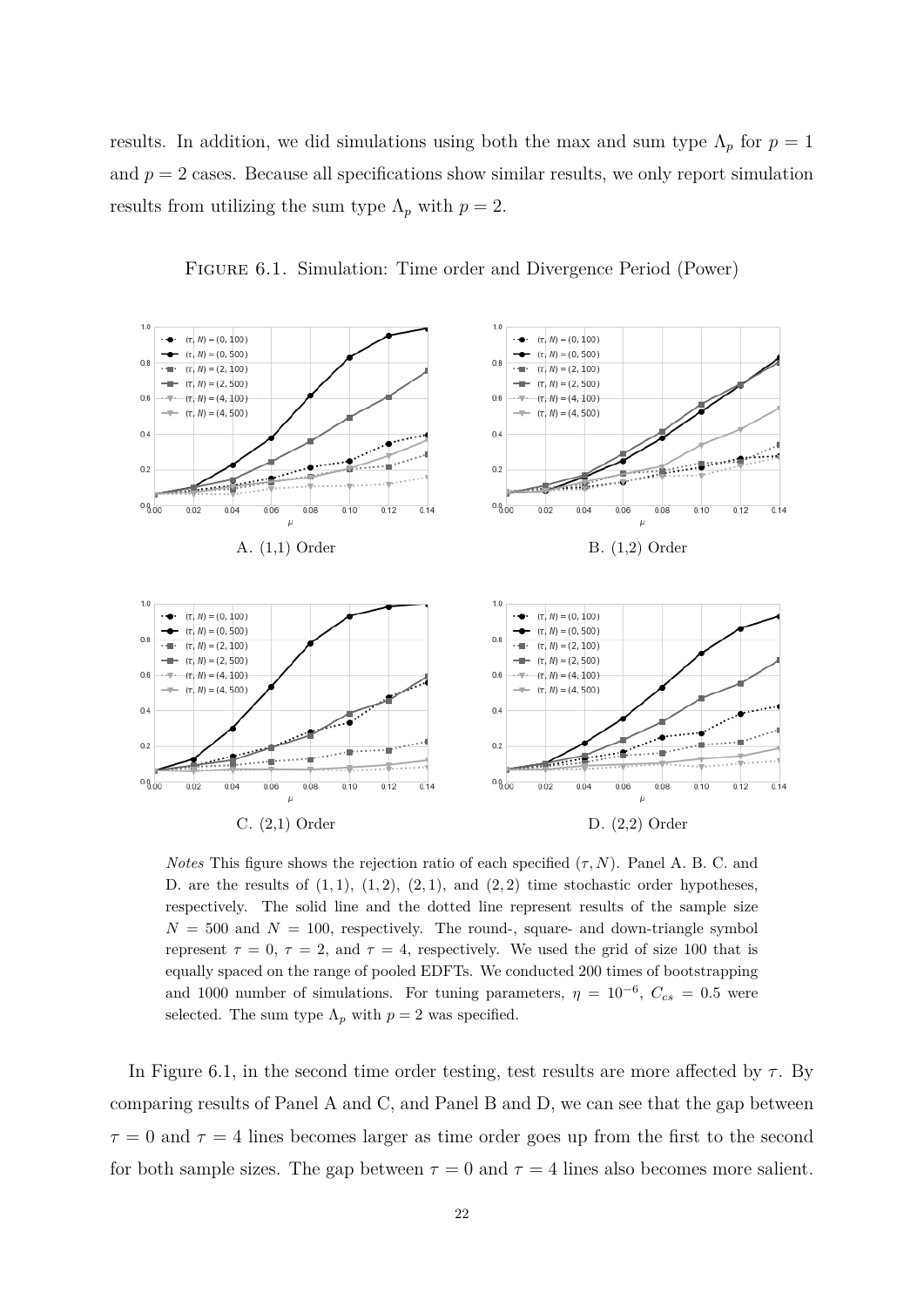

Figure 6.2. Simulation: Time order and Divergence Period (Size)

*Notes* This figure shows the rejection ratio of each specified  $(\tau, N)$ . Panel A. B. C. and D. are the results of  $(1,1)$ ,  $(1,2)$ ,  $(2,1)$ , and  $(2,2)$  time stochastic order hypotheses, respectively. The solid line and the dotted line represent results of the sample size  $N = 500$  and  $N = 100$ , respectively. The round-, square- and down-triangle symbol represent  $\tau = 0$ ,  $\tau = 2$ , and  $\tau = 4$ , respectively. We used the grid of size 100 that is equally spaced on the range of pooled EDFTs. We conducted 200 times of bootstrapping and 1000 number of simulations. For tuning parameters,  $\eta = 10^{-6}$ ,  $C_{cs} = 0.5$  were selected. The sum type  $\Lambda_p$  with  $p=2$  was specified.

In Figure 6.2., we show test results when our hypotheses are true. Our test well controls the size under or near to significance level  $\alpha = 0.05$ . Again, the testing results are more sensitive to  $\tau$  when the time order is the second.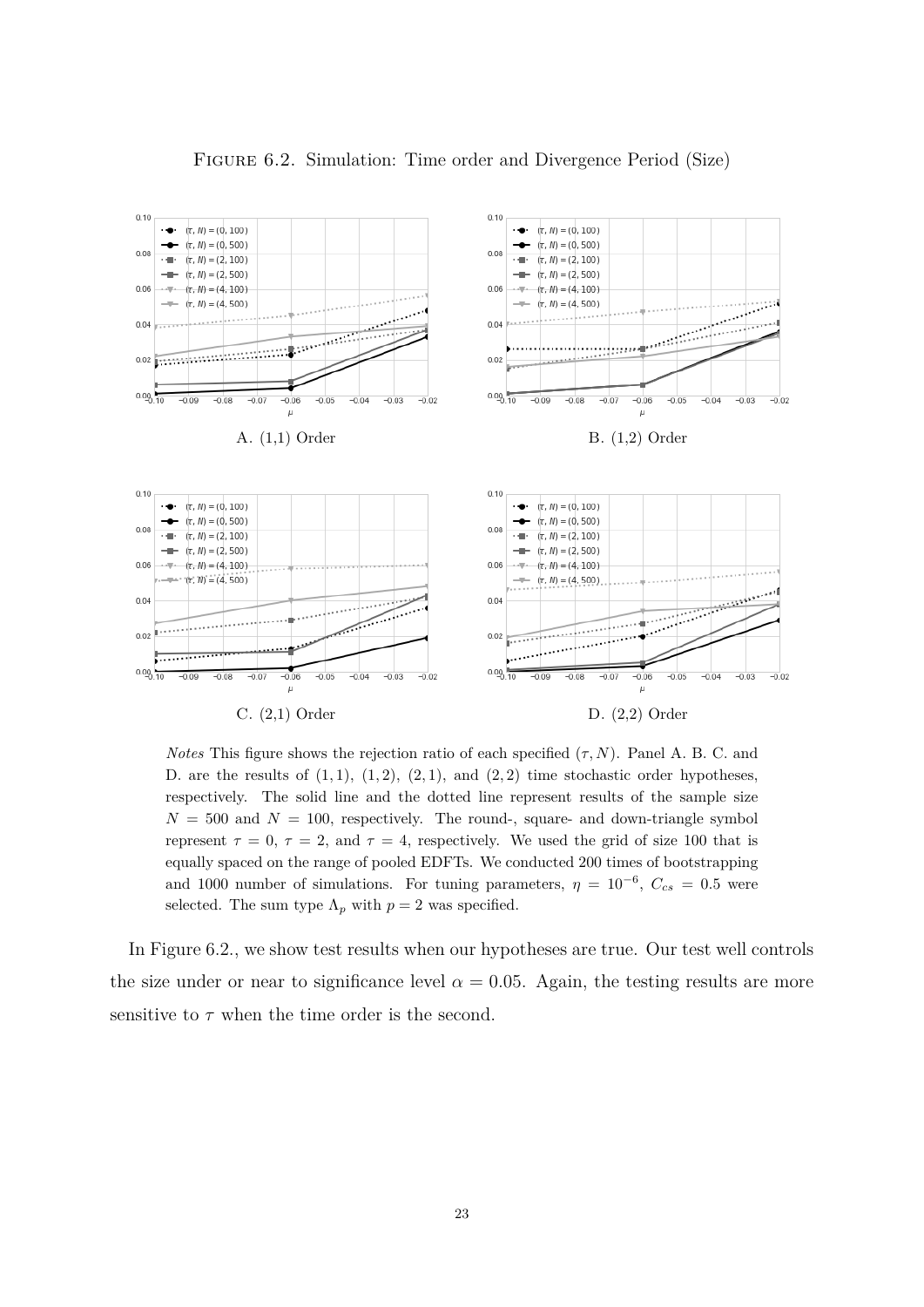#### 7. Empirical Study

7.1. **Testing the Welfare Improvement of a Microfinance Program.** Does development policy result in the improvement of the long-term welfare? This is one of the key questions addressed in the economics literature. In this section, we illustrate how our test can be applied for policy evaluation in a dynamic context. Our test provides a general dynamic welfare comparison for evidence-based policy-decisionmaking.

We evaluate the impact of Thailand's Million Baht Village Fund Program on dynamic welfare; this project was evaluated in Kabsoki and Townsend (2011) using a structural model and in Kabsoki and Townsend (2012) by a reduced-form analysis. The relationship between development and credit constraints is important in terms of welfare as many economists have discussed (e.g. Banerjee and Newman 1993; Galor and Zeira 1993; Banerjee and Duflo 2014). We use the replicate data of Kabsoki and Townsend (2012) that is publicly available on the *American Economic Journal: Applied Economics* website.<sup>7</sup> This data is from the Townsend Thai Survey (Townsend et al. 1997), which contains 11 years (1997-2007) of longitudinal households records from 64 rural Thai villages.<sup>8</sup> Our test is suitable for such a large field panel data structure.

To compare the impact of different amount of funds per household, we split households into two groups based on the village median size in 2001. Because each village received the same amount of funding, regardless of the size, a smaller village received more funds per household.<sup>9</sup> Therefore, we compare the dynamic utility of two household groups: households in a small village and in a big village. For the utility measure, we use annual total consumption (TC) and net income (NI).

We control for systematic differences induced by factors other than the fund program by a linear regression model. Specifically, we follow the regression equation (6) in Kaboski and Townsend (2012) with a slight modification

$$
y_{n,t,k} = \sum_{i=1}^{I} \beta_{i,k} Z_{i,n,t} + \phi_{t,k} + \epsilon_{n,t,k},
$$
\n(7.1)

where subscript *n* means a household, *t* means a time period, and  $k \in \{TC, NI\}$  indicates a welfare measure, while  $y_{n,t,k}$  is either total consumption or net income, and  $Z_{i,n,t}$ 

<sup>7</sup>https://doi.org/10.1257/app.4.2.98

<sup>8</sup>For more detail, refer to Townsend et al. (1997) and Kaboski and Townsend (2012).

 $9$ See Kaboski and Townsend (2011, 2012) about the village size and exogeneity of the funding program.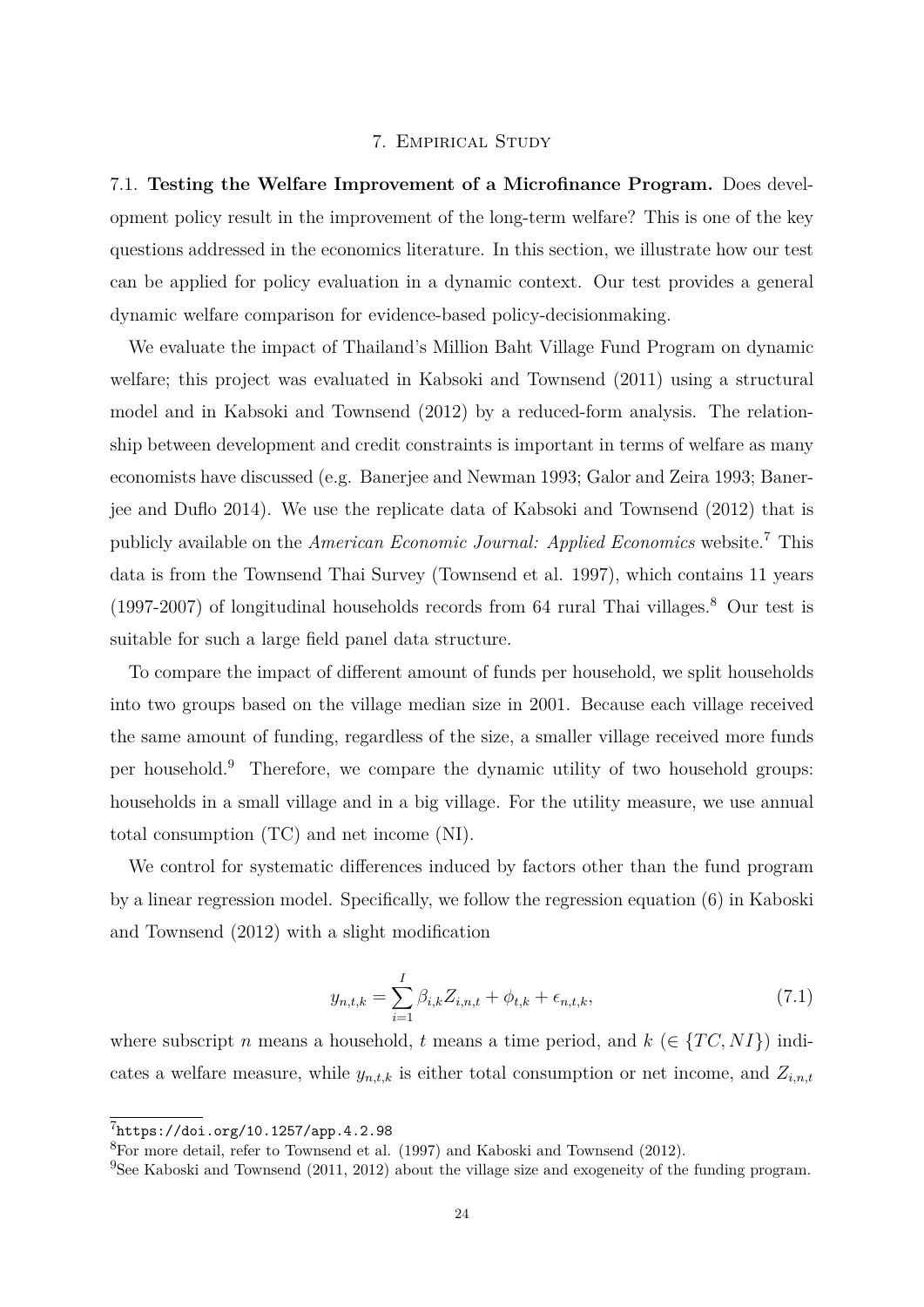contains household control variables including: the number of adult males, the number of adult females, the number of children, a dummy for male head of household, the age of household head, the age of head squared, and the years of schooling of the household head.  $\phi_t$  is a yearly time fixed-effect. Compared with the original model, our specification excludes household fixed effects and an intercept term. This is because our test allows general time dependence structure of each household, so a fixed effect term is unnecessary. Let  $Y_{v,k}$  be a *k*-variable's stochastic process of *v* group $(v \in \{Small, Big\}, k \in \{TC, NI\})$ from 2002 to 2007 and  $\theta = (\beta_1, \ldots, \beta_I, \phi_{2002}, \ldots, \phi_{2007})^{\dagger}$ . Also, let  $\boldsymbol{\epsilon}(\hat{\theta})_{v,k}$  be a residual *k* stochastic process of group *v*.

Figure 7.1 shows descriptive analysis. In Figure 7.1 A, regarding the small group, there is an increase in mean total consumption in 2002 that leads to a persistent gap for 4 years. However, the trend of median total consumption does not show any significant change. In Figure 7.1 B, both mean and median trends of each group's net income cross each other many times. There is an increase in net income only in 2003 but it does not lead to a persistent gap. In Figure 7.1 C and D, we show standard deviations. The small village group's standard deviation of total consumption grows a lot after 2002, which is not the case for the net income measure. This figure implies the necessity of TSD testing for two reasons. First, huge differences between the mean and the median levels of both total consumption and net income indicate there are outliers who consume and earn way more than other households. Comparing only a mean level is vulnerable to such outliers and policy evaluation only using the mean level cannot suggest an overall picture of dynamic welfare improvement. Thus, taking distributions as a whole is necessary. Second, even though there is a gap between the mean total consumption of each group, the standard deviation also shows a large gap. Thus, standard mean-variance analysis also cannot determine whether there was more welfare improvement for the small village group.

The hypotheses are as follows:

$$
H_{0,1}^{(n,m)}: Y_{Small,k} \succeq_{nTmSD} Y_{Big,k} \tag{7.2}
$$

$$
H_{0,2}^{(n,m)}: Y_{Big,k} \succeq_{nTmSD} Y_{Small,k} \tag{7.3}
$$

$$
H_{0,3}^{(n,m)}: \epsilon(\hat{\theta})_{Small,k} \succeq_{nTmSD} \epsilon(\hat{\theta})_{Big,k}
$$
\n(7.4)

$$
H_{0,4}^{(n,m)}: \epsilon(\hat{\theta})_{Big,k} \succeq_{nTmSD} \epsilon(\hat{\theta})_{Small,k} \tag{7.5}
$$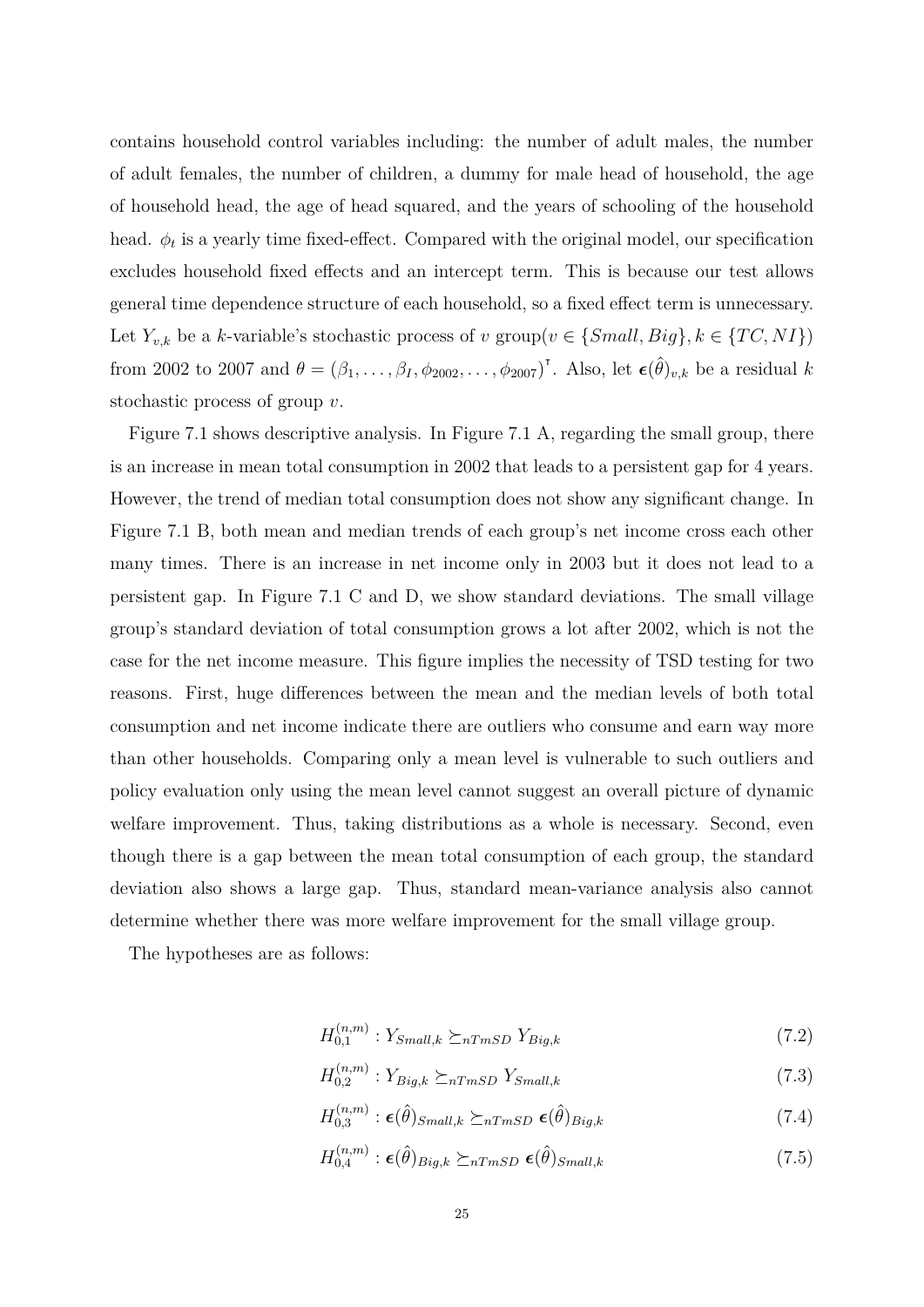

Figure 7.1. Mean, quantiles and standard deviation of total consumption and net income

A. Total Consumption: Mean and Quantiles



B. Net Income: Mean and Quantiles



C. Total Consumption: Standard Deviation

D. Net Income: Standard Deviation

*Notes* This figure shows the trend of yearly mean and quantiles of each small and bigsize village group from 1997 to 2007 year. The cross-sectional sample size is 344 and 328 for small- and big-size village group, respectively. In Figure A and B, the solid lines indicate mean, the dotted lines shows median. The line in C and D indicate the trend of standard deviation of total consumption and net income, respectively. The black vertical line indicates year 2002 when the Million Baht Village Fund Program initiated. We use replicate data by Kaboski and Townsend (2012)

where  $n, m = 1, 2$  and  $k = TC, NI$ .  $H_{1,i}^{(n,m)}$  is the negation of  $H_{0,i}^{(n,m)}$  for  $i = 1, 2, 3, 4$ .

Intuitively, a household with more available funds has fewer credit constraints, so can improve their dynamic utility through maximization. Based on this simple framework, we expect rejection of (7.5) if the econometric model properly controls for other factors. In addition, as a falsification test, we apply the TSD test to data from 1997 to 2001. If there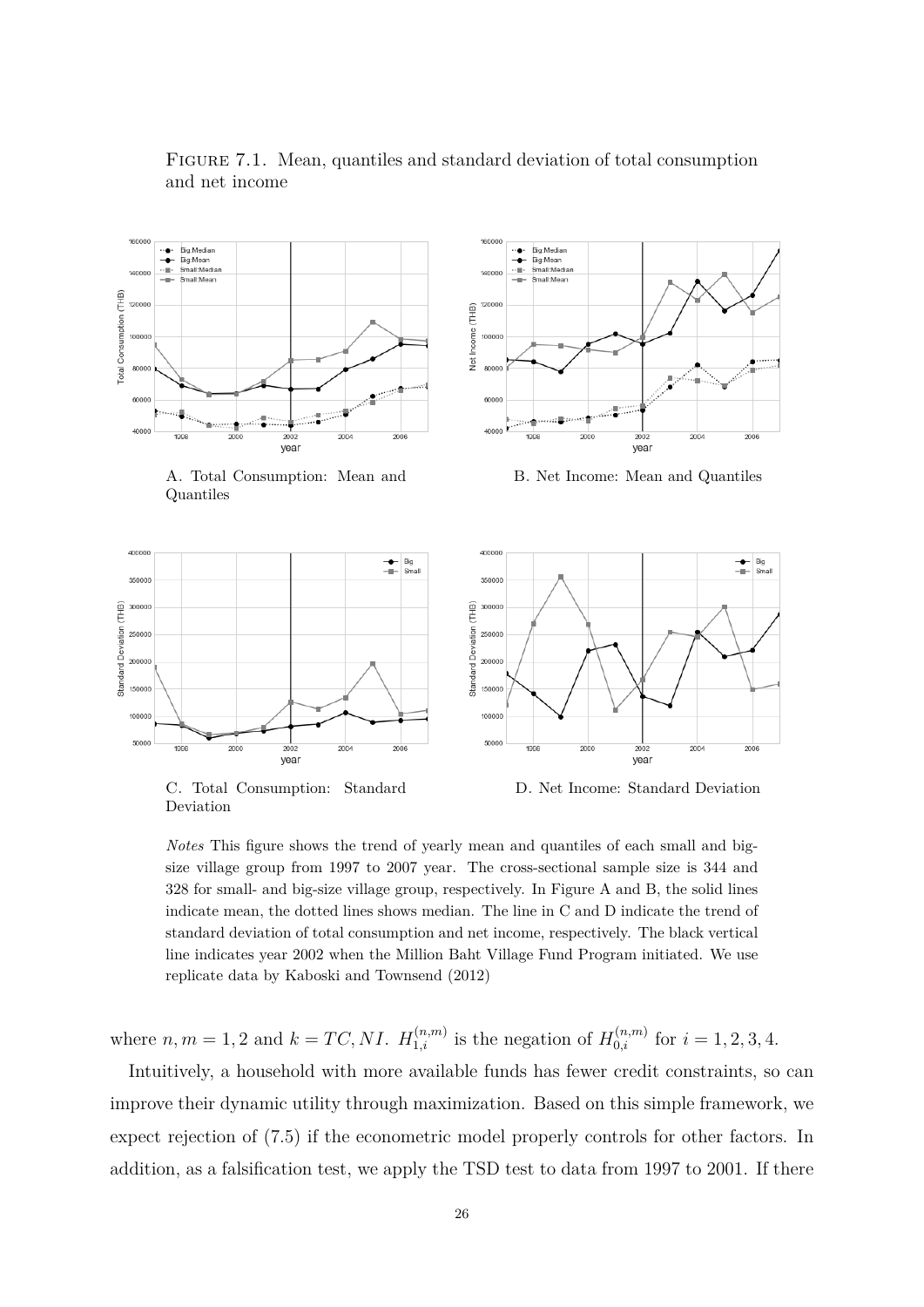is no TSD relation before the program but there are TSD relations after the program was in place, it would be reasonable to argue that there is a general welfare improvement due to the fund program.

|                                           | Panel A. Before the Fund Program (1997-2001) |              |       |              |  |            |       |              |       |  |  |
|-------------------------------------------|----------------------------------------------|--------------|-------|--------------|--|------------|-------|--------------|-------|--|--|
|                                           | <b>Total Consumption</b>                     |              |       |              |  | Net Income |       |              |       |  |  |
| $H_0^{(n,m)}$                             | (1,1)                                        | (1,2)        | (2,1) | (2,2)        |  | (1,1)      | (1,2) | (2,1)        | (2,2) |  |  |
| $Y_{Small} \succeq Y_{Big}$               | 0.72                                         | $\mathbf{1}$ | 0.785 | -1           |  | 0.64       | 0.57  | 0.64         | 0.6   |  |  |
| $Y_{Big} \succeq Y_{Small}$               | 0.305                                        | 0.245        | 0.23  | 0.165        |  | 0.705      | 0.51  | 0.68         | 0.505 |  |  |
| $\epsilon_{Small} \succeq \epsilon_{Big}$ | 0.88                                         | 0.78         | 0.9   | 0.81         |  | 1          | 0.995 | 0.995        | 0.985 |  |  |
| $\epsilon_{Big} \succeq \epsilon_{Small}$ | 0.84                                         | 0.255        | 0.75  | 0.16         |  | 0.7        | 0.19  | 0.48         | 0.165 |  |  |
|                                           | Panel B. After the Fund Program (2002-2007)  |              |       |              |  |            |       |              |       |  |  |
|                                           | <b>Total Consumption</b>                     |              |       |              |  | Net Income |       |              |       |  |  |
| $H_0^{(n,m)}$                             | (1,1)                                        | (1,2)        | (2,1) | (2,2)        |  | (1,1)      | (1,2) | (2,1)        | (2,2) |  |  |
| $Y_{Small} \succeq Y_{Big}$               | 0.92                                         | $\mathbf{1}$ | 0.89  | $\mathbf{1}$ |  | 0.645      | 0.55  | 0.785        | 0.58  |  |  |
| $Y_{Big} \succeq Y_{Small}$               | 0.06                                         | 0.02         | 0.035 | 0.005        |  | 0.54       | 0.265 | 0.545        | 0.255 |  |  |
| $\epsilon_{Small} \succeq \epsilon_{Big}$ | $\overline{1}$                               | 0.985        | 1     | 0.955        |  | 0.995      | 0.915 | $\mathbf{1}$ | 0.92  |  |  |
| $\epsilon_{Big} \succeq \epsilon_{Small}$ | 0.175                                        | 0.02         | 0.07  | 0.005        |  | 0.375      | 0.015 | 0.27         | 0.015 |  |  |

Table 3. P-Values: Testing the Welfare Improvement

*Notes* We test hypotheses (7.2) to (7.5) using panel data both before (1997-2001) and after the fund program (2002-2007) The cross-sectional sample size is 344 and 328 for small- and big-size village group, respectively. We used the contact-set approach.  $\eta = 10^{-6}$  and  $C_{cs} = 0.5$  were specified as recommended based on simulation results. We used the max-type  $\Lambda_p$  and  $p=1$ . The test used the grid of size 100 that equally spaced on the range of pooled EDFTs. We conducted bootstrapping 200 times.  $p = 2$ case also reveals qualitatively similar results.

We show the test results in Table 3. For the significance level  $\alpha = 0.05$ , every hypothesis is not rejected when it comes to the period before the fund program. Thus, two prospects stochastically yield the same expected NPV under general classes of utility and timediscounting functions, corresponding to specified time and stochastic orders. In Panel B, there is a difference between two different welfare measures. First, the hypotheses (7.3) for  $(1,2), (2,1)$  and  $(2,2)$  TSD order using total consumption are rejected, but hypotheses  $(7.2)$ are not rejected for every TSD order. In contrast, both hypotheses (7.2) and (7.3) using net income are not rejected. Interestingly, after controlling for systematic difference, test results become similar for both measurements; we rejected  $(7.5)$  for  $(2,1)$  and  $(2,2)$  TSD order in both cases when using total consumption and net income. Therefore, our testing provides a general consensus on the welfare improvement impact of the fund program conditionally on regional household characteristics.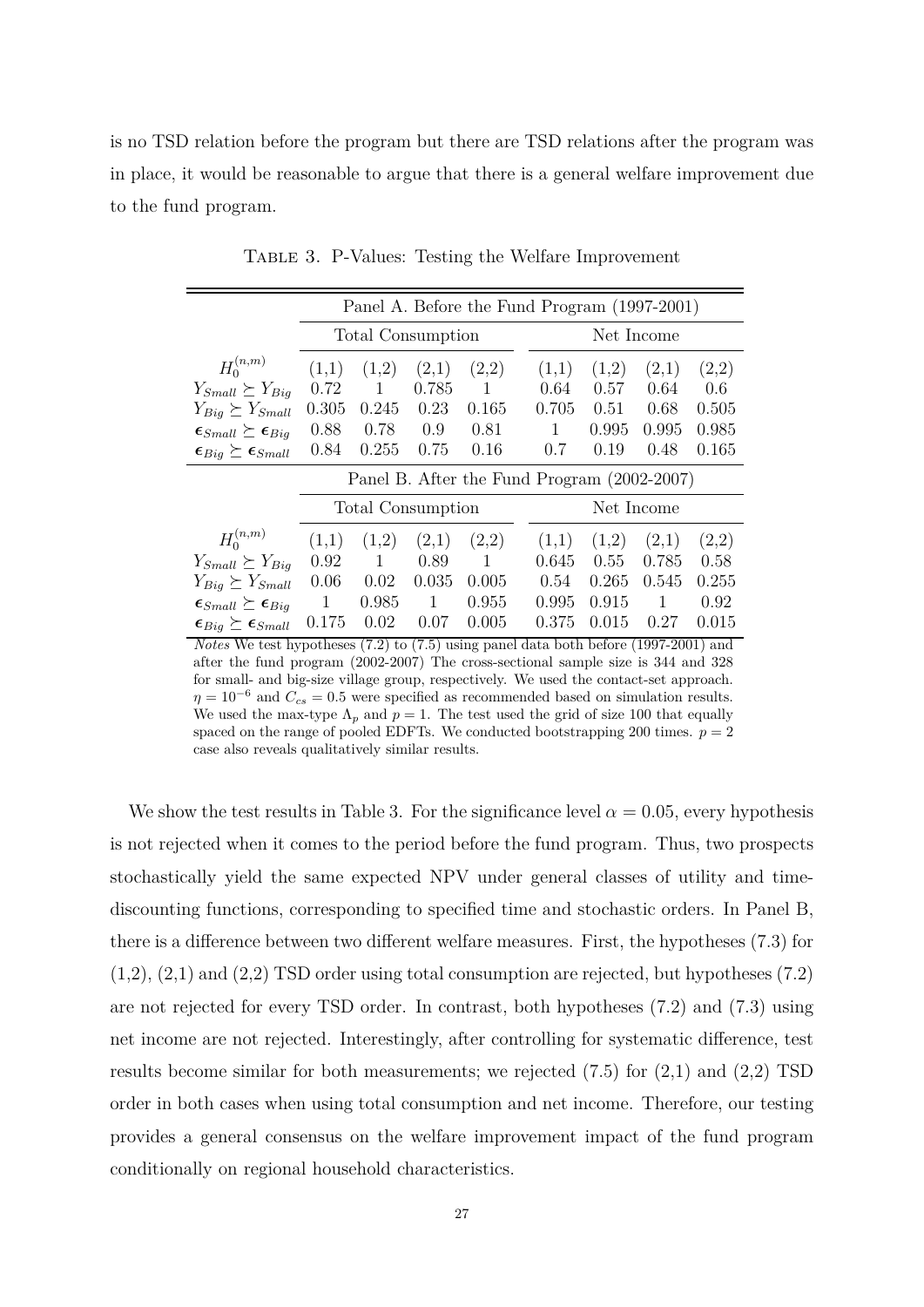#### 8. Conclusion

This paper proposed *L<sup>p</sup>* integrated type tests for TSD and attained their asymptotic distributions under standard panel data sampling scheme. We applied a path-wise bootstrap procedure to allow individual time series dependence. We described three methods for attaining critical values, the LFC-based approach, contact-set approach and numerical delta method which all are asymptotically valid. Monte-Carlo simulation results were shown to verify finite sample properties of the test. The relationship between the time order and period when two prospects were different was well illustrated in simulation results. We applied our testing to evaluate the dynamic welfare improvement of a microfinance program in Thailand. The TSD hypothesis implies strong restrictions on the data. Therefore, if the null hypothesis is not rejected, the implied ordering is very convincing.

Because the statistical test for TSD had not yet been developed properly, this paper would take a role as a stepping stone for further tests for TSD. In addition, since empirical analysis to compare dynamic distributions over time as a whole has been rare, this paper sheds light on a distinctive way of implementing empirical work. In particular, it would be straightforward to extend our testing to dynamic counterfactual distributions of different policy scenarios based on certain estimated relations.

### 9. APPENDIX

Let  $\nu_{kt}(\cdot)$  is a Gaussian process on X with mean zero and covariance kernel given by

$$
C_{kt}(x_1, x_2) = Cov(V_{x_1,kt}(W_i; \theta_0), V_{x_2,kt}(W_i; \theta_0)),
$$

where

$$
V_{x,kt}(W_i; \theta) = \sum_{s=0}^t a_t(s) \left[ h_x(\varphi_{ks}(W_i, \theta)) + \psi_{x,ks}(W_i; \theta) \right].
$$

**Lemma 8.** Suppose that Assumptions 1, 2 and 3 hold. Then, for all  $k \in \{1,2\}$ ,  $n, m \in \mathbb{Z}^+$ *and*  $t \in \mathcal{T}$ *, we have* 

 $(i) \sqrt{N_k} \left( \bar{F}_k^{(n,m)} \right)$  $F_k^{(n,m)}(x,t,\hat{\theta}) - F_k^{(n,m)}$  $\eta_k^{(n,m)}(x,t;\theta_0)$  =  $\eta_{N,kt}(x)$  +  $o_{\mathcal{P}}(1)$ *, uniformly in*  $x \in B(\delta_N)$ *, where N<sup>k</sup>*

$$
\eta_{N,kt}(x) = \frac{1}{\sqrt{N_k}} \sum_{i=1}^{N_k} \{ V_{x,kt}(W_i; \theta_0) - E\left[V_{x,kt}(W_i; \theta_0)\right] \}.
$$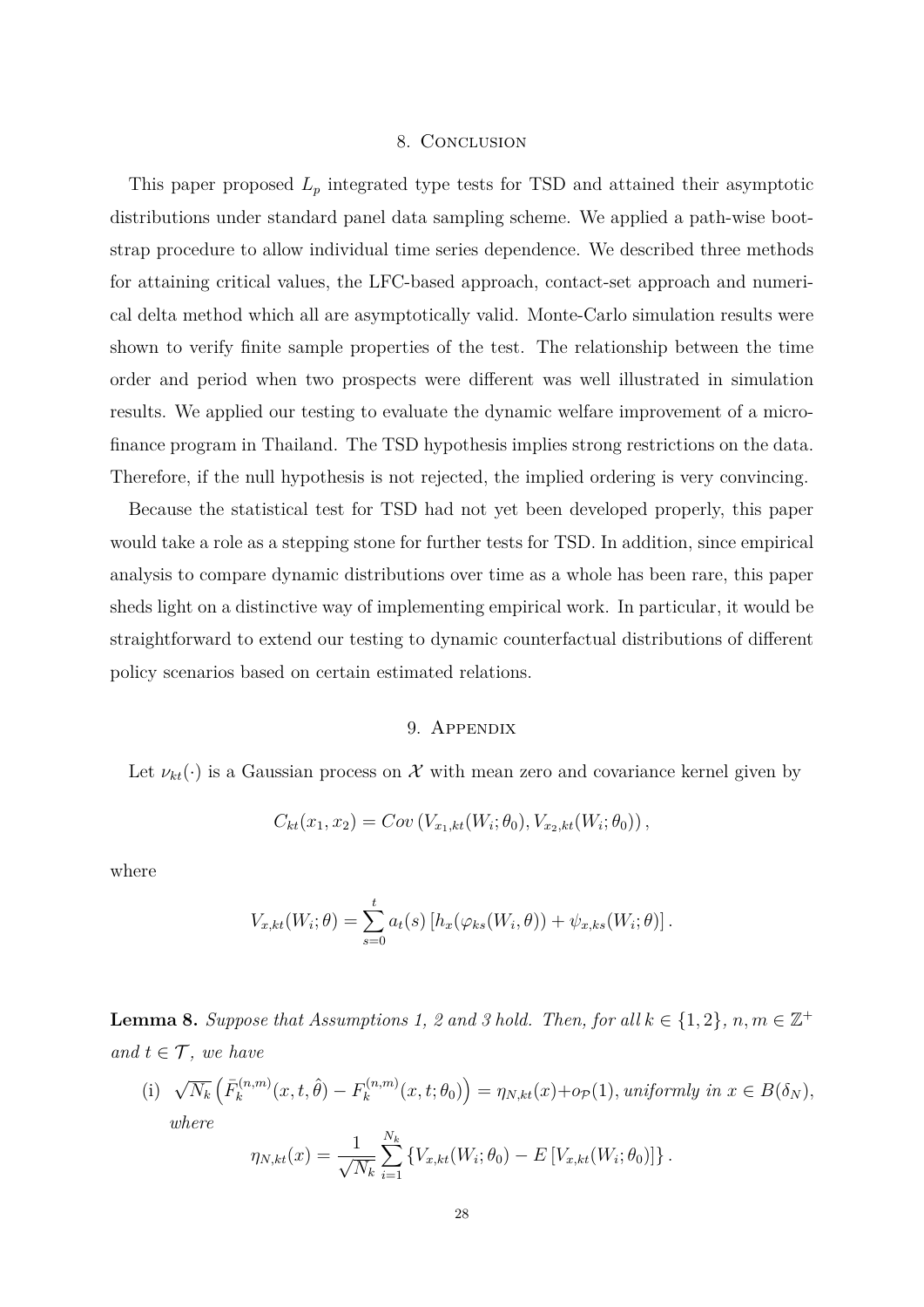$\text{(ii)}$   $r_N\left(\overline{D}^{(n,m)}(\cdot,t,\hat{\theta}) - D^{(n,m)}(\cdot,t;\theta_0)\right) \Rightarrow$ √  $(1 - \lambda \nu_{1t}(\cdot) -$ √  $\lambda \nu_{2t}(\cdot)$  *in*  $l_{\infty}(\mathcal{X})$  *uniformly in*  $P \in \mathcal{P}$ *, where*  $\nu_{1t}$  *and*  $\nu_{2t}$  *are Gaussian processes on* X *with mean zero and covariance kernels given by*  $C_{1t}(\cdot, \cdot)$  *and*  $C_{2t}(\cdot, \cdot)$ *, respectively.* 

PROOF OF LEMMA 8: (i) By rearranging terms, we write

$$
\sqrt{N_k} \left( \bar{F}_k^{(n,m)}(x, t, \hat{\theta}) - F_k^{(n,m)}(x, t; \theta_0) \right)
$$
  
\n
$$
= \frac{1}{\sqrt{N_k}} \sum_{i=1}^{N_k} \sum_{s=0}^t a_t(s) \left\{ h_x(\varphi_{ks}(W_i, \hat{\theta})) - \mathbf{E} \left( h_x(\varphi_{ks}(W_i, \theta_0)) \right) \right\}
$$
  
\n
$$
= \frac{1}{\sqrt{N_k}} \sum_{i=1}^{N_k} \sum_{s=0}^t a_t(s) \left\{ h_x(\varphi_{ks}(W_i, \theta_0)) - \mathbf{E} \left( h_x(\varphi_{ks}(W_i, \theta_0)) \right) \right\}
$$
  
\n
$$
+ \sqrt{N_k} \sum_{s=0}^t a_t(s) \Gamma_{ks, P}(x)^\mathsf{T} [\hat{\theta} - \theta_0],
$$
  
\n
$$
+ \zeta_{1N} + \zeta_{2N},
$$

where

$$
\zeta_{1N} = \frac{1}{\sqrt{N_k}} \sum_{i=1}^{N_k} \sum_{s=0}^{t} a_t(s) \left[ h_x(\varphi_{ks}(W_i, \hat{\theta})) - h_x(\varphi_{ks}(W_i, \theta_0)) \right] \n- \frac{1}{\sqrt{N_k}} \sum_{i=1}^{N_k} \sum_{s=0}^{t} a_t(s) \left[ \mathbf{E} \left( h_x(\varphi_{ks}(W_i, \hat{\theta})) \right) - \mathbf{E} \left( h_x(\varphi_{ks}(W_i, \theta_0)) \right) \right],
$$
\n
$$
\zeta_{2N} = \frac{1}{\sqrt{N_k}} \sum_{i=1}^{N_k} \sum_{s=0}^{t} a_t(s) \left[ \mathbf{E} \left( h_x(\varphi_{ks}(W_i, \hat{\theta})) \right) - \mathbf{E} \left( h_x(\varphi_{ks}(W_i, \theta_0)) \right) \right] \n- \sqrt{N_k} \sum_{s=0}^{t} a_t(s) \Gamma_{ks, P}(x)^\mathsf{T} [\hat{\theta} - \theta_0].
$$

By Assumption 3(b), we have  $\zeta_{2N} = o_P(1)$ . Let

$$
\mathcal{H} = \left\{ \sum_{s=0}^{t} a_t(s) \left[ h_x(\varphi_{ks}(\cdot,\theta)) - h_x(\varphi_{ks}(\cdot,\theta)) \right] : (x,\theta) \in \mathcal{X} \times B_{\Theta}(\delta_N) \right\}.
$$

For any decreasing sequence  $\delta_N \to 0$ , the bracketing entropy of this class at  $\epsilon \in (0,1]$  is bounded by  $C\epsilon^{-d\lambda/s_2}$  by Lemma B2 of Linton, Song and Whang (2010). Therefore, using the fact  $d\lambda/s_2 < 2$  and the maximal inequality, we have  $\zeta_{1N} = o_P(1)$ . Now, Assumption 1(d) gives the desired result of Lemma 8(i).

(ii) Let  $\mathcal{F} = \{h + \psi : (h, \psi) \in \mathcal{H}_0 \times \Psi_0\}$ , where  $\mathcal{H}_0 = \left\{\sum_{s=0}^t a_t(s) h_x(\varphi_{ks}(\cdot, \theta_0)) : x \in \mathcal{X}\right\}$ and  $\Psi_0 = \left\{ \sum_{s=0}^t a_t(s) \psi_{x,ks}(\cdot; \theta_0) : x \in \mathcal{X} \right\}$ . Using Assumption 3(c) and by Lemmas B1 and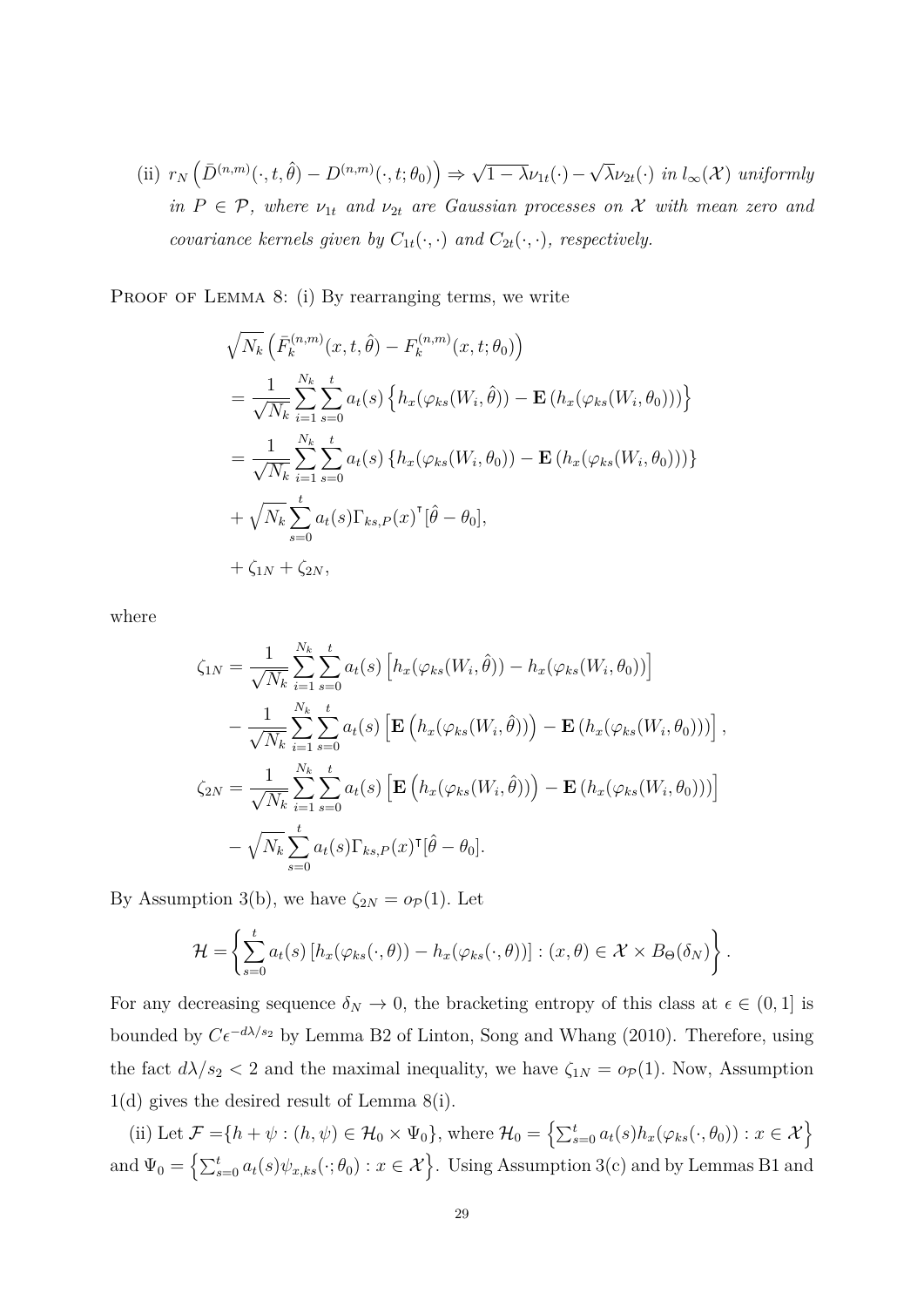B2 of Linton, Song and Whang (2010), we can show that  $\sup_{P \in \mathcal{P}} \log N_{\parallel} (\epsilon, \mathcal{F}, L_2(P))$ *C* log  $\epsilon$ . By Theorem 2.3 of Sheehy and Wellner (1991),  $\mathcal{F}$  is a uniform Donsker class. Therefore, using Assumption 1(b), we have the desired weak convergence result of Lemma  $8(ii)$ .

**Lemma 9.** Suppose that Assumptions 1, 2, 3 and 4 hold. Then, for all  $k \in \{1,2\}$ ,  $n, m \in \mathbb{Z}^+$  *and*  $t \in \mathcal{T}$ *, we have* 

 $(i)$   $\sqrt{N_k} \left( \bar{F}_k^{(n,m)*} \right)$  $\bar{F}_k^{(n,m)*}(x,t,\hat{\theta}^*) - \bar{F}_k^{(n,m)}$  $\nu_k^{(n,m)}(x,t;\hat{\theta}) = \nu_{N,kt}^*(x,\hat{\theta}) + o_{\mathcal{P}^*}(1)$ *, in P uniformly in*  $P \in \mathcal{P}$ *, where* 

$$
\nu_{N,kt}^*(x,\theta) = \frac{1}{\sqrt{N_k}} \sum_{i=1}^{N_k} \left\{ V_{x,kt}(W_i^*;\theta) - \frac{1}{N_k} \sum_{i=1}^{N_k} \left[ V_{x,kt}(W_i;\theta) \right] \right\}.
$$

 $\left(\text{ii}) \ r_N\left(\bar{D}^{(n,m)*}(\cdot,t,\hat{\theta}^*) - \bar{D}^{(n,m)}(\cdot,t;\hat{\theta})\right) \Rightarrow$ √  $(1 - \lambda \nu_{1t}(\cdot))$  – √  $\lambda \nu_{2t}(\cdot)$  *in*  $l_{\infty}(\mathcal{X})$  *conditional on*  $W_N$  *in P uniformly in*  $P \in \mathcal{P}$ *, where*  $v_{1t}$  *and*  $v_{2t}$  *are Gaussian processes on X with mean zero and covariance kernels given by*  $C_{1t}(\cdot, \cdot)$  *and*  $C_{2t}(\cdot, \cdot)$ *, respectively.*

PROOF OF LEMMA 9: (i) Write

$$
\sqrt{N_k} \left( \bar{F}_k^{(n,m)*}(x, t, \hat{\theta}^*) - \bar{F}_k^{(n,m)}(x, t; \hat{\theta}) \right)
$$
\n
$$
= \frac{1}{\sqrt{N_k}} \sum_{i=1}^{N_k} \sum_{s=0}^t a_t(s) \left[ h_x(\varphi_{ks}(W_i^*, \hat{\theta}^*)) - h_x(\varphi_{ks}(W_i, \hat{\theta})) \right]
$$
\n
$$
= \sum_{s=0}^t a_t(s) \hat{\Gamma}_{ks, P}(x) + \frac{1}{\sqrt{N_k}} \sum_{i=1}^{N_k} \sum_{s=0}^t a_t(s) \left[ h_x(\varphi_{ks}(W_i^*, \hat{\theta})) - h_x(\varphi_{ks}(W_i, \hat{\theta})) \right],
$$

where  $\hat{\Gamma}_{ks,P}(x)$  is as defined in Assumption 4. Now the desired result holds because

$$
\hat{\Gamma}_{ks,P}(x) = \frac{1}{\sqrt{N_k}} \sum_{i=1}^{N_k} \left\{ \psi_{x,ks}(W_i^*; \hat{\theta}) - \frac{1}{N_k} \sum_{i=1}^{N_k} \psi_{x,ks}(W_i; \hat{\theta}) \right\} + o_{P^*}(1)
$$

by Assumption 4.

(ii) Using Linton, Song and Whang (2010, Proof of Lemma B3), the class of functions  $H_{\delta} = \{V_{x,kt}(\cdot; \theta) : (x, \theta) \in \mathcal{X} \times B_{\Theta}(\delta)\}\$ is a bootstrap uniform Donsker class. Therefore, we can show that

$$
\sup_{(x,\theta)\in\mathcal{X}\times B_{\Theta}(\delta)}|\nu^*_{N,kt}(x,\theta)-\nu^*_{N,kt}(x,\theta_0)|=o_{P^*}(1).
$$

Now, the bootstrap uniform CLT applied to  $\nu_{N,kt}^*(x, \theta_0)$  gives the desired result.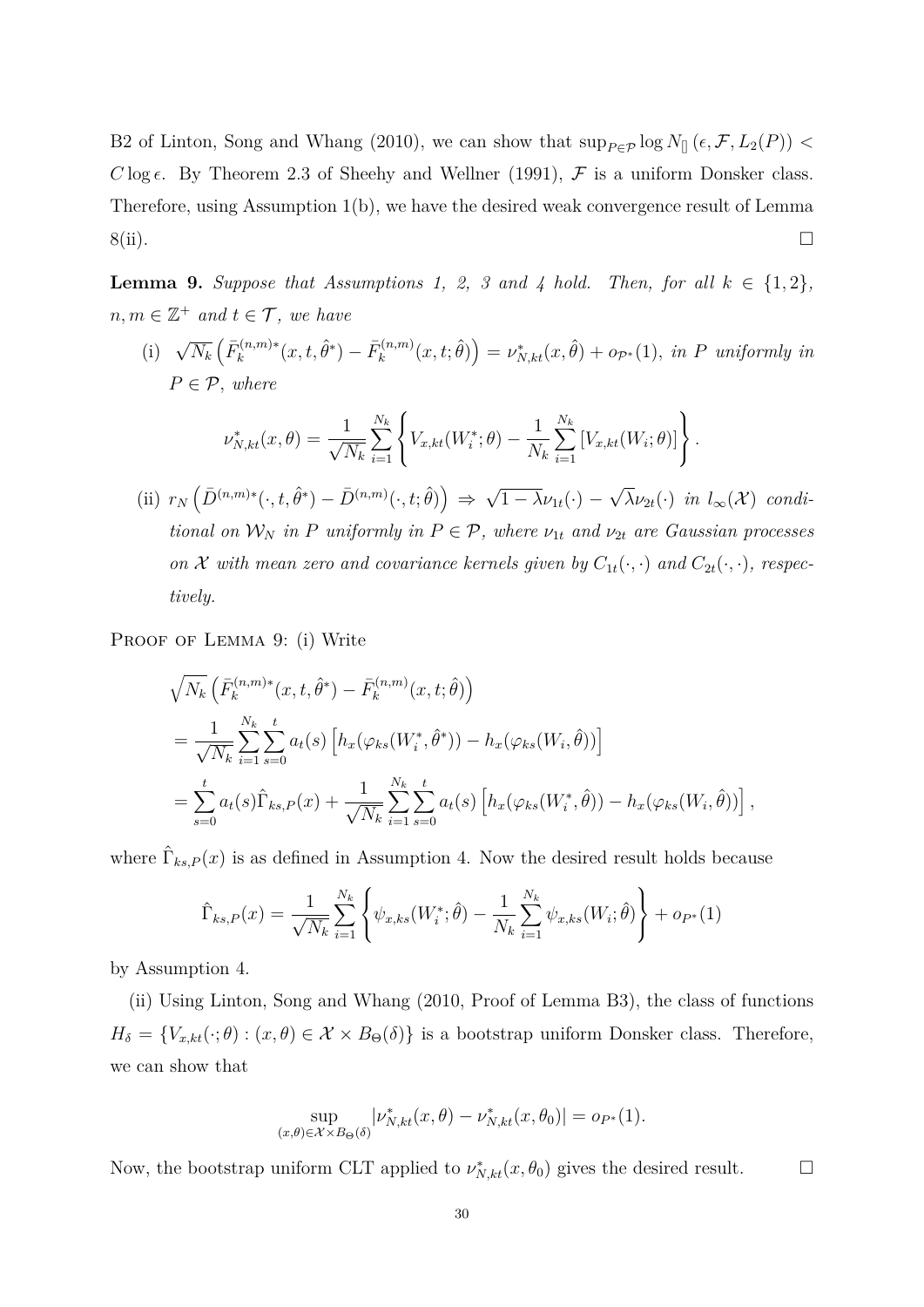PROOF OF LEMMA 3: Define

$$
\hat{\mathbf{s}}(x) = [r_N \{\hat{v}_l(x) - v_l(x)\}]_{l \in \mathbb{N}_L},
$$
  

$$
\hat{\mathbf{u}}(x) = [r_N \hat{v}_l(x)]_{l \in \mathbb{N}_L} \text{ and } \mathbf{u}(x) = [r_N v_l(x)]_{l \in \mathbb{N}_L}
$$

Let  $B_N(c_N) := \bigcup_{A \in \mathcal{N}_L} B_{N,A}(c_{N,1}, c_{N,2})$ . Then it suffices to show the following results:

$$
\inf_{P \in \mathcal{P}_0} P\left\{ \int_{\mathcal{X} \backslash B_N(c_N)} \Lambda_p(\hat{\mathbf{u}}(x)) dx = 0 \right\} \to 1,
$$
\n(9.1)

*.*

$$
\inf_{P \in \mathcal{P}_0} P\left\{ \int_{B_N(c_N)} \left\{ \Lambda_p(\hat{\mathbf{u}}(x)) - \Lambda_{A,p}(\hat{\mathbf{u}}(x)) \right\} dx = 0 \right\} \to 1
$$
\n(9.2)

for each  $A \in \mathbb{N}_L$ , as  $N_1, N_2 \to \infty$ .

We first establish (9.1). Observe that, whenever  $x \in \mathcal{X} \setminus B_N(c_N)$ , we have  $r_N v_l(x) \leq$  $-c_{N,1}$  ∀*l* ∈ N<sub>*L*</sub> under the null hypothesis. Therefore, for all  $l \in N_L$ , we have

$$
\int_{\mathcal{X}\backslash B_N(c_N)} \Lambda_p(\hat{\mathbf{u}}(x))dx = \int_{\mathcal{X}\backslash B_N(c_N)} \Lambda_p(\hat{\mathbf{s}}(x) + \mathbf{u}(x))dx
$$
\n
$$
\leq \int_{\mathcal{X}\backslash B_N(c_{N,1})} \Lambda_p(\hat{\mathbf{s}}(x) - c_{N,1}\mathbf{1}_L)dx
$$
\n
$$
\leq L^{p/2} \left(\sum_{l=1}^L \left[ r_N \sup_{x \in \mathcal{X}} |\hat{v}_l(x) - v_l(x)| - c_{N,1} \right]_+^2 \right)^{p/2}, \qquad (9.3)
$$

where **1***<sup>L</sup>* denotes an *L*-dimensional vector of ones and the last inequality follows from the definition of  $\Lambda_p$ . By the uniform Donsker theorem of Sheehy and Wellner (1992), we can show that for all  $l \in \mathbb{N}_L$ ,

$$
r_N \sup_{x \in \mathcal{X}} |\hat{v}_l(x) - v_l(x)| = O_P(1), \ P\text{-uniformly.}
$$
\n(9.4)

The result (9.1) now follows from (9.3), (9.4) and the assumption  $c_{N,1} \to \infty$ .

We now establish (9.2). Let  $\hat{\mathbf{s}}_A(x)$  be an *L*-dimensional vector whose *l*-th entry is *r*<sup>*N*</sup> $i$ </sub>(*x*) if  $l \in A$  and  $r_N$  { $\hat{v}_l(x) - v_l(x)$ } if  $l \in \mathbb{N}_L \setminus A$ . We have

$$
\int_{B_N(c_N)} \Lambda_{A,p}(\hat{\mathbf{u}}(x))dx \le \int_{B_N(c_N)} \Lambda_p(\hat{\mathbf{u}}(x))dx
$$
\n
$$
\le \int_{B_N(c_N)} \Lambda_p(\hat{\mathbf{s}}_A(x) - c_{N,1} \mathbf{1}_{-L})dx, \tag{9.5}
$$

where **1**<sup>−</sup>*<sup>L</sup>* denotes the *L*-dimensional vector whose *l*-th entry is zero if *l* ∈ *A* and one if  $l \in \mathbb{N}_L \setminus A$ , the first and second inequalities holds by the definition of  $\Lambda_p$  and  $B_{N,A}(c_N)$ ,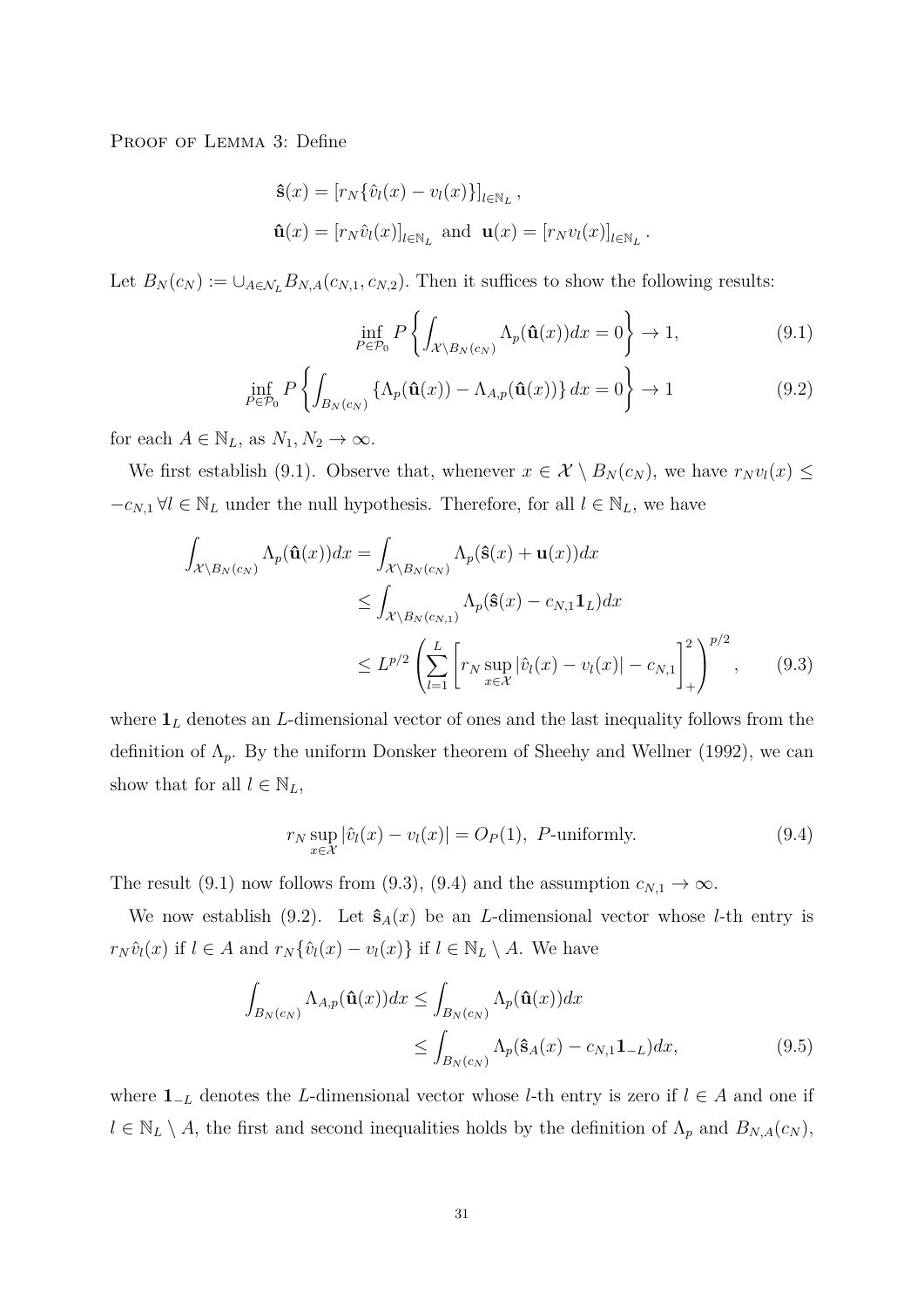respectively. Also, using (9.4) and the assumption  $c_{N,1} \to \infty$ , we have

$$
\inf_{P \in \mathcal{P}_0} P\left\{ \int_{B_N(c_N)} \Lambda_p(\hat{\mathbf{s}}_A(x) - c_{N,1} \mathbf{1}_{-L}) dx = \int_{B_N(c_N)} \Lambda_{A,p}(\hat{\mathbf{s}}_A(x)) dx \right\} \to 1. \tag{9.6}
$$

The result (9.2) now follows from (9.5) and (9.6) because

$$
\int_{B_N(c_N)} \Lambda_{A,p}(\hat{\mathbf{s}}_A(x))dx = \int_{B_N(c_N)} \Lambda_{A,p}(\hat{\mathbf{u}}(x))dx.
$$

PROOF OF THEOREM 4: Let

$$
\bar{T}_N(c_N) := \int_{B_N(c_N)} \Lambda_{A,p}(\hat{\mathbf{s}}(x))dx.
$$

Under the null hypothesis, we have  $v_l(x) \leq 0$  for all  $l \in \mathbb{N}_L$ . Therefore, Lemma 3 implies that

$$
\inf_{P \in \mathcal{P}_0} P\left\{ T_N \le \bar{T}_N \left( c_N \right) \right\} \to 1. \tag{9.7}
$$

Let  $\bar{c}_{N,\alpha}^*$  denote the  $(1-\alpha)$  quantile of the bootstrap distribution of

$$
\bar{T}_{N}^{*}(c_{N}) := \int_{B_{N}(c_{N})} \Lambda_{A,p}(\hat{\mathbf{s}}^{*}(x))dx.
$$

Under Assumptions 1 - 5, it can be shown that

$$
\inf_{P \in \mathcal{P}} P\left\{ B_{N,A}(c_{N,1}, c_{N,2}) \subset \hat{B}_A(\hat{c}_N) \subset B_{N,A}(c_{N,2}, c_{N,2}) \right\} \to 1 \tag{9.8}
$$

following the proof of Theorem 2, Claim 1 in Linton, Song and Whang (2010). By (9.8) and Assumption 5, with probability approaching one, we have

$$
\bar{T}_{N}^{*}\left(c_{N}\right) \leq \sum_{A \in \mathcal{N}_{L}} \int_{\hat{B}_{N,A}\left(\hat{c}_{N}\right)} \Lambda_{A,p}(\hat{\mathbf{s}}^{*}(x)) dx
$$

and hence

$$
\inf_{P \in \mathcal{P}} P\left\{c_{N,\alpha}^* \ge \bar{c}_{N,\alpha}^*\right\} \to 1. \tag{9.9}
$$

There exists a sequence of probabilities  ${P_N}_{N_1,N_2\geq 1} \subset P_0$  such that

$$
\limsup_{N_1, N_2 \to \infty} P\left\{T_N > c^*_{N,\alpha,\eta}\right\} = \limsup_{N_1, N_2 \to \infty} P_N\left\{T_N > c^*_{N,\alpha,\eta}\right\}
$$
\n
$$
= \lim_{N_1, N_2 \to \infty} P_{w_N}\left\{T_{w_N} > c^*_{w_N,\alpha,\eta}\right\},\tag{9.10}
$$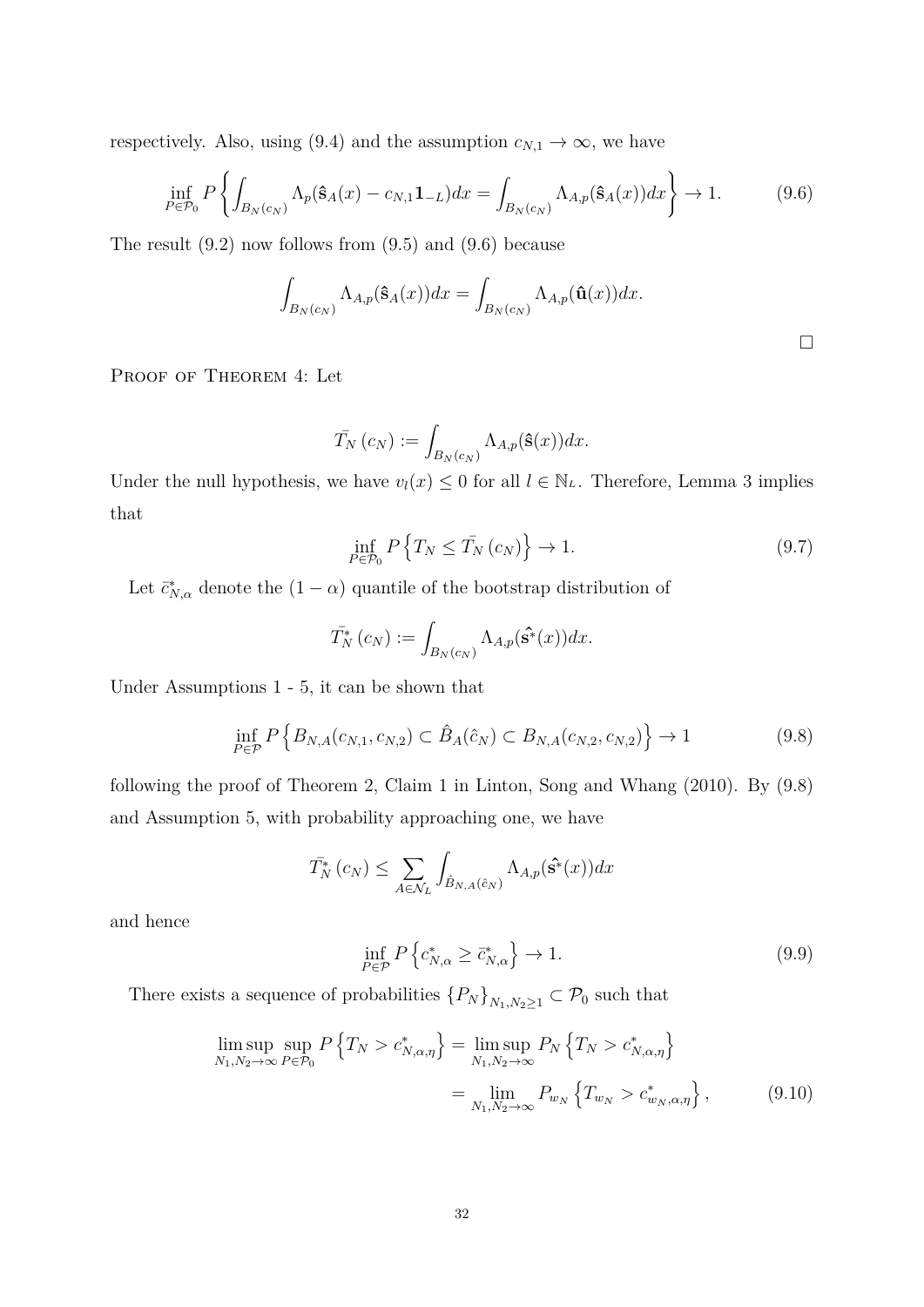where  $\{w_N := (w_{N_1}, w_{N_2})\}_{N_1, N_2 \ge 1} \subset \{(N_1, N_2)\}_{N_1, N_2 \ge 1}$  is a subsequence and  $T_{w_N}$  and  $c^*_{w_N,\alpha,\eta}$  are the same as  $T_N$  and  $c^*_{N,\alpha,\eta}$ , respectively, except that the sample size N is replaced by  $w_N$ .

Let  $\sigma_N(c_N) := \textbf{Var}_P(\bar{T}_N(c_N))$  denote the variance of  $\bar{T}_N(c_N)$ . By Assumption 1(c),  ${\{\sigma_N(c_N)\}}_{N_1,N_2\geq 1}$  is a bounded sequence uniformly in  $P\in\mathcal{P}$ . Therefore, there exists a further subsequence  $\{u_N:=(u_{N_1}, u_{N_2})\}_{N_1,N_2\geq 1} \subset \{w_N\}_{N_1,N_2\geq 1}$  such that  $\sigma_{u_N}(c_{u_N})$  converges. We will show below that

$$
\limsup_{N_1, N_2 \to \infty} P_{u_N} \left\{ T_{u_N} > c_{u_N, \alpha, \eta}^* \right\} \le \alpha.
$$
\n(9.11)

Since  $P_{w_N}$   $\left\{T_{w_N} > c^*_{w_N,\alpha,\eta}\right\}$  converges along  $\{w_N\}$ , it also converges along the subsequence  $\{u_N\}$ . Therefore, the result of Theorem 4(i) holds because the limsup in (9.11) is equal to the limit in (9.10).

We now establish (9.11). Consider first the case  $\lim_{N_1,N_2\to\infty} \sigma_{u_N}(c_{u_N}) > 0$ . We have

$$
P_{u_N}\left\{T_{u_N} > c_{u_N,\alpha,\eta}^*\right\} \le P_{u_N}\left\{T_{u_N} > \bar{c}_{u_N,\alpha}^*\right\} + o(1)
$$
  

$$
\le P_{u_N}\left\{\bar{T}_{u_N} > \bar{c}_{u_N,\alpha}^*\right\} + o(1)
$$
  

$$
\le \alpha + o(1),
$$

where the first inequality uses the fact that  $c^*_{N,\alpha,\eta} \geq c^*_{N,\alpha} \geq \bar{c}^*_{N,\alpha}$  with probability approaching one by (9.9), the second inequality follows from (9.7), and the last inequality holds by the bootstrap consistency result in Lemma 9 and the uniform continuous mapping theorem (Linton, Song and Whang (2010, Lemma A1)).

We next consider the other case:  $\lim_{N_1,N_2\to\infty} \sigma_{u_N}(c_{u_N}) = 0$ . In this case, we have

$$
P_{u_N} \left\{ T_{u_N} > c_{u_N, \alpha, \eta}^* \right\} \le P_{u_N} \left\{ \bar{T}_{u_N} > c_{u_N, \alpha, \eta}^* \right\} + o(1)
$$
  

$$
\le P_{u_N} \left\{ \bar{T}_{u_N} > \eta \right\} + o(1)
$$
  

$$
= o(1),
$$

where the first inequality follows from  $(9.7)$ , the second inequality holds by the definition (4.8), and the last convergence to zero follows from the condition  $\lim_{N_1,N_2\to\infty} \sigma_{u_N}(c_{u_N})=0$ and the fact  $\eta > 0$ . This completes the proof of Theorem 4.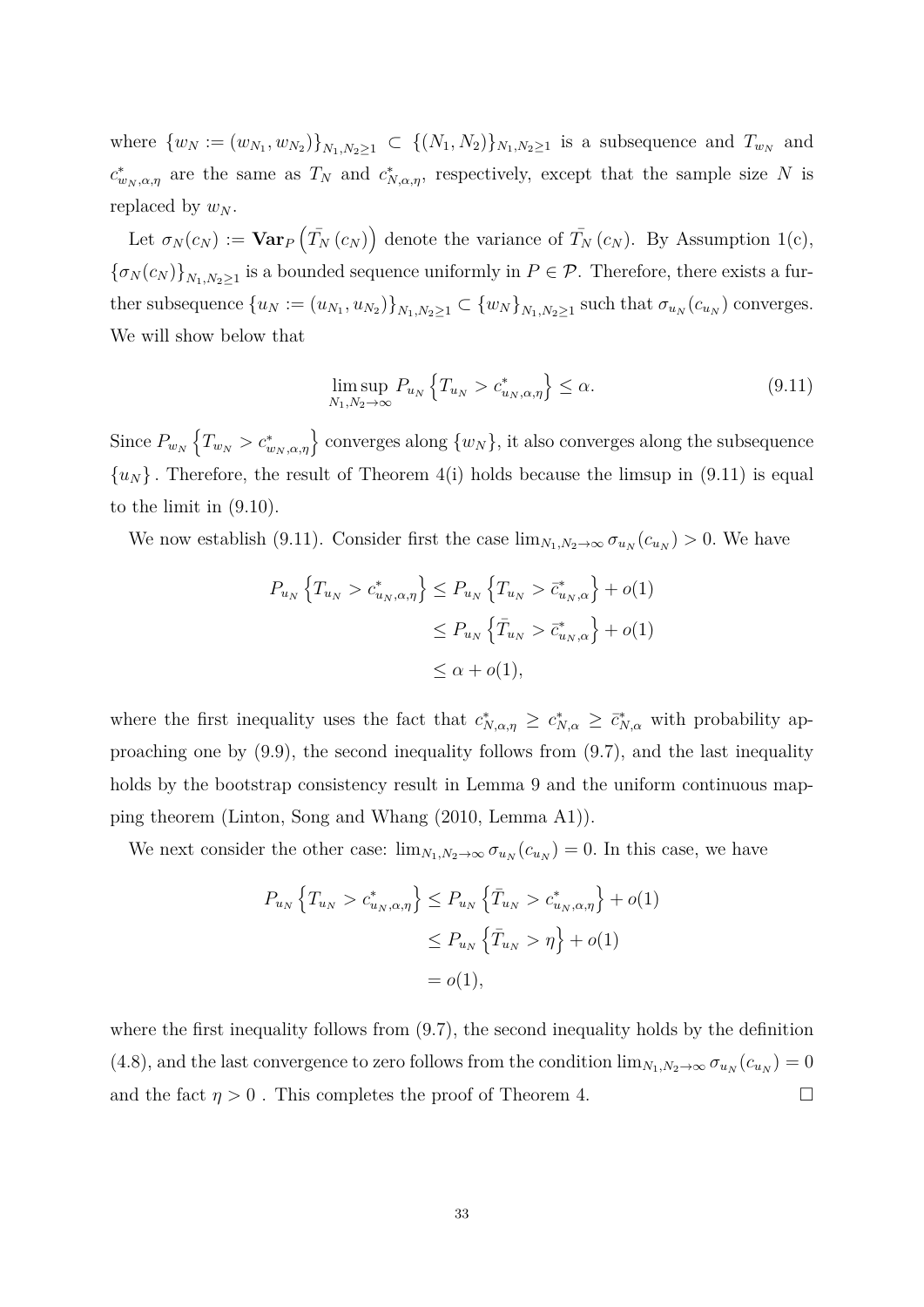PROOF OF THEOREM 5: By convexity of the map  $\Lambda_p$ , we have

$$
T_N = \int_{\mathcal{X}} \Lambda_p(\hat{\mathbf{s}}(x) + \mathbf{u}(x)) dx
$$
  
\n
$$
\geq \frac{1}{2^{p-1}} \int_{\mathcal{X}} \Lambda_p(\mathbf{u}(x)) dx - \int_{\mathcal{X}} \Lambda_p(-\hat{\mathbf{s}}(x)) dx.
$$
 (9.12)

By (9.4), the last term of (9.12) is  $O_P(1)$ . Since  $r_N \to \infty$  and  $\int_{\mathcal{X}} \Lambda_p(v_1(x), \ldots, v_L(x)) dx >$ 0, we have for any constant  $M_1 > 0$ ,

$$
P\left\{\frac{1}{2^{p-1}}\int_{\mathcal{X}}\Lambda_p(\mathbf{u}(x))dx>M_1\right\}\to 1.
$$

Therefore, this implies that for any constant  $M_2 > 0$ ,

$$
P\{T_N > M_2\} \to 1.
$$

The result of Theorem 5 now holds because  $c^*_{N,\alpha,\eta} = O_P(1)$  by Lemma 9.

#### **REFERENCES**

- [1] Anderson, G. J. (1996). Nonparametric Tests of Stochastic Dominance in Income Distributions, *Econometrica*, 64, 1183-1193.
- [2] Banerjee, A. and Duflo, E. (2014). Testing Credit Constraints, *Review of Economics Studies*, 81, 572-607.
- [3] Banerjee, A. and Newman, A. (1993). Occupational Choice and the Process of Development, *Journal of Political Economy*, 101 274-298.
- [4] Barrett, G. F. and Donald, S. G. (2003). Consistent Tests for Stochastic Dominance, *Econometrica*, 71, 71-104.
- [5] Cheng, Q. and Z. Fang (2019). Inference on Functionals under First Order Degeneracy, *Journal of Econometrics* 201, 459-481.
- [6] Cohen, J.D., Ericson, K.M., Laibson, D., and White , J.M. (2020). Measuring Time Preferences, *Journal of Economic Literature*, 58(2), 299-347.
- [7] Davidson, R. and Duclos, J.-Y. (2000). Statistical Inference for Stochastic Dominance and for the Measurement of Poverty and Inequality, *Econometrica*, 68, 1435-1464.
- [8] Dietz, S. and Matei, N. A. (2016). Spaces for Agreement: A Theory of Time-Stochastic Dominance and an Application to Climate Change, *Journal of the Association of Environmental and Resource Economists* 3, 85-130.
- [9] Ekern, S. (1981). Time Dominance Efficiency Analysis, *Journal of Finance*, 36(5), 1023–33.
- [10] Fang, Z. and Santos, A. (2018). Inference on Directionally Differentiable Functions, *Review of Economic Studies*, 86, 377-412.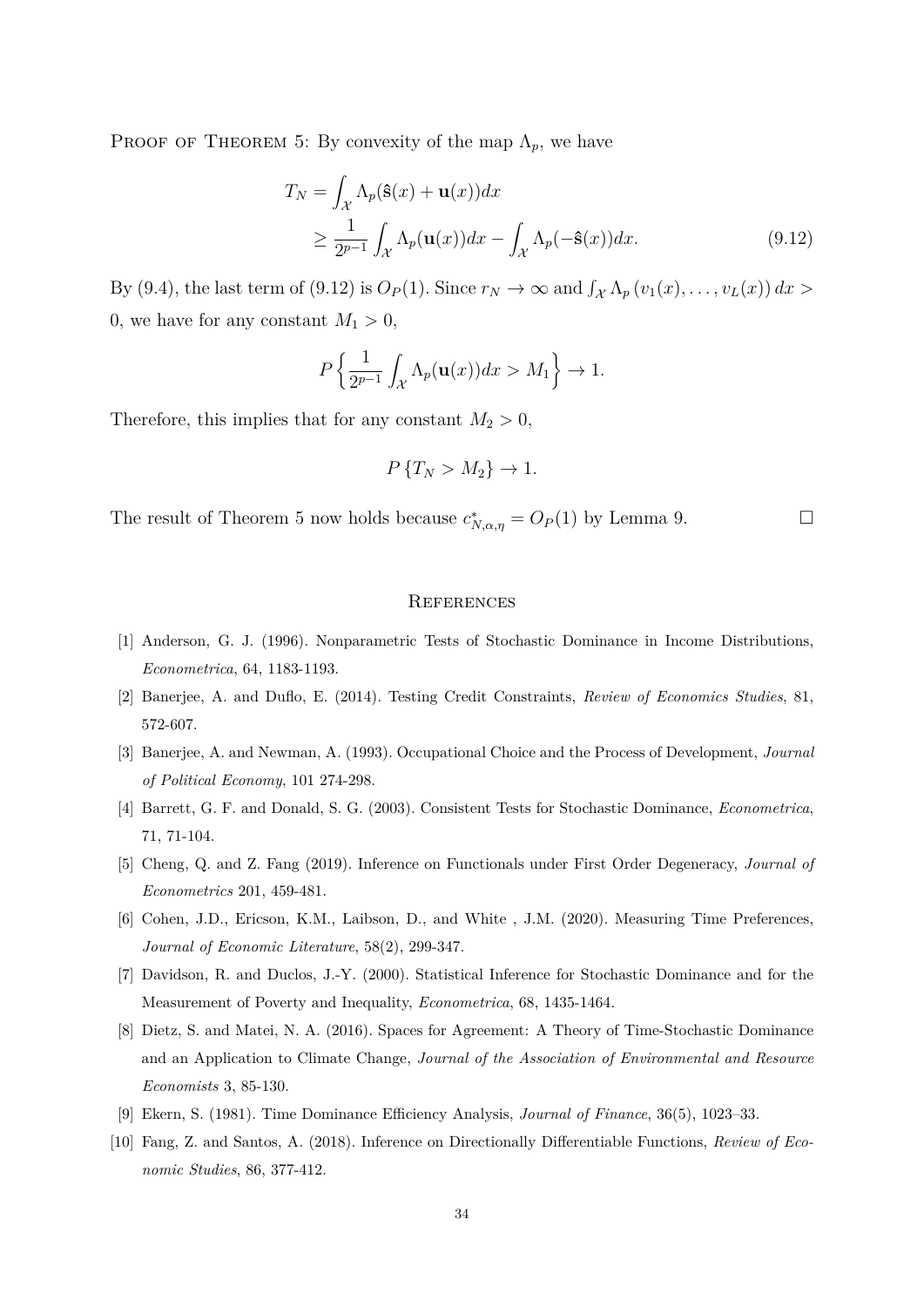- [11] Frederick, S., Loewenstein, G., and O'donoghue, T. (2002). Time Discounting and Time Preference: A Critical Review, *Journal of Economic Literature*, 40(2), 351-401.
- [12] Galor, O. and Zeira, J. (1993). Income Distribution and Macroeconomics, *Review of Economics Studies*, 60, 35-52.
- [13] Holland, S. P., Mansur, E. T., Muller, N. Z., and Yates, A. J. (2016). Are there Environmental Benefits from Driving Electric Vehicles? The Importance of Local Factors, *American Economic Review*, 106(12), 3700-3729.
- [14] Hong, H. and Li, J. (2018). The Numerical Delta Method, *Journal of Econometrics* 206, 379-394.
- [15] Kaboski, J. and Townsend, R. (2011). A Structural Evaluation of a Large-scale Quasi-Experimental Microfinance Initiative, *Econometrica*, 79(5), 1357-1406.
- [16] Kaboski, J. and Townsend, R. (2012). The Impact of Credit on Village Economies, *American Economic Journal: Applied Economics*, 4(2), 98-133.
- [17] Kaur, A., Prakasa Rao, B. L. S. and Singh, H. (1994). Testing for Second-Order Stochastic Dominance of Two Distributions, *Econometric Theory*, 10, 849-866.
- [18] Klecan, L., McFadden, R., and McFadden, D. (1991). A Robust Test for Stochastic Dominance. Working Paper, Department of Economics, MIT.
- [19] Lee, S., Song, K. and Whang, Y. -J. (2018). Testing for a General Class of Functional Inequalities, *Econometric Theory*, 34, 1018-1064.
- [20] Levy, H. (1973). Stochastic Dominance, Efficiency Criteria, and Efficient Portfolios: The Multi-Period Case, *American Economic Review*, 63(5), 986–94.
- [21] Levy, H. (1998). *Stochastic Dominance: Investment Decision Making under Uncertainty*, Kluwer Academic Publishers
- [22] Levy, H. and Paroush. J. (1974). Multi-Period Stochastic Dominance, *Management Science*, 21(4), 428–35
- [23] Linton, O., Maasoumi, E., and Whang, Y. -J. (2005). Consistent Testing for Stochastic Dominance under General Sampling Schemes, *Review of Economic Studies*, 72(3), 735-765.
- [24] Linton, O., Song, K. and Whang, Y. -J. (2010). An Improved Bootstrap Test of Stochastic Dominance, *Journal of Econometrics*, 154, 186-202.
- [25] McFadden, D. (1989). Testing for Stochastic Dominance, *Studies in the Economics of Uncertainty*, pp.113-134. Springer, New York, NY.
- [26] Mehra, R., and Prescott, E.C. (1985). The Equity Premium: A Puzzle. *Journal of Monetary Economics*, 15(2), 145-161.
- [27] Nordhaus, W. (2007). A Review of the Stern Review on the Economics of Climate Change, *Journal of Economic Literature*, 45(3), 686-702.
- [28] Shapiro, A. (1990). On Concepts of Directional Differentiability, *Journal of Optimization Theory and Applications*, 66, 477-487.